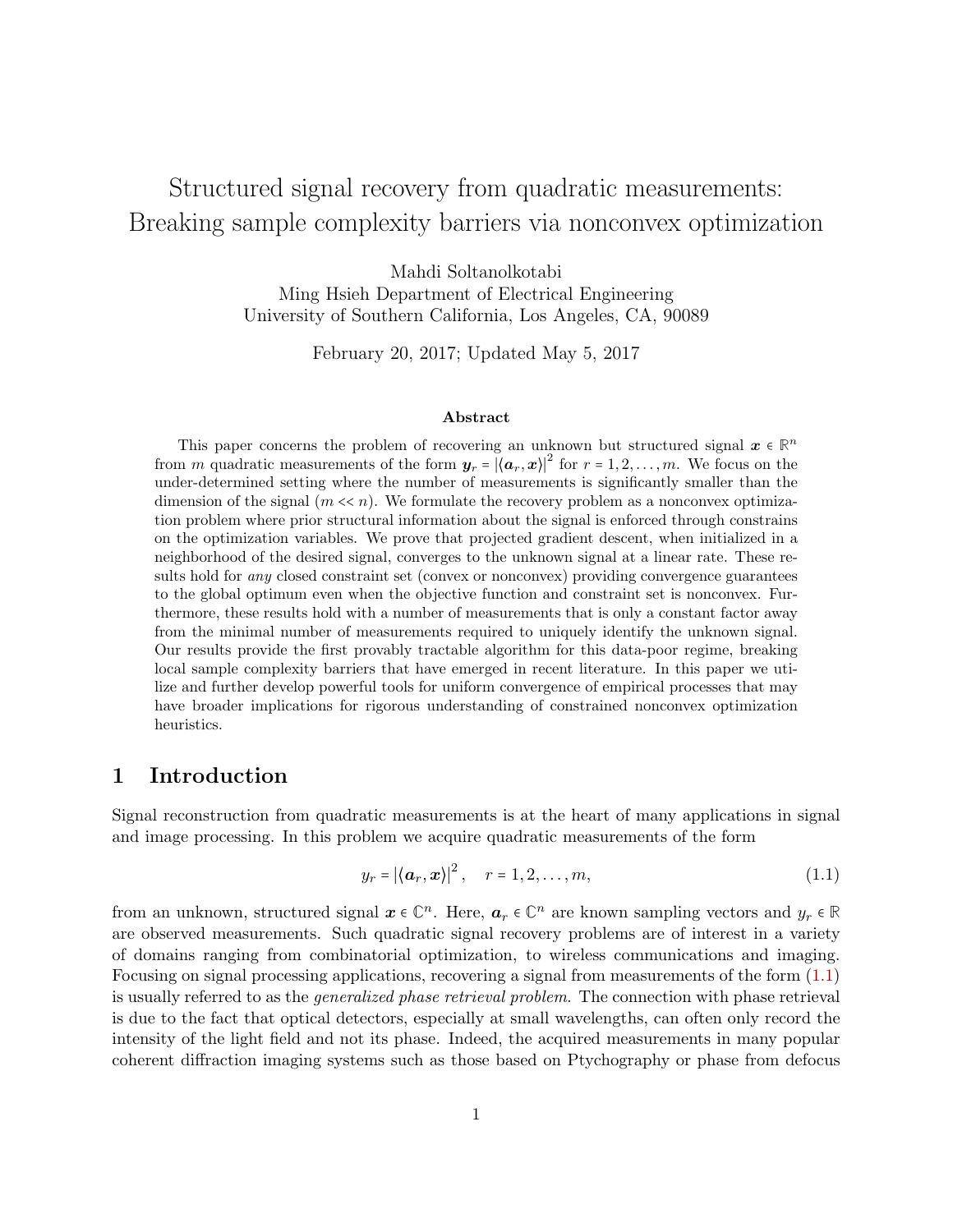are of the form  $(1.1)$ , with x corresponding to the object of interest,  $a_r$  modulated sinusoids, and  $y_r$  the recorded data.

Given the ubiquity of the generalized phase retrieval problem in signal processing, over the years many heuristics have been developed for its solution. On the one hand, invention of new X-ray sources and new experimental setups that enable recording and reconstruction of non-crystalline objects has caused a major revival in the use of phase retrieval techniques in imaging. On the other hand, the last five years has also witnessed tremendous progress in terms of providing rigorous mathematical guarantees for the performance of some classical heuristics such as alternating minimization  $[58, 75]$  $[58, 75]$  $[58, 75]$  as well as newer ones based on semidefinite programing  $[17]$  and Wirtinger flows  $[16]$  and its variants  $[19, 80, 81, 14, 77]$  $[19, 80, 81, 14, 77]$  $[19, 80, 81, 14, 77]$  $[19, 80, 81, 14, 77]$  $[19, 80, 81, 14, 77]$  $[19, 80, 81, 14, 77]$  $[19, 80, 81, 14, 77]$  $[19, 80, 81, 14, 77]$  $[19, 80, 81, 14, 77]$ . We shall review all these algorithms and mathematical results in greater detail in Section [6.](#page-8-0) These results essentially demonstrate that a signal of dimension n can be recovered efficiently and reliably from the order of  $m \geq n$  generic quadratic measurements of the form  $(1.1)$ .

The recent surge of applied and theoretical activity regarding phaseless imaging is in part driven by the hope that it will eventually lead to successful imaging of large protein complexes and biological specimens enabling live imaging of bio-chemical activities at the molecular level. Furthermore, phaseless imaging techniques increasingly play a crucial role in emerging national security applications aimed at monitoring electronic products that are intended for military or infrastructure use so as to ensure these products do not contain secret backdoors granting foreign governments cyber access to vital US infrastructure. Despite the incredible progress discussed earlier on both applied and mathematical fronts, major challenges impede the use of such techniques to these emerging domains. One major challenge is that acquiring measurements of large specimens at high resolutions (corresponding to very short wavelengths) require time consuming and expensive measurements. To be concrete, the most modern phase-less imaging setups require image acquisition times exceeding 2500 days for imaging a 1 micrometer ×1 micrometer specimen at 10nm resolution! The mathematical results in this paper pave the way for a new generation of data-driven phase-less imaging systems that can utilize prior information to significantly reduce acquisition time and enhance image reconstruction, enabling nano-scale imaging at unprecedented speeds and resolutions.

To overcome these challenges, in this paper we aim to utilize a-priori structural information available about the signal to reduce the required number of quadratic measurements of the form [\(1.1\)](#page-0-0). Indeed, in the application domains discussed above there is a lot of a-priori knowledge available that can be utilized to reduce acquisition time and enhance image reconstruction. For example, images of electronic chips are extremely structured e.g. piecewise constant and often projections of 3D rectilinear models. While, historically various a-priori information such as non-negativty has been used to enhance image reconstruction, such simple forms of structural information are often not sufficient. Complicating the matter further our mathematical understanding of how well even simple forms of a-priori information can enhance reconstruction is far from complete. To be concrete, assume we know the signal of interest is sparse e.g. it has at most s nonzero entries. In this case for known tractable algorithms to yield accurate solutions the number of generic measurements must exceed  $c \frac{s^2}{\log s}$  $\frac{s^2}{\log n}$  with c a constant [\[60\]](#page-35-1). This is surprising, as the degrees of freedom of an s-sparse vector is of the order s and based on the compressive sensing literature one expects to be able to recover the signal x from the order of  $s \log(n/s)$  generic quadratic measurements. In fact, it is known that on the order of  $s \log(n/s)$  generic quadratic measurements uniquely specify the unknown signal up to a global phase factor. However, it is not known whether a tractable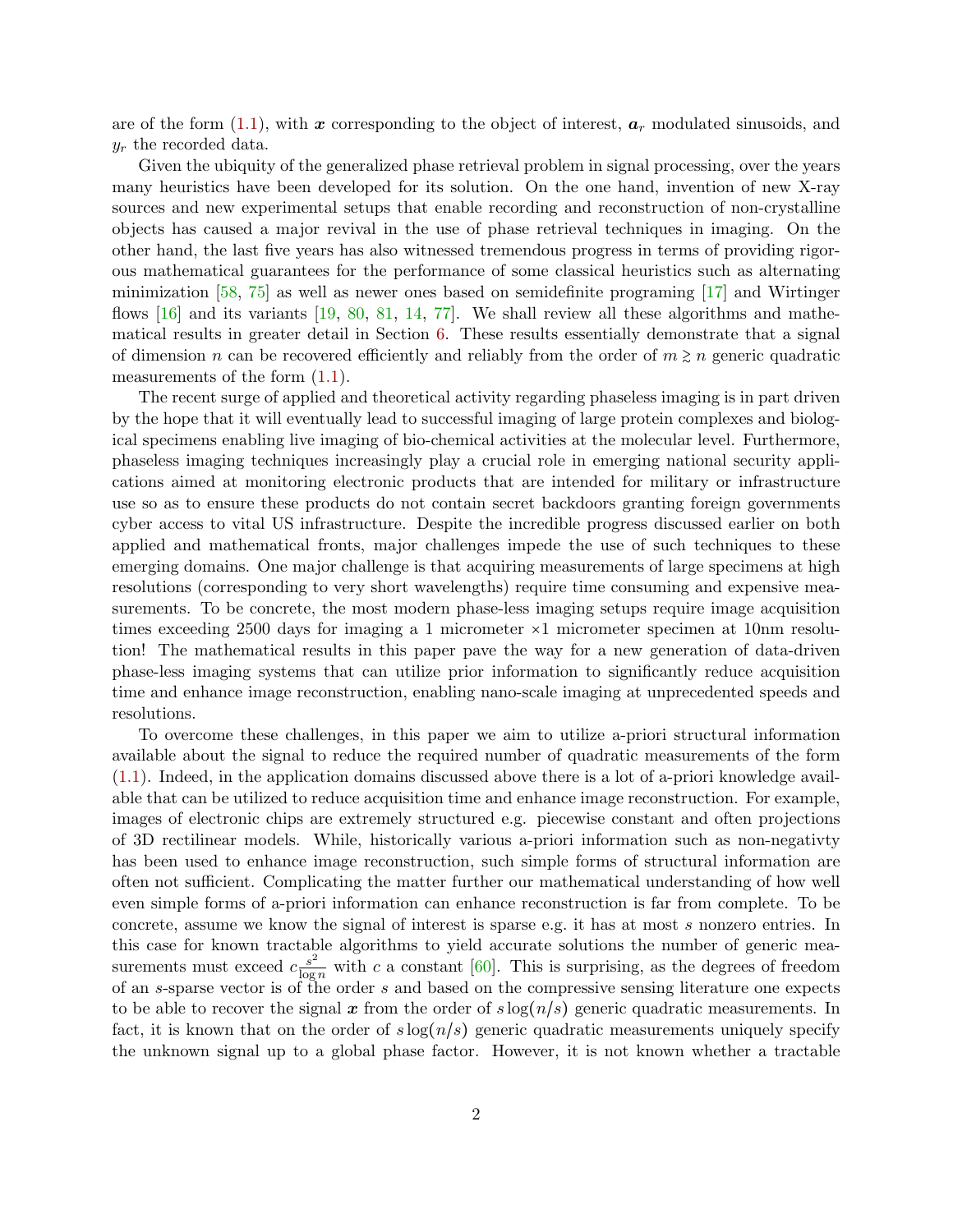algorithm can recover the signal from such minimal number of generic quadratic measurements.

The above example demonstrates a significant gap in our ability to utilize prior structural assumptions in phase retrieval problems so as to reduce the required number of measurements or sample complexity. This is not an isolated example, and such gaps hold more generally for a variety of problems and structures (see  $[60, 2, 22, 23, 21]$  $[60, 2, 22, 23, 21]$  $[60, 2, 22, 23, 21]$  $[60, 2, 22, 23, 21]$  $[60, 2, 22, 23, 21]$  $[60, 2, 22, 23, 21]$  $[60, 2, 22, 23, 21]$  $[60, 2, 22, 23, 21]$  $[60, 2, 22, 23, 21]$  for more details on related gaps). The emergence of such sample complexity "barriers" is quite surprising as in many cases there is no tractable algorithm known to close this gap. In fact, for some problems such as sparse PCA it is known that closing this gap via a computationally tractable approach will yield tractable algorithms for notoriously difficult problems such as planted clique [\[9\]](#page-32-2).

## 2 Minimizing (non)convex objectives with (non)convex constraints

We wish to discern an unknown but "structured" signal  $x \in \mathbb{C}^n$  from m quadratic measurements of the form  $y_r = |\langle a_r, x \rangle|^2$ , for  $r = 1, 2, ..., m$ . However, in the applications of interest typically the number of equations  $m$  is significantly smaller than the number of variables  $n$  so that there are infinitely many solutions obeying the quadratic constraints. However, it may still be possible to recover the signal by exploiting knowledge of its structure. To this aim, let  $\mathcal{R} : \mathbb{R}^n \to \mathbb{R}$  be a cost function that reflects some notion of "complexity" of the "structured" solution. It is then natural to use the following optimization problem to recover the signal.

$$
\underset{\boldsymbol{z}\in\mathbb{C}^n}{\text{minimize}} \quad \mathcal{L}(\boldsymbol{z}) \coloneqq \frac{1}{m} \sum_{r=1}^m \ell\left(\sqrt{\boldsymbol{y}_r}, |\boldsymbol{a}_r^*\boldsymbol{z}|\right) \quad \text{subject to} \quad \mathcal{R}(\boldsymbol{z}) \leq \mathcal{R}(\boldsymbol{x}). \tag{2.1}
$$

Here,  $\ell(\sqrt{\bm{y}_r}, |\bm{a}_r^*\bm{z}|)$  is a loss function measuring the misfit between the measurements  $\sqrt{\bm{y}_r}$  and the data model and  $\mathcal R$  is a regularization function that reflects known prior knowledge about the signal. A natural approach to solve this problem is via projected gradient type updates of the form

<span id="page-2-1"></span><span id="page-2-0"></span>
$$
z_{\tau+1} = \mathcal{P}_{\mathcal{K}}(z_{\tau} - \mu_{\tau} \nabla \mathcal{L}(z_{\tau})). \qquad (2.2)
$$

Here,  $\nabla \mathcal{L}$  is the Wirtinger derivative of  $\mathcal{L}$  (see [\[16,](#page-33-1) Section 6] for details) and  $\mathcal{P}_{\mathcal{K}}(z)$  denotes the projection of  $z \in \mathbb{C}^n$  onto the set

$$
\mathcal{K} = \{ \mathbf{w} \in \mathbb{C}^n : \mathcal{R}(\mathbf{w}) \leq \mathcal{R}(\mathbf{x}) \}. \tag{2.3}
$$

Following [\[16\]](#page-33-1), we shall refer to this iterative procedure as the Projected Wirtinger Flow (PWF) algorithm.

A-priori it is completely unclear why the iterative updates [\(2.2\)](#page-2-0) should converge as not only the loss function may be nonconvex but also the regularization function! Efficient signal reconstruction from nonlinear measurements in this high-dimensional setting poses new challenges:

- When are the iterates able to escape local optima and saddle points and converge to global optima?
- How many measurements do we need? Can we break through the barriers faced by convex relaxations?
- How does the number of measurements depend on the a-priori prior knowledge available about the signal? What regularizer is best suited to utilizing a particular form of prior knowledge?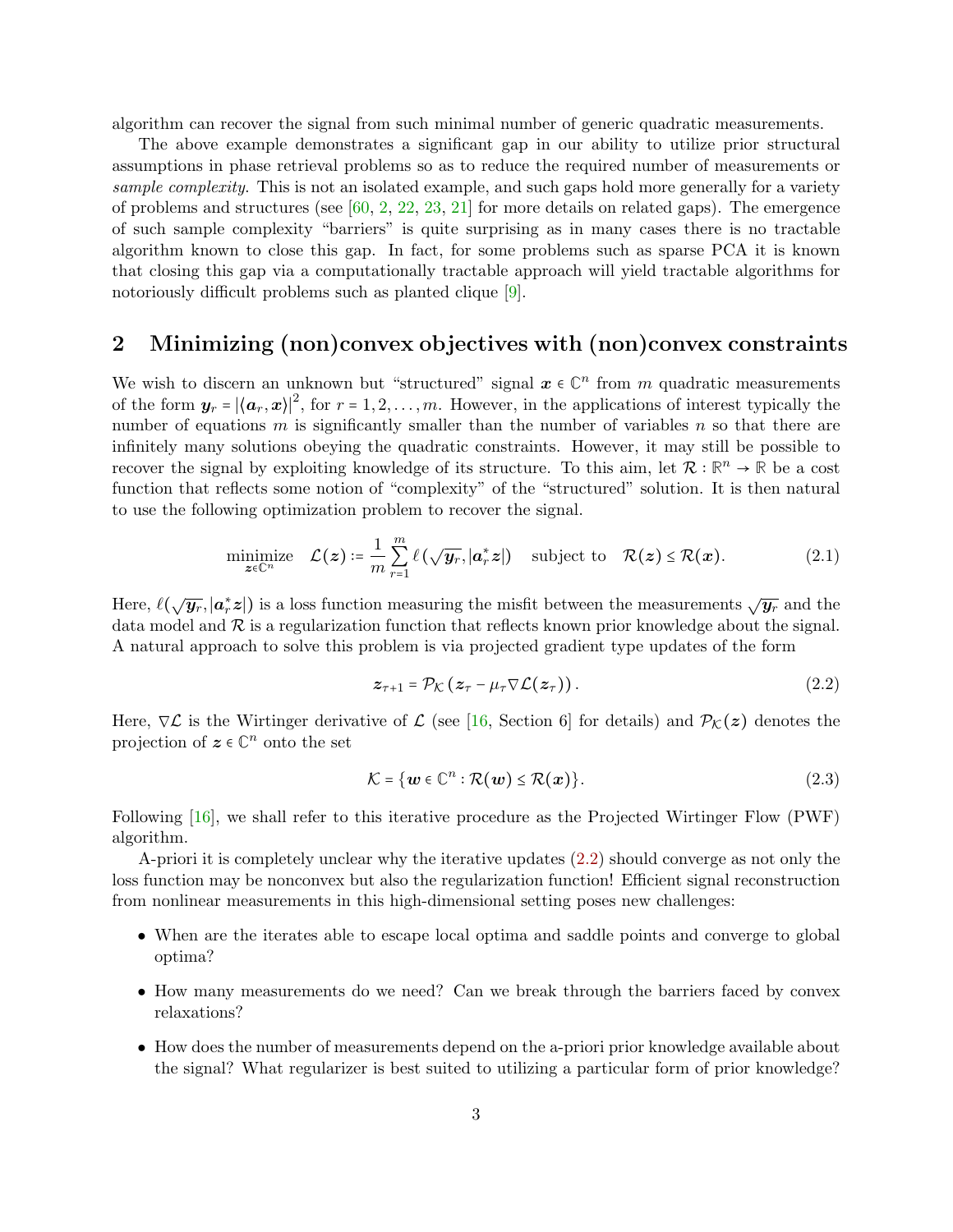• How many passes (or iterations) of the algorithm is required to get to an accurate solution?

At the heart of answering these questions is the ability to predict convergence behavior/rate of (non)convex constrained optimization algorithms.

## 3 Precise measures for statistical resources

Throughout the rest of the paper we assume that the signal  $x \in \mathbb{R}^n$  and the measurement vectors  $a_r \in \mathbb{R}^n$  are all real-valued. For sake of brevity we have focused our attention to this real-valued case. However, we note that all of our definitions/results trivially extend to the complex case. We wish to characterize the rates of convergence for the projected gradient updates [\(2.2\)](#page-2-0) as a function of the number of samples, the available prior knowledge and the choice of the regularizer. To make these connections precise and quantitative we need a few definitions. Naturally the required number of samples for reliable signal reconstruction depends on how well the regularization function  $\mathcal R$  can capture the properties of the unknown signal  $x$ . For example, if we know our unknown parameter is approximately sparse naturally using an  $\ell_1$  norm for the regularizer is superior to using an  $\ell_2$ regularizer. To quantify this capability we first need a couple of standard definitions which we adapt from [\[61,](#page-35-2) [62\]](#page-35-3).

**Definition 3.1 (Descent set and cone)** The set of descent of a function R at a point x is defined as

$$
\mathcal{D}_{\mathcal{R}}(x) = \Big\{ h: \ \mathcal{R}(x+h) \leq \mathcal{R}(x) \Big\}.
$$

The cone of descent is defined as a closed cone  $\mathcal{C}_{\mathcal{R}}(x)$  that contains the descent set, i.e.  $\mathcal{D}_{\mathcal{R}}(x)$  $\mathcal{C}_{\mathcal{R}}(x)$ . The tangent cone is the conic hull of the descent set. That is, the smallest closed cone  $\mathcal{C}_{\mathcal{R}}(x)$  obeying  $\mathcal{D}_{\mathcal{R}}(x) \subset \mathcal{C}_{\mathcal{R}}(x)$ .

We note that the capability of the regularizer  $R$  in capturing the properties of the unknown signal x depends on the size of the descent cone  $\mathcal{C}_{\mathcal{R}}(x)$ . The smaller this cone is the more suited the function  $\mathcal R$  is at capturing the properties of  $x$ . To quantify the size of this set we shall use the notion of mean width.

**Definition 3.2 (Gaussian width)** The Gaussian width of a set  $C \in \mathbb{R}^p$  is defined as:

<span id="page-3-1"></span>
$$
\omega(\mathcal{C}) \coloneqq \mathbb{E}_{\bm{g}}[\sup_{\bm{z}\in\mathcal{C}}\ \langle \bm{g}, \bm{z}\rangle],
$$

where the expectation is taken over  $g \sim \mathcal{N}(0, I_p)$ . Throughout we use  $\mathcal{B}^n/\mathbb{S}^{n-1}$  to denote the the unit ball/sphere of  $\mathbb{R}^n$ .

We now have all the definitions in place to quantify the capability of the function  $\mathcal R$  in capturing the properties of the unknown parameter  $x$ . This naturally leads us to the definition of the minimum required number of samples.

**Definition 3.3 (minimal number of samples)** Let  $\mathcal{C}_{\mathcal{R}}(x)$  be a cone of descent of  $\mathcal{R}$  at  $x$ . We define the minimal sample function as

<span id="page-3-0"></span>
$$
\mathcal{M}(\mathcal{R},x)=\omega^2(\mathcal{C}_{\mathcal{R}}(x)\cap\mathcal{B}^n).
$$

We shall often use the short hand  $m_0 = \mathcal{M}(\mathcal{R},x)$  with the dependence on  $\mathcal{R},x$  implied.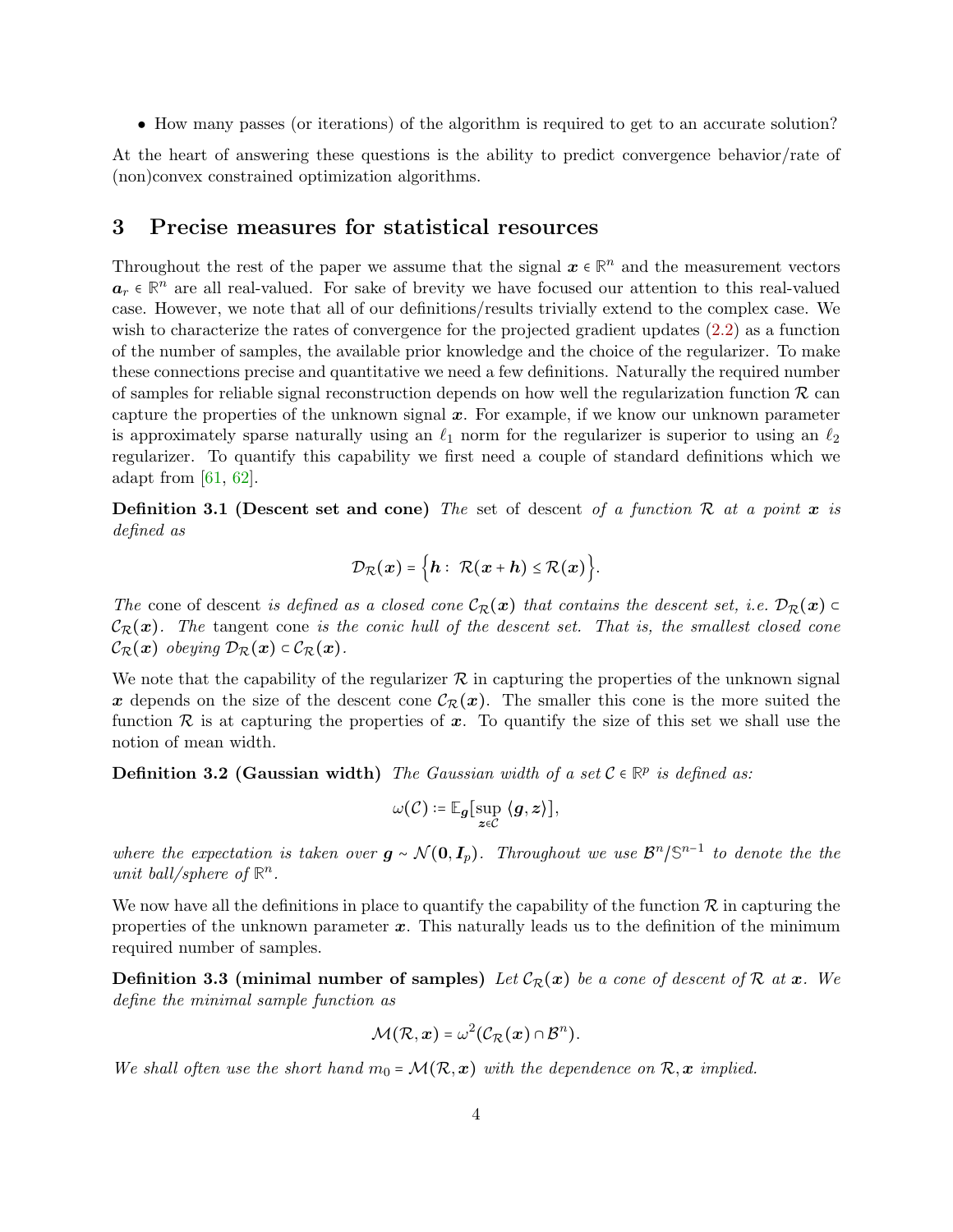We note that  $m_0$  is exactly the minimum number of samples required for structured signal recovery from linear measurements when using convex regularizers [\[18,](#page-33-6) [1\]](#page-32-3). Specifically, the optimization problem

<span id="page-4-0"></span>
$$
\sum_{r=1}^{m} (y_r - \langle \boldsymbol{a}_r, \boldsymbol{x} \rangle)^2 \quad \text{subject to} \quad \mathcal{R}(\boldsymbol{z}) \leq \mathcal{R}(\boldsymbol{x}), \tag{3.1}
$$

succeeds at recovering the unknown signal  $x$  with high probability from  $m$  measurements of the form  $y_r = \langle a_r, x \rangle$  if and only if  $m \geq m_0$ .<sup>[1](#page-0-1)</sup> While this result is only known to be true for convex regularization functions we believe that  $m<sub>0</sub>$  also characterizes the minimal number of samples even for nonconvex regularizers in  $(3.1)$ . See  $[61]$  for some results in the nonconvex case as well as the role this quantity plays in the computational complexity of projected gradient schemes for linear inverse problems. Given that in phase-less imaging we have less information (we loose the phase of the linear measurements) we can not hope to recover structured signals from  $m \le m_0$  when using [\(2.1\)](#page-2-1). Therefore, we can use  $m_0$  as a lower-bound on the minimum number of measurements required for projected gradient descent iterations [\(2.2\)](#page-2-0) to succeed in recovering the signal of interest.

## 4 Nonconvex regularization examples

Next we provide two examples of (non)convex regularizers which are of interest in phase-less imaging applications. These two simple examples are meant to highlight the importance of nonconvex regularizers in imaging. However, our theoretical framework is by no means limited to these simple examples and can deal with significantly more complicated nonconvex regularizers capturing much more nuanced forms of prior structure.

• piecewise constant structure. One a-priori structural information available in many phase-less imaging applications is that images tend to be piecewise constant. For example, contiguous parts of biological specimens are made up of the same tissue and exhibit the same behavior under electro-magnetic radiations. Similarly, images of electronic chips are often projections of piecewise constant, 3D rectilinear models. Let  $z \in \mathbb{R}^{n_1 \times n_2}$  denote a 2D image consisting of an array of pixels. A popular approache for exploiting piecewise-constant structures is to use total variation regularization functions. Two common choices are the isotropic and anisotropic totoal variation regularizations defined as

$$
\mathcal{R}_{iso}(z) = \sum_{i,j} \left( \sqrt{|z_{i+1,j} - z_{i,j}|^2 + |z_{i,j+1} - z_{i,j}|^2} \right)^p,
$$
  

$$
\mathcal{R}_{ani}(z) = \sum_{i,j} |z_{i+1,j} - z_{i,j}|^p + |z_{i,j+1} - z_{i,j}|^p.
$$

When  $p = 1$ , these regularization functions are convex. However, for many image reconstruction tasks total variation regularization with  $p < 1$ , despite being nonconvex, is significantly more effective at capturing piece-wise constant structure.

<sup>&</sup>lt;sup>1</sup>We would like to note that  $m_0$  only approximately characterizes the minimum number of samples required. A more precise characterization is  $\phi^{-1}(\omega^2(\mathcal{C}_R(\boldsymbol{x}) \cap \mathcal{B}^n)) \approx \omega^2(\mathcal{C}_R(\boldsymbol{x}) \cap \mathcal{B}^n)$  where  $\phi(t) = \sqrt{2} \frac{\Gamma(\frac{t+1}{2})}{\Gamma(\frac{t}{2})}$  $\frac{\Gamma(\frac{t+1}{2})}{\Gamma(\frac{t}{2})} \approx \sqrt{t}$ . However, since our results have unspecified constants we avoid this more accurate characterization.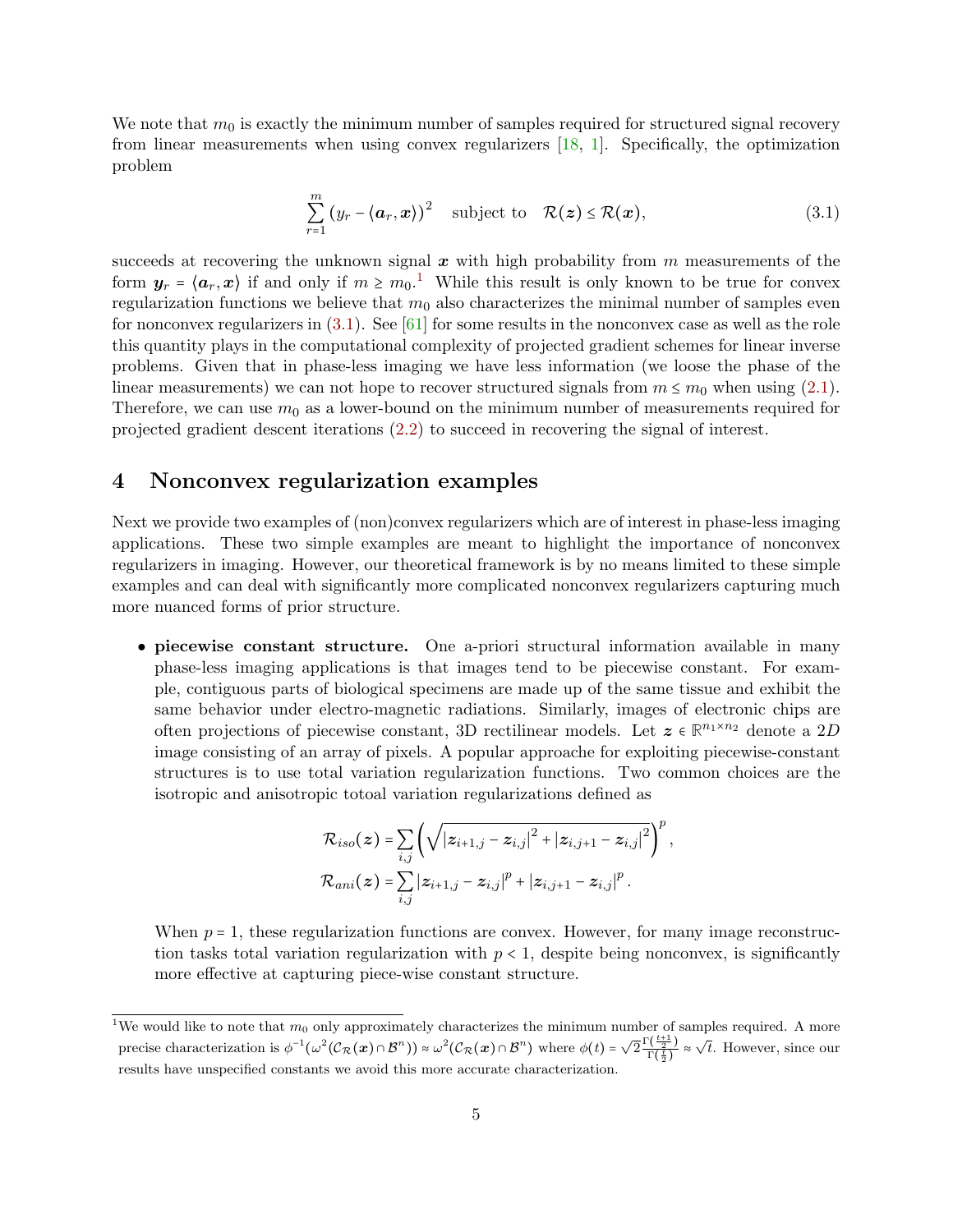• discrete values. Another form of a-priori knowledge that is sometimes available in imaging applications is possible discrete values the image pixels can take. For example, in imaging electronic chips the metallic composition of the different parts pre-determines the possible discrete values and are known in advance. Let  $z \in \mathbb{R}^{n_1 \times n_2}$  denote a 2D image consisting of an array of pixels and assume the possible discrete values are  $\{a_1, a_2, \ldots, a_k\}$ . A natural regularization in this case is

$$
\mathcal{R}(z) = \sum_{i,j} \mathcal{I}\left(\prod_{r=1}^k (z_{ij} - a_r)\right), \quad \text{with} \quad \mathcal{I}(z) = \begin{cases} 0 & \text{if } z = 0 \\ +\infty & \text{if } z \neq 0 \end{cases}.
$$

This regularization is convenient as projection onto its sub-level sets is easy and amounts to replacing each entry of the input vector/matrix with the closest discrete value from  $\{a_1, a_2, \ldots, a_k\}$  (a.k.a. hard thresholding). Of course this is not the only regularization function that can enforce discrete structures and in practice "soft thresholding" variants may be more effective. Our framework can be used to analyze many such variants. Indeed, an interesting aspect of our results is that it allows us to understand what regularizer is best suited at enforcing a particular form of prior structure.

## 5 Theoretical results for Projected Wirtinger Flows

In this section we shall explain our main theoretical results. To this aim we need to define the distance to the solution set.

**Definition 5.1** Let  $x \in \mathbb{R}^n$  be any solution to the quadratic system  $y = |Ax|^2$  (the signal we wish to recover). For each  $z \in \mathbb{R}^n$ , define

$$
\text{dist}(\boldsymbol{z},\boldsymbol{x})=\min\left(\left\|\boldsymbol{z}-\boldsymbol{x}\right\|_{\ell_2},\left\|\boldsymbol{z}+\boldsymbol{x}\right\|_{\ell_2}\right).
$$

As we mentioned earlier we are interested in recovering structured signal recovery problems from quadratic measurements via the optimization problem [\(2.1\)](#page-2-1). Naturally the convergence/lack of convergence as well as the rate of convergence of projected Wirtinger Flow iterates [\(2.2\)](#page-2-0) depends on the loss function  $\ell$ . We now discuss our theoretical results for two different loss functions.

### <span id="page-5-3"></span>5.1 Intensity-based Wirtinger Flows with convex regularizers

Our first result focuses on a quadratic loss function applied to intensity measurements, i.e.  $\ell(x, y)$  = 1  $\frac{1}{2}(x^2-y^2)^2$  in [\(2.1\)](#page-2-1). In this case, the optimization problem takes the form

$$
\underset{\boldsymbol{z}\in\mathbb{R}^n}{\text{minimize}} \quad \mathcal{L}_I(\boldsymbol{z}) \coloneqq \frac{1}{4m} \sum_{r=1}^m \left(\boldsymbol{y}_r - |\boldsymbol{a}_r^*\boldsymbol{z}|^2\right)^2 \quad \text{subject to} \quad \mathcal{R}(\boldsymbol{z}) \leq \mathcal{R}(\boldsymbol{x}). \tag{5.1}
$$

Our first result studies the effectiveness of projected Wirtinger Flows on this objective.

**Theorem 5.2** Let  $x \in \mathbb{R}^n$  be an arbitrary vector and  $\mathcal{R}: \mathbb{R}^n \to \mathbb{R}$  be a proper convex function. Suppose  $A \in \mathbb{R}^{m \times n}$  is a Gaussian map and let  $y = |Ax|^2 \in \mathbb{R}^m$  be m quadratic measurements. To estimate  $x$ , start from a point  $z_0$  obeying

<span id="page-5-2"></span><span id="page-5-1"></span><span id="page-5-0"></span>
$$
dist(z_0, x) \leq \frac{1}{8} ||x||_{\ell_2},
$$
\n(5.2)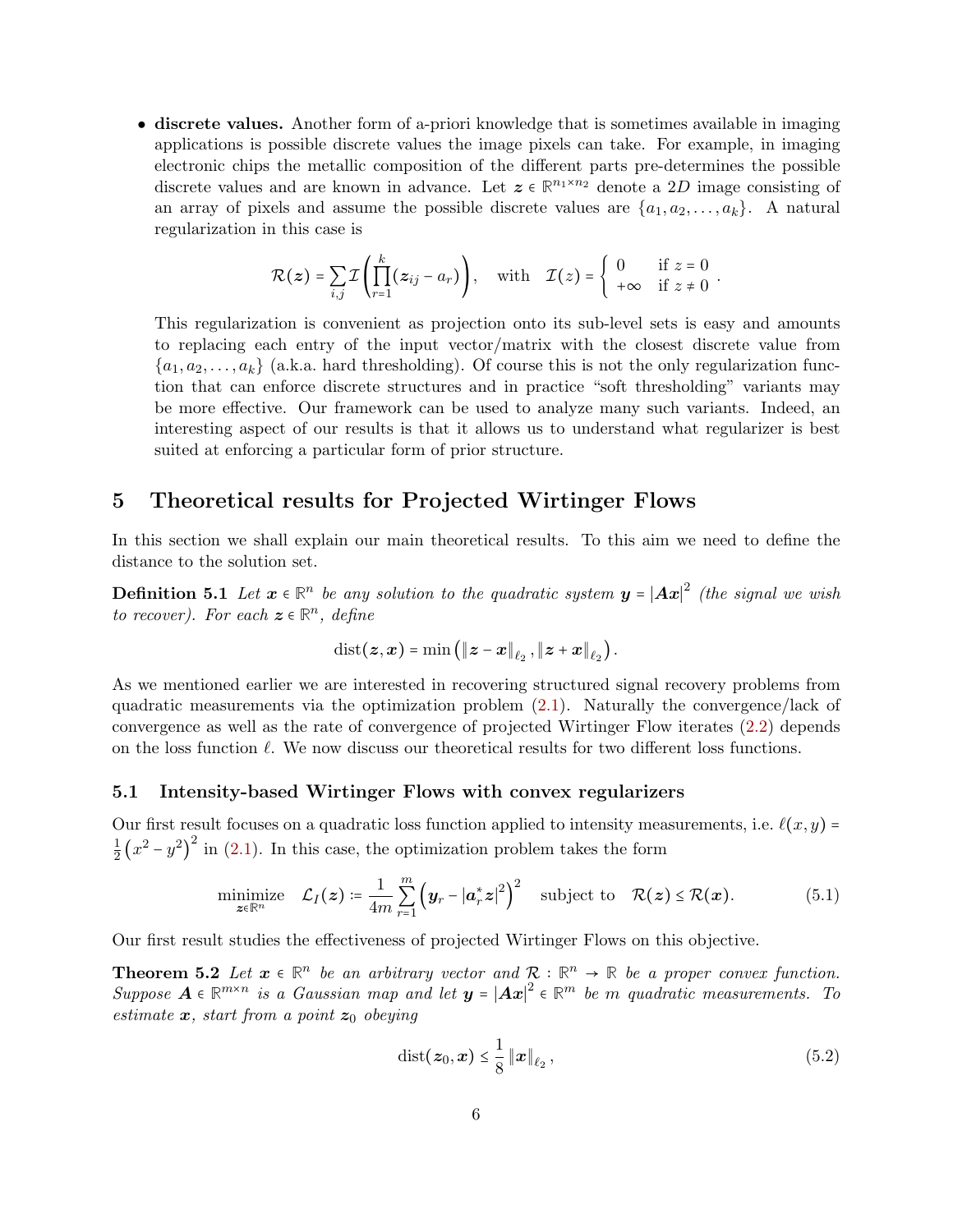and apply the Projected Wirtinger Flow (PWF) updates

$$
z_{\tau+1} = \mathcal{P}_{\mathcal{K}}(z_{\tau} - \mu_{\tau} \nabla \mathcal{L}(z_{\tau})), \qquad (5.3)
$$

with  $\mathcal{K} = \{z \in \mathbb{R}^n : \mathcal{R}(z) \leq \mathcal{R}(x)\}\$ . Also set the learning parameter sequence as  $\mu_0 = 0$  and  $\mu_\tau =$  $\mu$  $\left\Vert \boldsymbol{x}\right\Vert _{\ell_{2}}$ <sup>[2](#page-0-1)</sup> for all  $\tau = 1, 2, \ldots$  and assume  $\mu \le c_1/n$  for some fixed numerical constant  $c_1$ . Furthermore, let  $m_0 = \mathcal{M}(\mathcal{R}, \mathbf{x})$ , defined by [3.3,](#page-3-0) be our lower bound on the number of measurements. Also assume

<span id="page-6-0"></span>
$$
m > cm_0 \log n,\tag{5.4}
$$

holds for a fixed numerical constant c. Then there is an event of probability at least  $1 - 2/m - 1/n$  –  $12e^{-\gamma m}$  such that on this event starting from any initial point obeying [\(5.2\)](#page-5-0) the update [\(5.3\)](#page-6-0) satisfy

$$
\text{dist}(\boldsymbol{z}_{\tau}, \boldsymbol{x}) \le \left(1 - \frac{\mu}{125}\right)^{\frac{\tau}{2}} \text{dist}(\boldsymbol{z}_0, \boldsymbol{x}).\tag{5.5}
$$

As mentioned earlier  $m_0$  is the minimal number of measurements required to recover a structured signal from linear measurements.  $m_0$  also serves as a lower bound on structured signal recovery from quadratic measurements as they are even less informative (we loose sign information). Theorem [5.2](#page-5-1) shows that PWF applied to quadratic loss using intensity measurements can (locally) reconstruct the signal with this minimal sample complexity (up to a constant and log factor). To be concrete consider the case where the unknown signal  $x$  is known to be s sparse and we use  $\mathcal{R}(z) = \|z\|_{\ell_1}$  as the regularizer in [\(5.1\)](#page-5-2). In this case it is known that  $m_0 \approx 2s \log(n/s)$  and Theorem [5.2](#page-5-1) predicts that an s-sparse signal can (locally) be recovered from the order of  $s \log(n/s) \log(n)$  measurements. This breaks through well-known barriers that have emerged for this problem in recent literature. Indeed, for known tractable convex relaxation schemes to yield accurate solutions the number of generic measurements must exceed  $c \frac{s^2}{\log n}$  $\frac{s^2}{\log n}$  with c a constant [\[54,](#page-35-4) [60\]](#page-35-1). We also note that even recent nonconvex approaches such as  $[14, 78]$  $[14, 78]$  $[14, 78]$  have also not succeeded at breaking through this  $s^2$  barrier even when an initialization obeying [\(5.2\)](#page-5-0) is available.

The convergence guarantees provided above hold as long as PWF is initialized per [\(5.2\)](#page-5-0) in a neighborhood of the unknown signal with relative error less than a constant. In this paper we are concerned only with local convergence properties of PWF and therefore do not provide an explicit construction for such an initialization. However, in a companion paper we demonstrate that the optimization problem [\(5.1\)](#page-5-2) has certain favorable characteristics that may allow global convergence guarantees from any initialization using second order methods.

Another interesting aspect of the above result is that the rate of convergence is geometric. Specifically, to achieve a relative error of  $\epsilon$  ( $||z - x||_{\ell_2}/||x||_{\ell_2} \leq \epsilon$ ), the required number of iterations is  $n \log(1/\epsilon)$ . Note that the cost of each iteration depends on applying the matrix **A** and its transpose  $\mathbf{A}^T$  which has computational complexity on the order of  $\mathcal{O}(mn)$ . This is assuming that the projection has negligible cost compared to the cost of applying  $A/A<sup>T</sup>$ . This is the case for example for sparse signals when using the regularizer  $\mathcal{R}(z) = ||z||_{\ell_1}$ . Therefore, in these cases to achieve a relative error of  $\epsilon$  the total computational complexity of PWF is on the order of  $\mathcal{O}(mn^2 \log(1/\epsilon)).$ 

Let us now discuss some ways in which this theorem is sub-optimal. Even though this theorem breaks through known sample complexity barriers, a natural question is whether it is possible to

<sup>&</sup>lt;sup>2</sup>We note that  $\|\boldsymbol{x}\|_{\ell_2}$  can be trivially estimated from the measurements as  $\frac{1}{m}\sum_{r=1}^m y_r^2 \approx \|\boldsymbol{x}\|_{\ell_2}^2$  and our proofs are robust to this misspecification. We avoid stating this variant for ease of reading.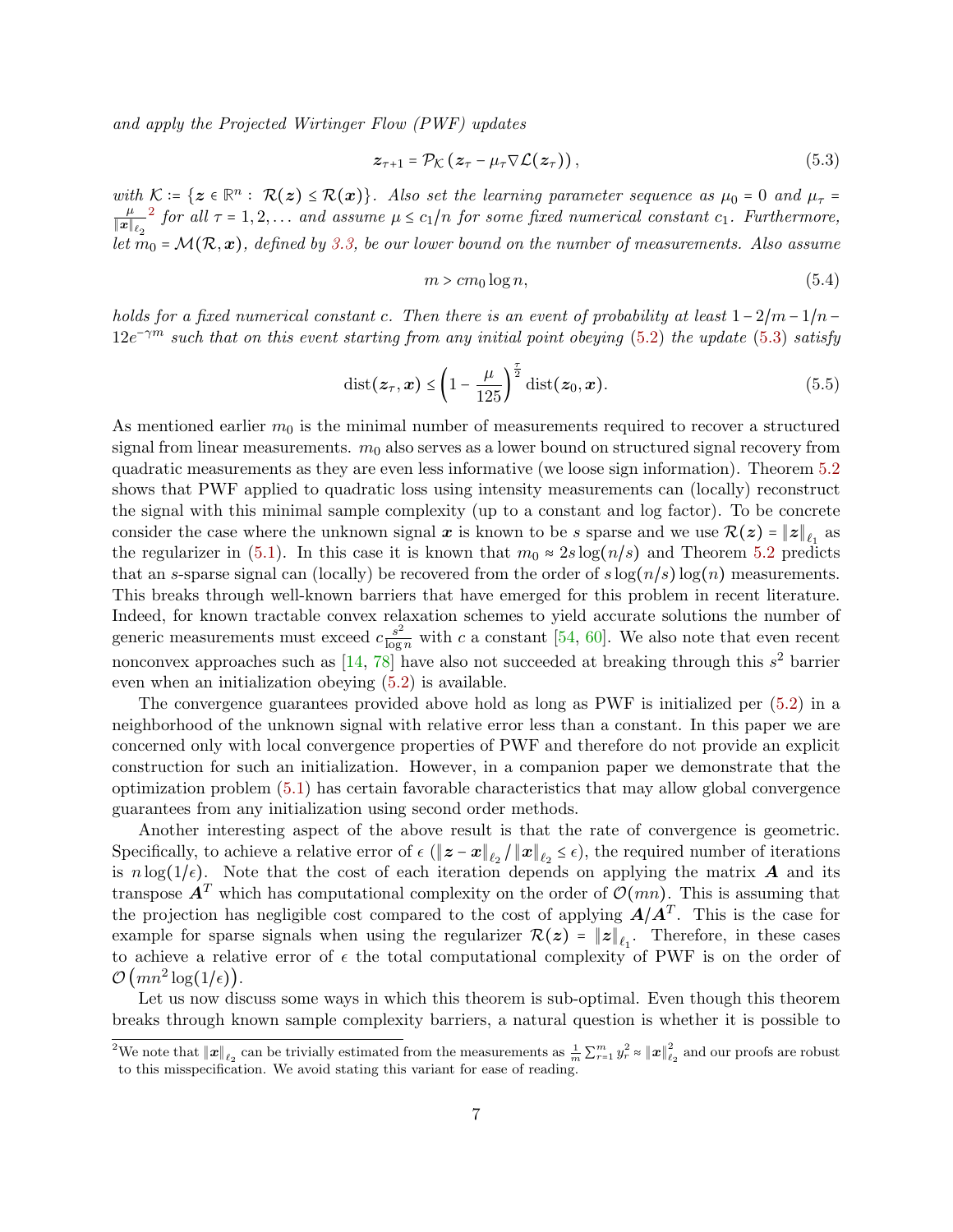remove the log factor so as to have a sample complexity that is only a constant factor away from the minimum sample complexity of structured signal recovery from linear measurements. Another way in which the algorithm is sub-optimal is computational complexity. While the rate of convergence of PWF stated above is geometric, it is not linear. With a linear rate of convergence to achieve a relative error of  $\epsilon$  the total computational complexity would be on the order of  $\mathcal{O}(mn \log(1/\epsilon))$ which is a factor of  $n$  smaller than the guarantees provided by PWF. In the next section we will show how to close these gaps in sample complexity and computational complexity by using a different loss function in [\(5.1\)](#page-5-2). Finally, a major draw back of Theorem [5.2](#page-5-1) it that it only applies to convex regularizers. In the next section we will show how to also remove this assumption so as to allow arbitrary nonconvex regularizers.

### 5.2 Amplitude-based Wirtinger Flows with (non)convex regularizers

Our second result focuses on a quadratic loss function applied to amplitude measurements, i.e.  $\ell(x, y) =$ 1  $\frac{1}{2}(x-y)^2$  in [\(2.1\)](#page-2-1). In this case, the optimization problem takes the form

$$
\underset{\boldsymbol{z}\in\mathbb{R}^n}{\text{minimize}} \quad \mathcal{L}_A(\boldsymbol{z}) \coloneqq \frac{1}{2m} \sum_{r=1}^m \left(\sqrt{\boldsymbol{y}_r} - |\boldsymbol{a}_r^*\boldsymbol{z}|\right)^2 \quad \text{subject to} \quad \mathcal{R}(\boldsymbol{z}) \leq \mathcal{R}(\boldsymbol{x}). \tag{5.6}
$$

One challenging aspect of the above loss function is that it is not differentiable and it is not clear how to run projected gradient descent. However, this does not pose a fundamental challenge as the loss function is differentiable except for isolated points and we can use the notion of generalized gradients to define the gradient at a non-differentiable point as one of the limits points of the gradient in a local neighborhood of the non-differentiable point. For the loss in [\(5.6\)](#page-7-0) the generalized gradient takes the form

<span id="page-7-0"></span>
$$
\nabla \mathcal{L}_A(z) \coloneqq \frac{1}{m} \sum_{r=1}^m \left( |\boldsymbol{a}_r^* z| - \sqrt{\boldsymbol{y}_r} \right) \operatorname{sgn}(\boldsymbol{a}_r^* z) \boldsymbol{a}_r. \tag{5.7}
$$

<span id="page-7-4"></span>**Theorem 5.3** Let  $x \in \mathbb{R}^n$  be an arbitrary vector and  $\mathcal{R}: \mathbb{R}^n \to \mathbb{R}$  be a proper function (convex or nonconvex). Suppose  $A \in \mathbb{R}^{m \times n}$  is a Gaussian map and let  $y = |Ax|^2 \in \mathbb{R}^m$  be m quadratic measurements. To estimate  $x$ , start from a point  $z_0$  obeying

<span id="page-7-1"></span>
$$
dist(z_0, x) \le \frac{1}{15} ||x||_{\ell_2},
$$
\n(5.8)

and apply the Projected Wirtinger Flow (PWF) updates

$$
z_{\tau+1} = \mathcal{P}_{\mathcal{K}}(z_{\tau} - \mu_{\tau} \nabla \mathcal{L}_A(z_{\tau})), \qquad (5.9)
$$

with  $\mathcal{K} = \{z \in \mathbb{R}^n : \mathcal{R}(z) \leq \mathcal{R}(x)\}\$ and  $\nabla \mathcal{L}_A$  defined via [\(5.7\)](#page-7-1). Also set the learning parameter sequence  $\mu_0 = 0$  and  $\mu_{\tau} = 1$  for all  $\tau = 1, 2, \ldots$  Furthermore, let  $m_0 = \mathcal{M}(\mathcal{R}, x)$ , defined by [3.3,](#page-3-0) be our lower bound on the number of measurements. Also assume

<span id="page-7-5"></span><span id="page-7-3"></span><span id="page-7-2"></span>
$$
m > cm_0,\tag{5.10}
$$

holds for a fixed numerical constant c. Then there is an event of probability at least  $1 - 9e^{-\gamma m}$  such that on this event starting from any initial point obeying  $(5.8)$  the update  $(5.9)$  satisfy

$$
\text{dist}(z_{\tau}, x) \le \left(\frac{2}{3}\right)^{\tau} \text{dist}(z_0, x). \tag{5.11}
$$

Here  $\gamma$  is a fixed numerical constant.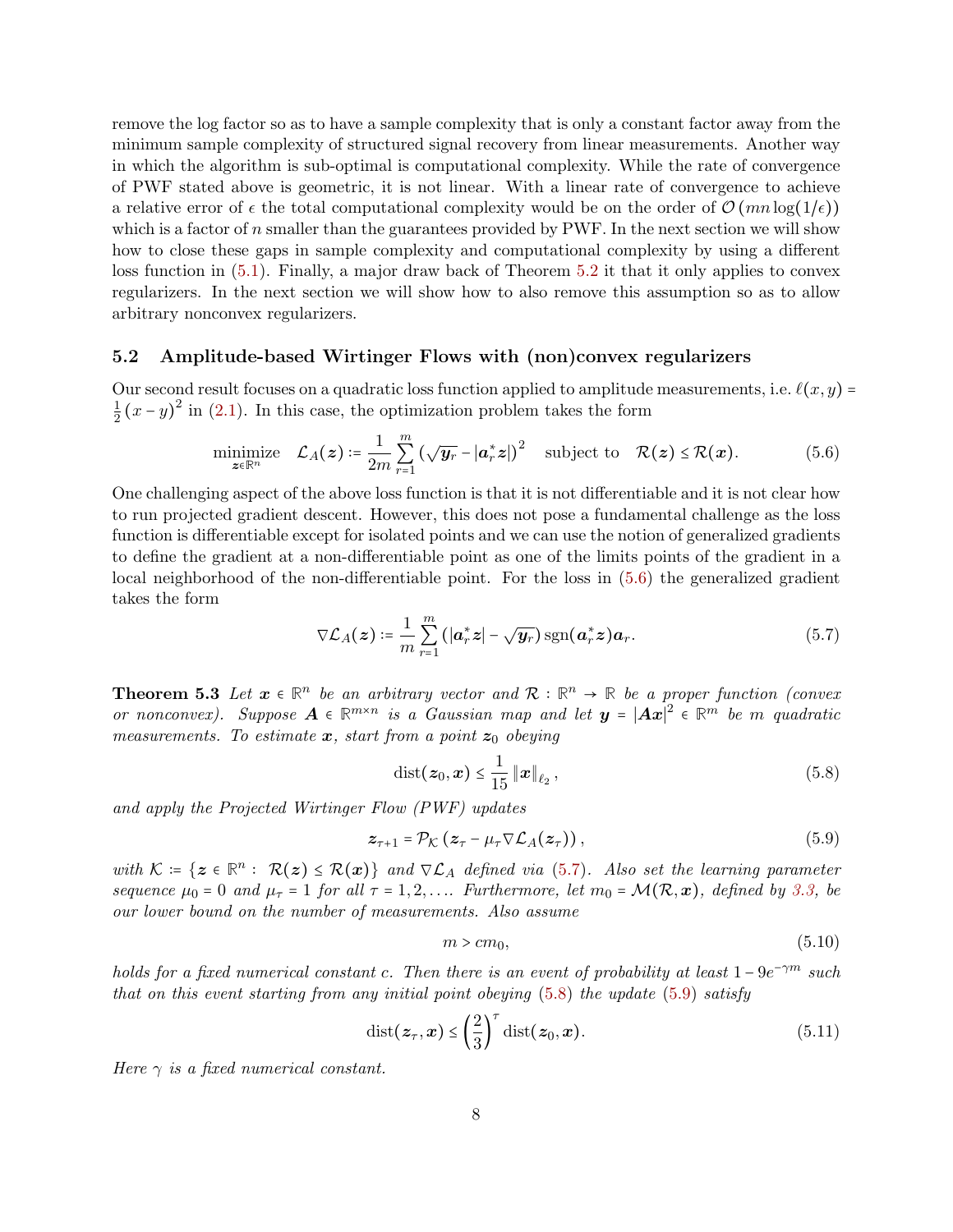The first interesting and perhaps surprising aspect of this result is its generality: it applies not only to convex regularization functions but also nonconvex ones! As we mentioned earlier the optimization problem in [\(2.1\)](#page-2-1) is not known to be tractable even for convex regularizers. Despite the nonconvexity of both the objective and regularizer, the theorem above shows that with a near minimal number of measurements, projected gradient descent provably converges to the original signal  $x$  without getting trapped in any local optima.

The amplitude-based loss also has stronger sample complexity and computational complexity guarantees compared with the intensity-based version. Indeed, the required number of measurements improves upon the intensity-based loss by a logarithmic factor, achieving a near optimal sample complexity for this problem (up to a constant factor). Also, the convergence rate of the amplitude-based approach is now linear. Therefore, to achieve a relative error of  $\epsilon$  the total number of iterations is on the order of  $\mathcal{O}(\log(1/\epsilon))$ . Thus the overall computational complexity is on the order of  $\mathcal{O}(mn \log(1/\epsilon))$  (in general the cost is the total number of iterations multiplied by the cost of applying the measurement matrix  $\vec{A}$  and its transpose). As a result, the computational complexity is also now optimal in terms of dependence on the matrix dimensions. Indeed, for a dense matrix even verifying that a good solution has been achieved requires one matrix-vector multiplication which takes  $\mathcal{O}(mn)$  time.

We now pause to discuss the choice of the loss function. The theoretical results above suggests that the least squares loss on amplitude values is superior to one on intensity values in terms of both sample and computational complexity. Such improved performance has also been observed empirically for more realistic models in optics [\[79\]](#page-37-2). Indeed, [\[79\]](#page-37-2) shows that not only the amplitude-based least squares has faster convergence rates but also is more robust to noise and model misspecification. However, we would like to point out that the least squares objective on intensity values does have certain advantages. For instance, it is possible to do exact line search (in closed form) on this objective. We have observed that this approach works rather well in some practical domains (e.g. ptychography for chip imaging) without the need for any tuning as the step size in each iteration is calculated in closed form via exact line search. Therefore, we would like to caution against rushed judgments declaring one variant of Wirtinger Flow superior to another due to minor (e.g. logarithmic) theoretical improvements in sample complexity and or computational complexity.<sup>[3](#page-0-1)</sup> We would like to emphasize that there is no "best" or "correct" loss function that works better than others for all application domains. Ultimately, the choice of the loss function is dictated by the statistics of the noise or misspecification present in a particular domain.

## <span id="page-8-0"></span>6 Discussions and prior art

Phase retrieval is a century old problem and many heuristics have been developed for its solution. For a partial review of some of these heuristics as well as some recent theoretical advances in related problems we refer the reader to the overview articles/chapters [\[68,](#page-36-3) [56,](#page-35-5) [40\]](#page-34-0) and [\[69,](#page-36-4) Part II] as well as [\[15,](#page-33-7) Section 1.6], and references therein such as [\[13,](#page-32-4) [59,](#page-35-6) [7,](#page-32-5) [76,](#page-36-5) [43,](#page-34-1) [31,](#page-33-8) [32,](#page-34-2) [50,](#page-35-7) [51\]](#page-35-8). There has also been a surge of activity surrounding nonconvex optimization problems in the last few years. While discussing all of these results is beyond the scope of this paper we shall briefly discuss some of the most relevant and recent literature in the coming paragraphs. We refer the reader to [\[71\]](#page-36-6) and references therein  $[12, 47, 45, 46, 33]$  $[12, 47, 45, 46, 33]$  $[12, 47, 45, 46, 33]$  $[12, 47, 45, 46, 33]$  $[12, 47, 45, 46, 33]$  $[12, 47, 45, 46, 33]$  $[12, 47, 45, 46, 33]$  $[12, 47, 45, 46, 33]$  $[12, 47, 45, 46, 33]$  for a more comprehensive review of such results. We also

<sup>3</sup>Unfortunately such premature declarations have become exceedingly common in recent literature.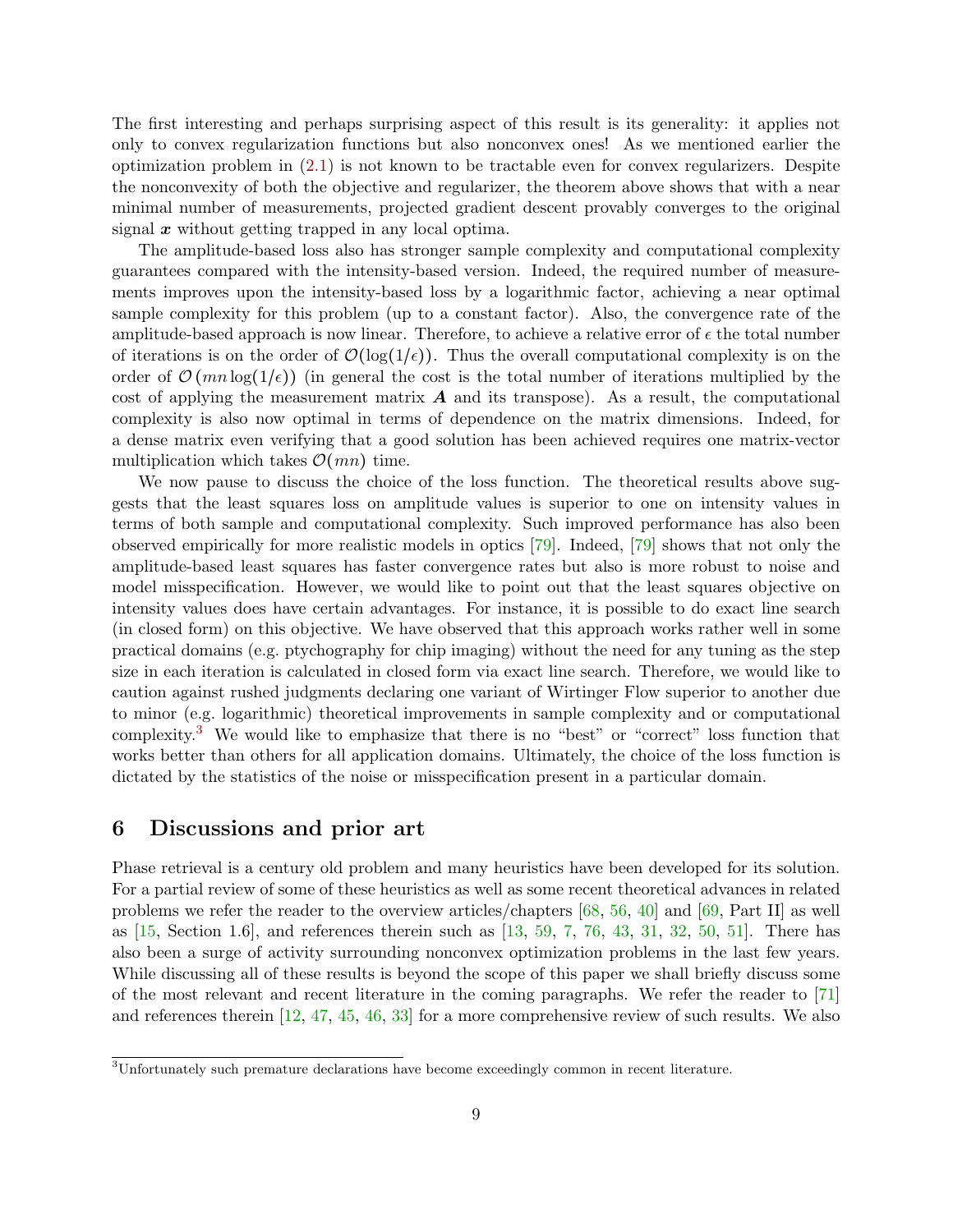refer the reader to  $[35, 29, 5]$  $[35, 29, 5]$  $[35, 29, 5]$  $[35, 29, 5]$  $[35, 29, 5]$  for recent algorithmic approaches based on linear programs and  $[52]$ for characterizing large systems limits of dynamics of phase retrieval algorithms.

The Wirtinger Flow algorithms for solving quadratic systems of equations was introduce in [\[16\]](#page-33-1). [\[16\]](#page-33-1) also provides a local convergence analysis when no prior structural assumption is available about the signal. The analysis of  $[16]$  was based on the so called regularity condition. This regularity condition and closely related notions have been utilized/generalized in a variety of interesting ways to provide rigorous convergence guarantees for related nonconvex problems arising in diverse applications ranging from matrix completion to dictionary learning and blind deconvolution  $[6, 72]$  $[6, 72]$ [66,](#page-36-8) [3,](#page-32-9) [73,](#page-36-9) [19,](#page-33-2) [14,](#page-32-0) [83,](#page-37-3) [82,](#page-37-4) [20,](#page-33-10) [80,](#page-37-0) [70,](#page-36-10) [84,](#page-37-5) [81,](#page-37-1) [77,](#page-36-1) [64,](#page-36-11) [53\]](#page-35-11). The intensity-based results presented in Section [5.1](#page-5-3) are based on a generalization of the regularity condition in [\[16\]](#page-33-1) so as to allow arbitrary convex constraints.

The second set of results we presented in this paper were based on least squares fit of the amplitudes. This objective function has been historically used in phase retrieval applications [\[27\]](#page-33-11) and has close connections with the classical Fienup algorithm  $[69,$  Chapter 13. Focusing on more recent literature, [\[79\]](#page-37-2) demonstrated the effectiveness of this approach in optical applications. More recently, a few interesting publications [\[81,](#page-37-1) [77\]](#page-36-1) study variants of this loss function and develop guarantees for its convergence. The analysis presented in both of these papers are also based on variants of the regularity condition of [\[16\]](#page-33-1) and do not utilize any structural assumptions. In this paper we have analyzed the performance of the amplitude-based PWF with any closed constraint (convex or nonconvex). These results are based on a new approach to analyzing nonconvex optimization problems that differs from the regularity approach used in [\[16\]](#page-33-1) and all of the papers mentioned above. Rather, this new technique follows a more direct route, utilizing/developing powerful concentration inequalities to directly show the error between the iterates and the structured signal decreases at each iteration.

A more recent line of research aims to provide a more general understanding of the geometric landscape of nonconvex optimization problems by showing that in many problems there are no spurious local minmizers and saddles points have favorable properties [\[70,](#page-36-10) [28,](#page-33-12) [10,](#page-32-10) [11\]](#page-32-11). A major advantage of such results is that they do not required specialized initializations in the sense that trust region-type algorithms or noisy stochastic methods are often guaranteed to converge from a random initialization and not just when an initial solution is available in a local neighborhood of the optimal solution. The disadvantage of such results is that the guaranteed rates of convergence of these approaches are either not linear/geometric or each iteration is very costly. These approaches also have slightly looser sample complexity bounds. Perhaps the most relevant result of this kind to this paper is the interesting work of Sun, Qu and Wright [\[70\]](#page-36-10) which studies the geometric landscape of the objective [\(5.1\)](#page-5-2) in the absence of any regularizer. The authors also show that a certain trust region algorithm achieves a relative error of  $\epsilon$  after  $\mathcal{O}(n^7 \log^7 n + \log \log \frac{1}{\epsilon})$  as long as the number of samples exceeds  $m \ge n \log^3 n$ . As mentioned previously, using different proof techniques in a companion paper we demonstrate a result of a similar flavor to [\[70\]](#page-36-10) for the constrained problem [\(5.1\)](#page-5-2). This results shows that with  $m \ge m_0 \log n$  measurements all local optima are global and a second order scheme recovers the global optima (the unknown signal) in a polynomial number of iterations.

We now pause to caution against erroneous miss-interpretations of the theoretical results discussed in the previous paragraph:

• There are no spurious local optima i.e. all local optima are global in phase retrieval applications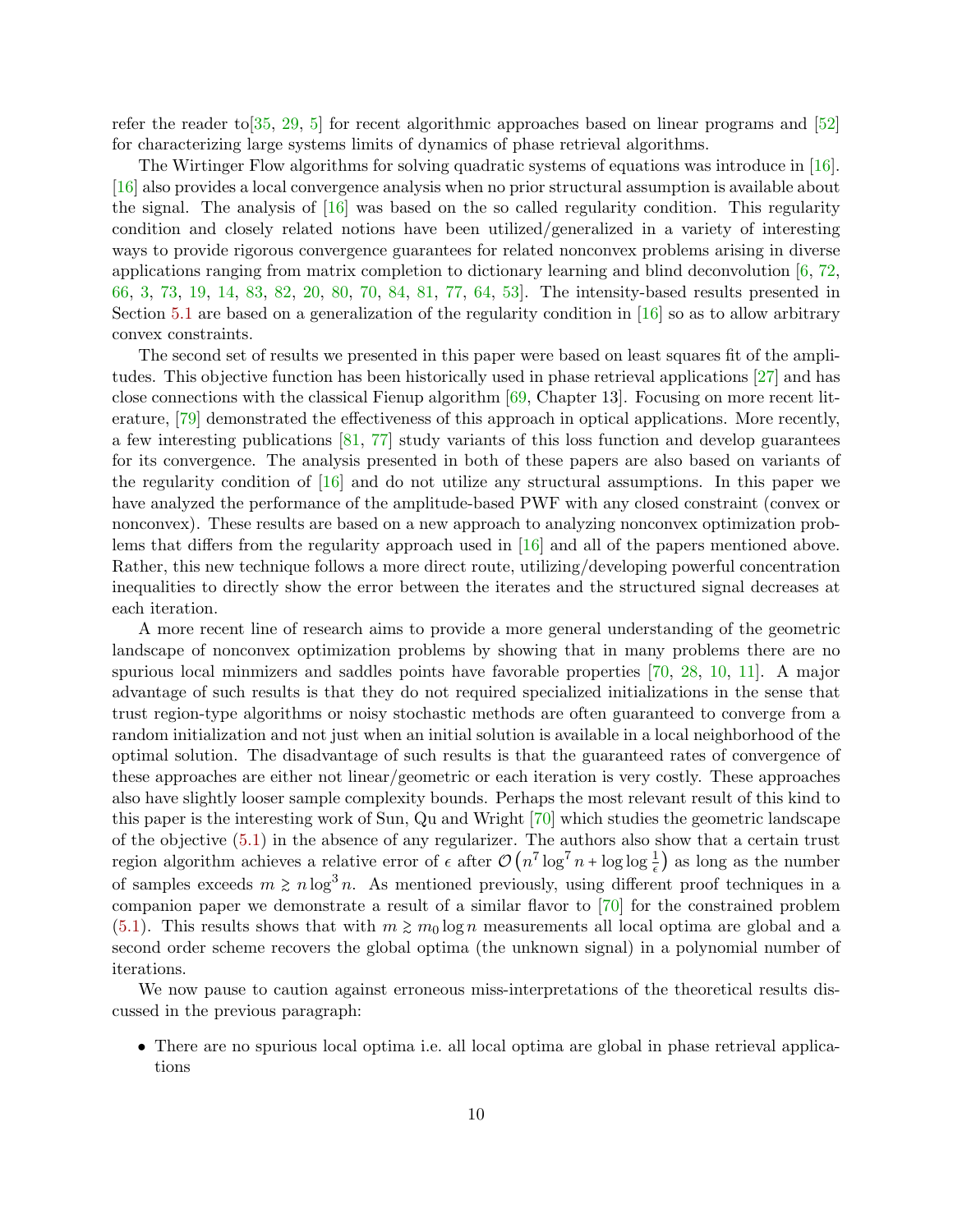• Initialization is irrelevant in phase retrieval applications

The reason these conclusions are inaccurate are two-fold. First, while the results of the previous paragraph and Theorem [5.2](#page-5-1) both require on the order of  $m \geq n \log n$  samples the multiplicative constants in these results tend to be drastically different in practice. Second, the measurement vectors occurring in practical domains are substantially more ill-conditioned than the Gaussian measurements studied in this paper. This further amplifies the gap between the sample complexity of local versus global results. Indeed, in many practical domains where phase retrieval is applied local optima are abound and a major source of algorithmic stagnation. Therefore, carefully crafted initialization schemes or regularization methods are crucial for the convergence of local search heuristics in many phase-less imaging domains.

We would also like to mention prior work on sparse phase retrieval. For generic measurements such as the Gaussian distribution studied in this paper, [\[54\]](#page-35-4) provides guarantees for the convex relaxation-based PhaseLift algorithm as long as the number of samples exceed  $m \geq s^2 \log n$  where s is the number of non-zeros in the sparse signal. The papers  $[54, 60]$  $[54, 60]$  $[54, 60]$  showed that these results are essentially unimprovable when using simple SDP relaxations. More recently, interesting work by Cai, Li and Ma [\[14\]](#page-32-0) studies the performance of Wirtinger Flow based schemes for sparse phase retrieval problems. This result also requires  $m \geq s^2 \log n$  measurements even when an initialization obeying  $(5.2)$  is available. Therefore, this results also does not break through the local  $s^2$  barrier. More recently, there are a few publications aimed at going below  $s^2$  measurements. These results differ from ours in that they are either applicable to other design models [\[49\]](#page-35-12) which differ from phase retrieval or specific designs which tailor the algorithm to the measurement process [\[4,](#page-32-12) [65,](#page-36-12) [48,](#page-35-13) [36,](#page-34-7) [37\]](#page-34-8) or require additional constraints on the coefficient of the sparse signal [\[78,](#page-36-2) [34\]](#page-34-9). In contrast to the above publications in this paper we have demonstrated that locally only  $m \geq$  $s \log(n/s)$  samples suffice to recover any s sparse signal from generic quadratic measurements formally breaking through the  $s^2$  barrier.<sup>[4](#page-0-1)</sup> Furthermore, our results applies to any regularizer (convex or nonconvex), allowing us to enforce various forms of prior knowledge in our reconstruction.

Finally, we would like to mention that there has also been some recent publications aimed at developing theoretical guarantees for more practical models. For instance, the papers [\[15,](#page-33-7) [32,](#page-34-2) [67,](#page-36-13) [42,](#page-34-10) [41\]](#page-34-11) develop theoretical guarantees for convex relaxation techniques for more realistic Fourier based models such as coded diffraction patterns and Ptychography. More recently, the papers [\[39,](#page-34-12) [38,](#page-34-13) [44,](#page-34-14) [26,](#page-33-13) [8\]](#page-32-13) also develop some theoretical guarantees for faster but sometimes design-specific algorithms. Despite all of this interesting progress the known results for more realistic measurement models are far inferior to their Gaussian counterparts in terms of sample complexity, computational complexity or stability to noise. Closing these gaps is an interesting and important future direction.

## 7 Proofs

In the Gaussian model the measurement vectors also obey  $\|\boldsymbol{a}_r\|_{\ell_2} \leq$  $\sqrt{6n}$  for all  $r = 1, 2, ..., m$  with probability at least  $1 - me^{-1.5n}$ . Thoughout the proofs, we assume we are on this event without explicitly mentioning it each time. Without loss of generality we will assume throughout the proofs that  $||x||_{\ell_2} = 1$ . We remind the reader that throughout x is a solution to our quadratic equations,

<sup>&</sup>lt;sup>4</sup>After the first version of this paper appeared on arXiv, the authors of [\[34\]](#page-34-9) removed the extra assumption that the magnitude of the entries of the signal on the support are equal. This paper also now formally breaks through the barrier.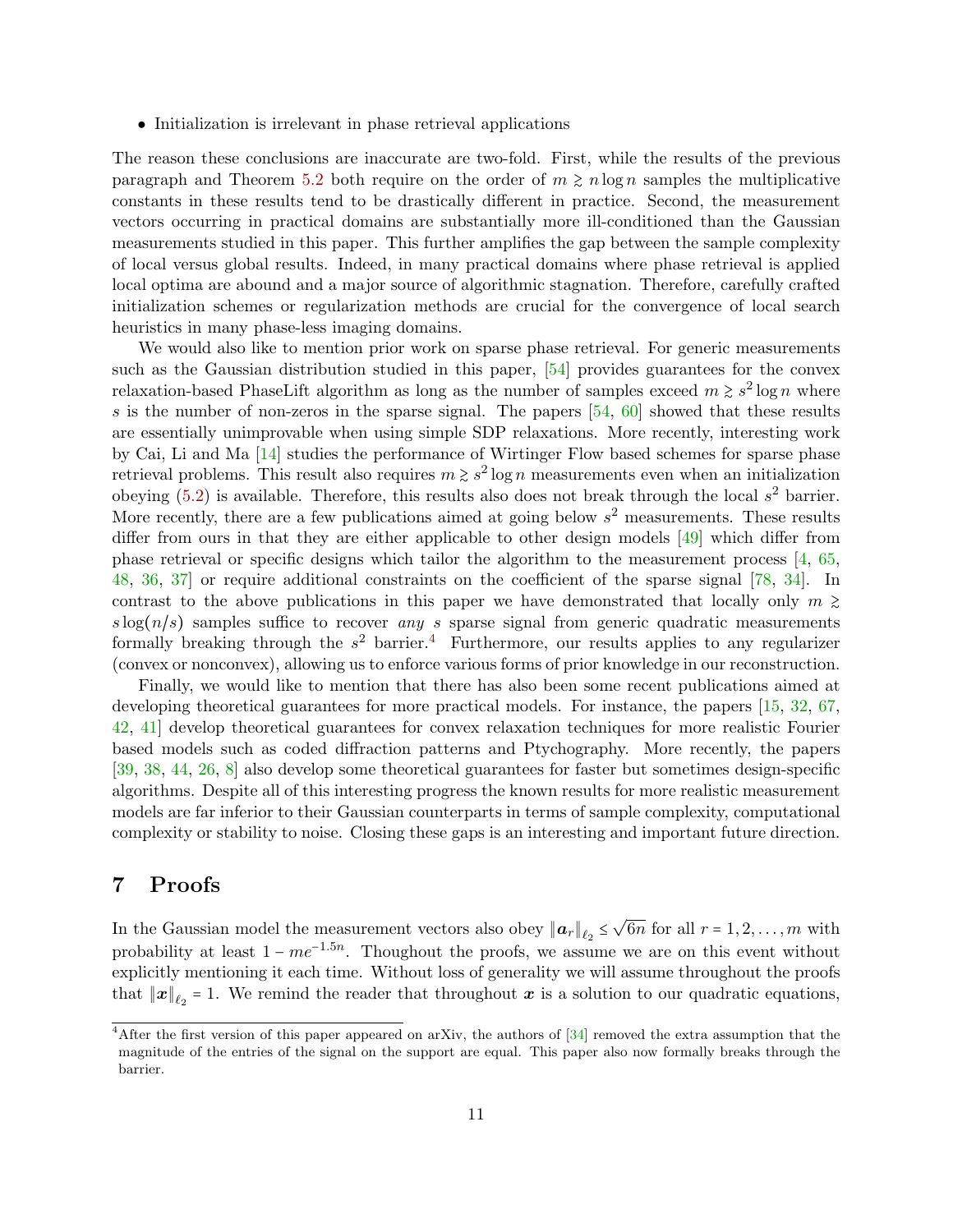i.e. obeys  $y = |Ax|^2$  and that the sampling vectors are independent from x. We also remind the reader that for a set  $\mathcal{C} \subset \mathbb{R}^n$ ,  $\omega(\mathcal{C})$  is the mean width of  $\mathcal{C}$  per Definition [3.2.](#page-3-1) Throughout, we use S<sup>n-1</sup>/ $\mathcal{B}^n$  to denote the unit sphere/unit ball of  $\mathbb{R}^n$ . We first discuss some common background and results used for proving both theorems. Since the proof of the two theorems follow substantially different paths we dedicate a subsection to each: Section [7.4](#page-15-0) for proof of Theorem [5.2](#page-5-1) and Section [7.5](#page-23-0) for proof of Theorem [5.3.](#page-7-4)

### 7.1 Formulas for gradients and generalized gradients

As a reminder the intensity-based loss function is equal to

$$
\mathcal{L}_I(z) \coloneqq \frac{1}{4m} \sum_{r=1}^m \left( \boldsymbol{y}_r - |\boldsymbol{a}_r^*\boldsymbol{z}|^2 \right)^2,
$$

and the gradient equal to

$$
\nabla \mathcal{L}_I(\boldsymbol{z}) = \frac{1}{m} \sum_{r=1}^m \left( \left| \boldsymbol{a}_r^* \boldsymbol{z} \right|^2 - \boldsymbol{y}_r \right) (\boldsymbol{a}_r^* \boldsymbol{z}) \boldsymbol{a}_r.
$$

As a reminder the amplitude-based loss function is equal to

$$
\mathcal{L}_A(\boldsymbol{z}) \coloneqq \frac{1}{2m} \sum_{r=1}^m \left( \sqrt{\boldsymbol{y}_r} - |\boldsymbol{a}_r^*\boldsymbol{z}| \right)^2,
$$

and the generalized gradient is equal to

$$
\nabla \mathcal{L}_A(\boldsymbol{z}) = \frac{1}{m} \sum_{r=1}^m \left( |\boldsymbol{a}_r^*\boldsymbol{z}| - \sqrt{\boldsymbol{y}_r} \right) \operatorname{sgn}(\boldsymbol{a}_r^*\boldsymbol{z}) \boldsymbol{a}_r.
$$

### 7.2 Concentration and bounds for stochastic processes

In this section we gather some useful results on concentration of stochastic processes which will be crucial in our proofs. We begin with a lemma which is a direct consequence of Gordon's escape from the mesh lemma [\[30\]](#page-33-14) whose proof is deferred to Appendix [A.1.](#page-37-6)

**Lemma 7.1** Assume  $C \subset \mathbb{R}^n$  is a cone and  $\mathbb{S}^{n-1}$  is the unit sphere of  $\mathbb{R}^n$ . Also assume that

<span id="page-11-0"></span>
$$
m \ge \max\left(20\frac{\omega^2(\mathcal{C} \cap \mathbb{S}^{n-1})}{\delta^2}, \frac{1}{2\delta} - 1\right),\,
$$

for a fixed numerical constant c. Then for all  $h \in \mathcal{C}$ 

<span id="page-11-1"></span>
$$
\left|\frac{1}{m}\sum_{r=1}^{m}(\bm{a}_r^*\bm{h})^2 - \|\bm{h}\|_{\ell_2}^2\right| \leq \delta \|\bm{h}\|_{\ell_2}^2,
$$

holds with probability at least  $1 - 2e^{-\frac{\delta^2}{360}m}$ .

We also need a generalization of the above lemma stated below and proved in Appendix [A.2.](#page-38-0)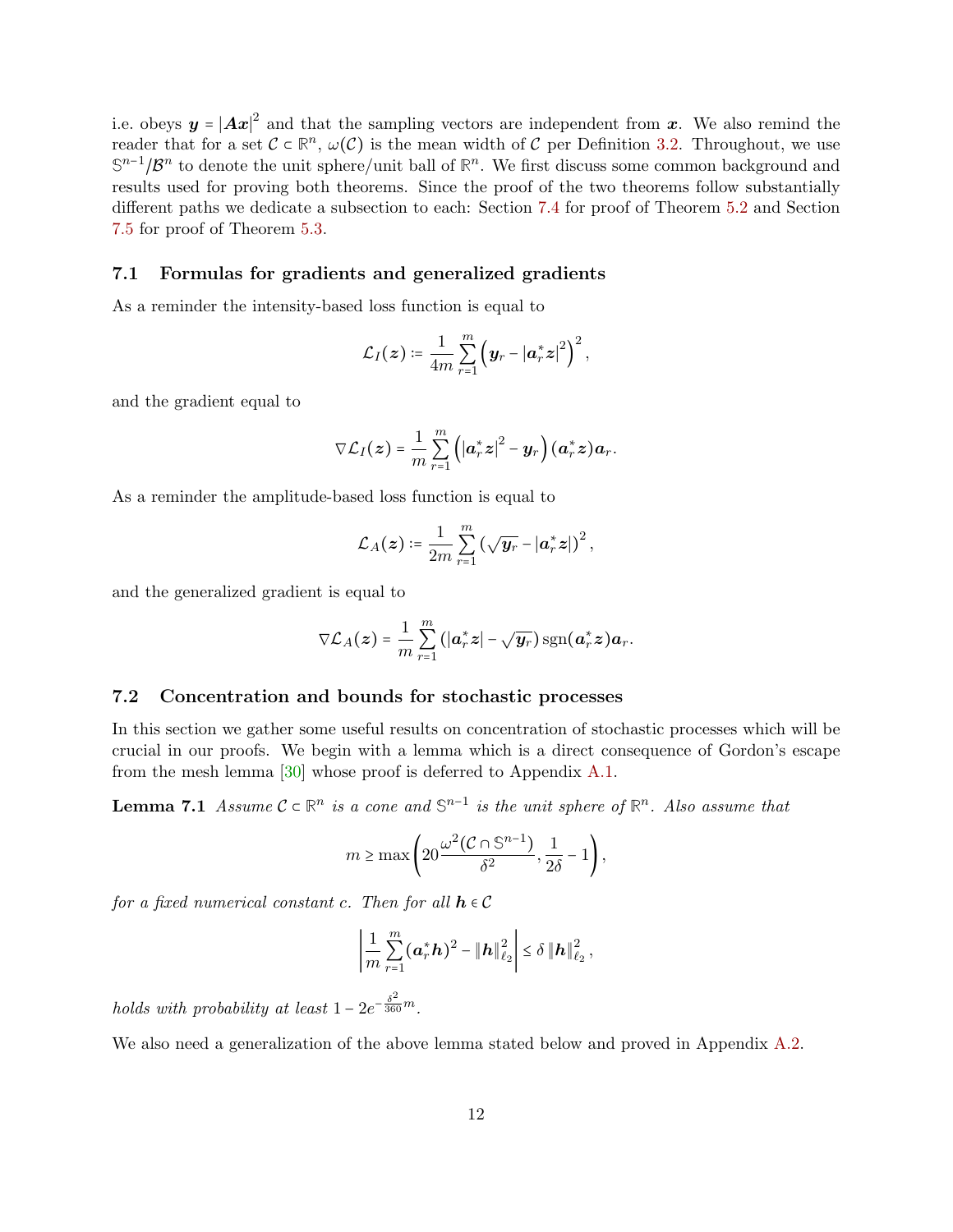**Lemma 7.2** Assume  $C \subset \mathbb{R}^n$  is a cone (not necessarily convex) and  $\mathbb{S}^{n-1}$  is the unit sphere of  $\mathbb{R}^n$ . Also assume that

$$
m \ge \max\left(80 \frac{\omega^2 (\mathcal{C} \cap \mathbb{S}^{n-1})}{\delta^2}, \frac{2}{\delta} - 1\right),\,
$$

for a fixed numerical constant c. Then for all  $u, h \in \mathcal{C}$ 

$$
\left|\frac{1}{m}\sum_{r=1}^m (\boldsymbol{a}_r^*\boldsymbol{u})(\boldsymbol{a}_r^*\boldsymbol{h})-\boldsymbol{u}^*\boldsymbol{h}\right|\leq \delta\left\|\boldsymbol{u}\right\|_{\ell_2}\left\|\boldsymbol{h}\right\|_{\ell_2},
$$

holds with probability at least  $1-6e^{-\frac{\delta^2}{1440}m}$ .

<span id="page-12-0"></span>We next state a generalization of Gordon's escape through the mesh lemma, whose proof appears in Appendix [A.3.](#page-39-0)

**Lemma 7.3** Let  $d \in \mathbb{R}^n$  be fixed vector with nonzero entries and construct the diagonal matrix  $D = diag(d)$ . Also, let  $A \in \mathbb{R}^{m \times n}$  have i.i.d.  $\mathcal{N}(0,1)$  entries. Furthermore, assume  $\mathcal{T} \subset \mathbb{R}^n$  and define

$$
b_m(\boldsymbol{d}) = \mathbb{E}[\|\boldsymbol{D}\boldsymbol{g}\|_{\ell_2}],
$$

where  $g \in \mathbb{R}^m$  is distributed as  $\mathcal{N}(0, I_m)$ . Define

$$
\sigma(\mathcal{T}) \coloneqq \max_{\bm{v} \in \mathcal{T}} \; \left\|\bm{v}\right\|_{\ell_2},
$$

then for all  $u \in \mathcal{T}$ 

$$
\left|\left\|\boldsymbol{D}\boldsymbol{A}\boldsymbol{u}\right\|_{\ell_2}-b_m(\boldsymbol{d})\left\|\boldsymbol{u}\right\|_{\ell_2}\right|\leq \left\|\boldsymbol{d}\right\|_{\ell_\infty}\omega(\mathcal{T})+\eta,
$$

holds with probability at least

<span id="page-12-1"></span>
$$
1-6e^{-\frac{\eta^2}{8\|{\boldsymbol d}\|_{\ell_\infty}^2\sigma^2({\mathcal T})}}.
$$

The previous lemma leads to the following Corollary. We skip the proof as it is identical to how Lemma [7.1](#page-11-0) is derived from Gordon's lemma (See Section [A.1](#page-37-6) for details).

Corollary 7.4 Let  $d \in \mathbb{R}^n$  be fixed vector with nonzero entries and assume  $\mathcal{T} \subset \mathcal{B}^n$ . Furthermore, assume

$$
\left(\sum_{r=1}^m d_r^2\right) \ge \max\left(20\ \|\boldsymbol{d}\|_{\ell_\infty}^2 \frac{\omega^2(\mathcal{T})}{\delta^2}, \frac{3}{2\delta}-1\right).
$$

Then for all  $u \in \mathcal{T}$ ,

$$
\left|\frac{\sum_{r=1}^m d_r^2(\boldsymbol{a}_r^*\boldsymbol{u})^2}{\sum_{r=1}^m d_r^2} - \|\boldsymbol{u}\|_{\ell_2}^2\right| \leq \delta,
$$

holds with probability at least  $1 - 6e^{-\frac{\delta^2}{1440} (\sum_{r=1}^m d_r^2)}$ .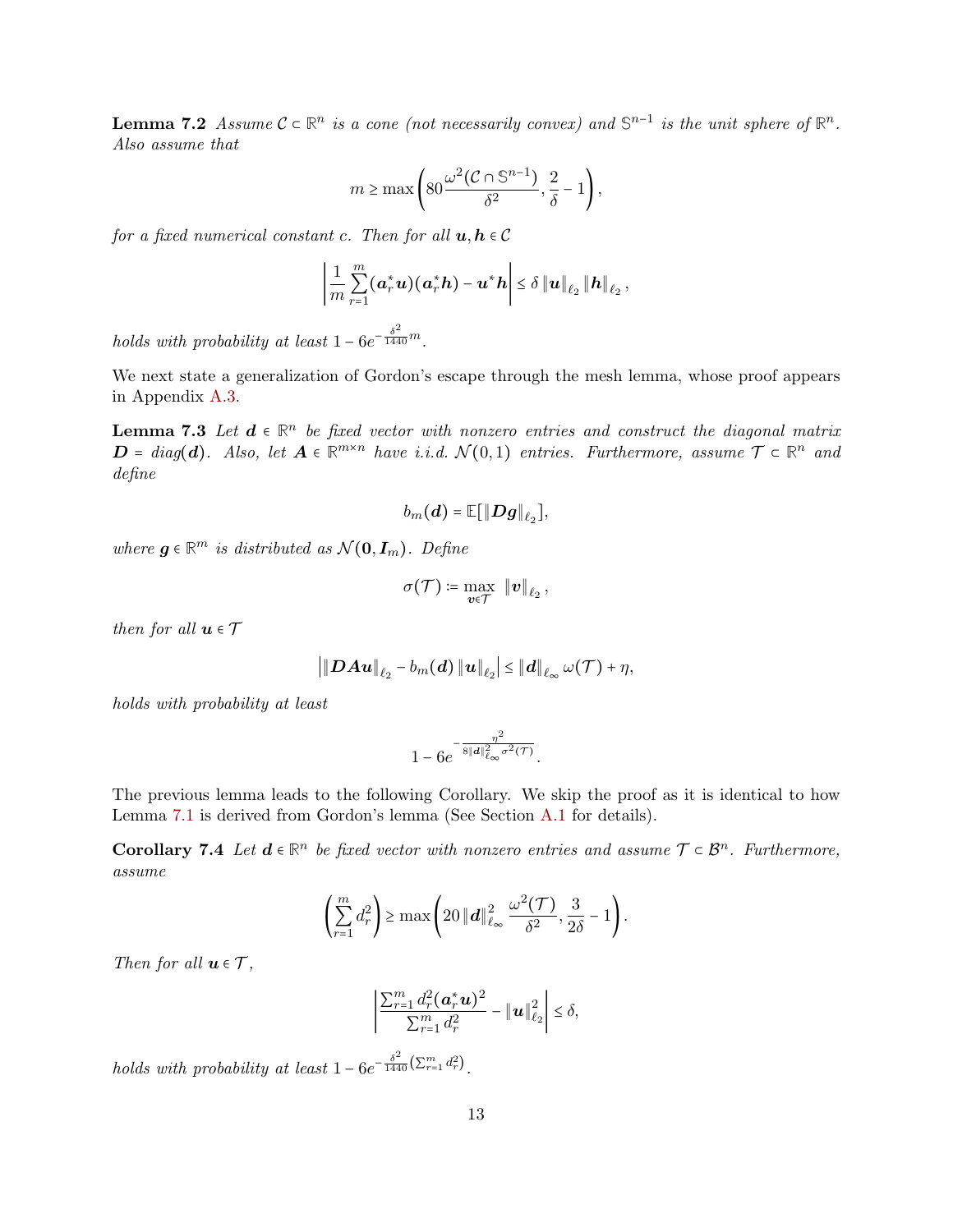<span id="page-13-1"></span>The above generalization of Gordon's lemma together with its corollary will be very useful in our proofs in particular it allows us to prove the following key result whose proof is also deferred to Appendix [A.4.](#page-42-0)

**Lemma 7.5** Assume  $C \subset \mathbb{R}^n$  is a cone and  $\mathbb{S}^{n-1}$  is the unit sphere of  $\mathbb{R}^n$ . Furthermore, let  $\boldsymbol{x} \in \mathbb{R}^n$ be a fixed vector. Also assume that

$$
m \ge 1600 \cdot \max\left(\frac{\omega^2 (\mathcal{C} \cap \mathbb{S}^{n-1})}{\delta^2} \log n, \frac{1}{\delta^2}\right).
$$

Then for all  $h \in \mathcal{C}$ 

$$
\frac{1}{m}\sum_{r=1}^m(\bm{a}_r^*\bm{h})^2(\bm{a}_r^*\bm{x})^2 - \left(\|\bm{h}\|_{\ell_2}^2\|\bm{x}\|_{\ell_2}^2 + 2(\bm{h}^*\bm{x})^2\right) \leq \delta\|\bm{h}\|_{\ell_2}^2\|\bm{x}\|_{\ell_2}^2\,,
$$

holds with probability at least  $1-2/m-1/n-e^{\gamma_1 m}-7e^{-\gamma_2 \delta^2 m}$  with  $\gamma_1$  and  $\gamma_2$  fixed numerical constants.

We also need the following important lemma. The proof of this lemma is based on the paper  $[57]$ . Please also see [\[25\]](#page-33-15) for related calculations. We defer the proof to Appendix [A.5.](#page-44-0)

**Lemma 7.6** Assume  $\mathcal{C}, \mathcal{C}' \subset \mathbb{R}^n$  are cones and  $\mathbb{S}^{n-1}$  is the unit sphere of  $\mathbb{R}^n$ . Also assume

<span id="page-13-0"></span>
$$
m \geq c \cdot \max\left(\omega^2(\mathcal{C} \cap \mathbb{S}^{n-1}), \omega^2(\mathcal{C}' \cap \mathbb{S}^{n-1})\right),\,
$$

for a fixed numerical constant c. Then for any  $u \in \mathcal{C}$  and  $v \in \mathcal{C}'$ 

$$
\left|\frac{1}{m}\sum_{r=1}^m\left|\boldsymbol{u}^*\boldsymbol{a}_r\boldsymbol{a}_r^*\boldsymbol{v}\right|-\mathbb{E}\!\left[\left|\boldsymbol{u}^*\boldsymbol{a}\boldsymbol{a}^*\boldsymbol{v}\right|\right]\right|\leq \delta\left\|\boldsymbol{u}\right\|_{\ell_2}\left\|\boldsymbol{v}\right\|_{\ell_2},
$$

holds with probability at least  $1 - 2e^{-\gamma \delta m}$  where  $\gamma$  is a fixed numerical constant. Here,  $a \in \mathbb{R}^n$  is distributed as  $\mathcal{N}(\mathbf{0}, \mathbf{I})$ .

We also state a simple generalization of Lemma [7.6](#page-13-0) above. This lemma has a near identical proof. We skip details for brevity.

**Lemma 7.7** Assume  $C, D \subset \mathbb{R}^n$  are sets with diameters bounded by fixed numerical constants. Also assume

<span id="page-13-2"></span>
$$
m \geq c \cdot \max(\omega^2(\mathcal{C}), \omega^2(\mathcal{D})),
$$

for a fixed numerical constant c. Then for any  $u \in \mathcal{C}$  and  $v \in \mathcal{D}$ 

$$
\left|\frac{1}{m}\sum_{r=1}^m |\boldsymbol{u}^*\boldsymbol{a}_r\boldsymbol{a}_r^*\boldsymbol{v}| - \mathbb{E}[\|\boldsymbol{u}^*\boldsymbol{a}\boldsymbol{a}^*\boldsymbol{v}|\] \right| \leq \delta
$$

holds with probability at least  $1 - 2e^{-\gamma \delta m}$  where  $\gamma$  is a fixed numerical constant. Here,  $a \in \mathbb{R}^n$  is distributed as  $\mathcal{N}(\mathbf{0}, \mathbf{I})$ .

Finally, we also need the following lemma with the proof appearing in Appendix [A.6.](#page-44-1)

**Lemma 7.8** For any 
$$
\mathbf{u}, \mathbf{v} \in \mathbb{R}^n
$$
 define  $\theta = \cos^{-1} \left( \frac{\mathbf{u}^T \mathbf{v}}{\|\mathbf{u}\|_{\ell_2} \|\mathbf{v}\|_{\ell_2}} \right)$ . Then we have  
\n
$$
\mathbb{E}[\|\mathbf{u}^* \mathbf{a} \mathbf{a}^* \mathbf{v}\|] = \frac{2}{\pi} \|\mathbf{u}\|_{\ell_2} \|\mathbf{v}\|_{\ell_2} \left( \sin(\theta) + \cos(\theta) \left( \frac{\pi}{2} - \theta \right) \right) \ge \frac{2}{\pi} \|\mathbf{u}\|_{\ell_2} \|\mathbf{v}\|_{\ell_2}.
$$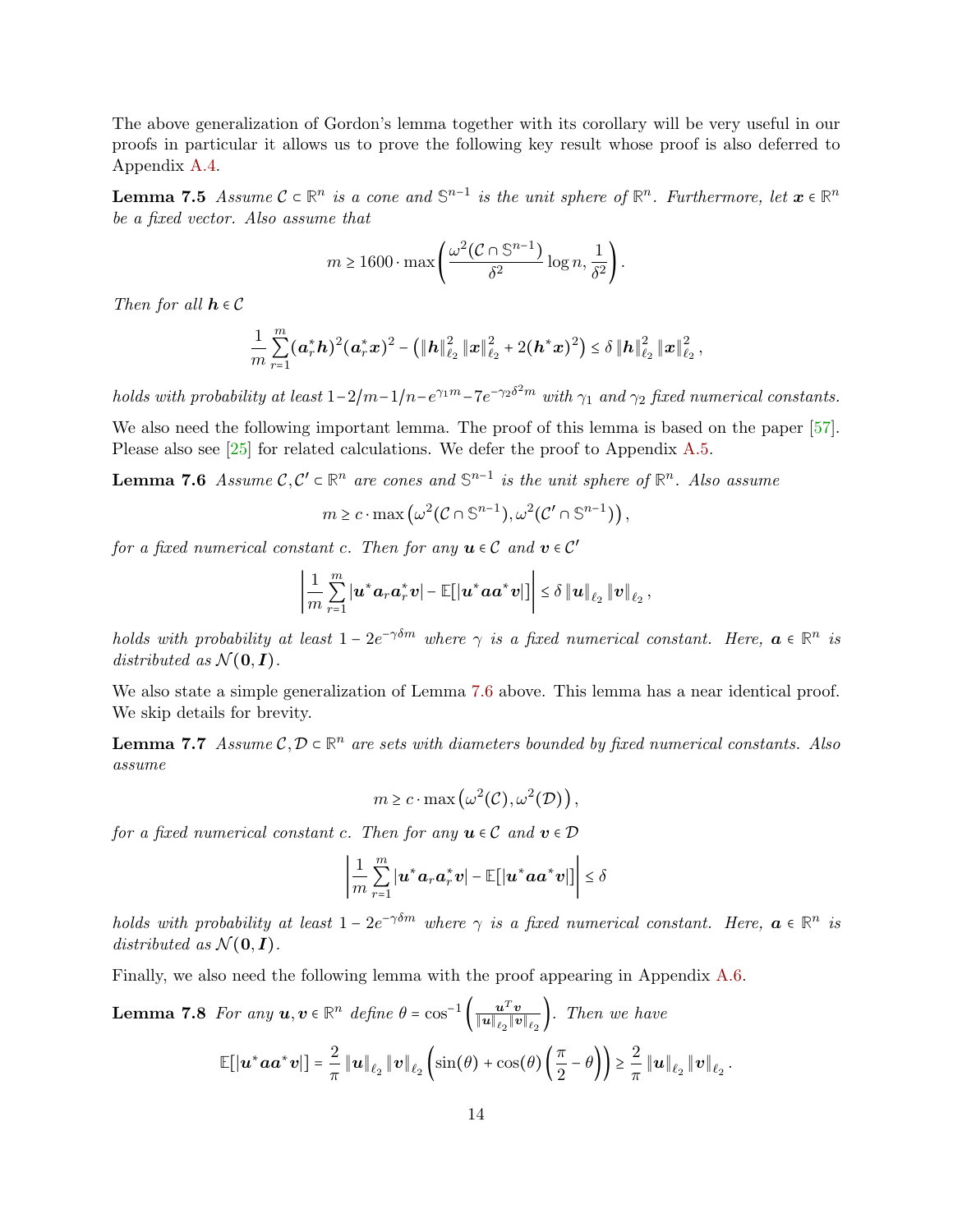### 7.3 Cone and projection identities

In this section we will gather a few results regarding higher dimensional cones and projections that are used throughout the proofs. These results are directly adapted from  $[61, 6.1]$  $[61, 6.1]$ . We begin with a result about projections onto sets. The first part concerning projections onto convex sets is the well known contractivity result regarding convex projections.

**Lemma 7.9** Assume  $K \in \mathbb{R}^n$  is a closed set and  $v \in \mathbb{R}^n$ . Then if K is convex for every  $u \in K$  we have

<span id="page-14-2"></span><span id="page-14-0"></span>
$$
\|\mathcal{P}_{\mathcal{K}}(\boldsymbol{v}) - \boldsymbol{u}\|_{\ell_2} \leq \|\boldsymbol{v} - \boldsymbol{u}\|_{\ell_2}.
$$
\n(7.1)

Furthermore, for any closed set K (not necessarily convex) and for every  $u \in K$  we have

$$
\|\mathcal{P}_{\mathcal{K}}(\boldsymbol{v}) - \boldsymbol{u}\|_{\ell_2} \leq 2 \|\boldsymbol{v} - \boldsymbol{u}\|_{\ell_2}.
$$
\n
$$
(7.2)
$$

**Proof** Equation [\(7.1\)](#page-14-0) is well known. We shall prove the second result. To this aim note that by definition of projection onto a set we have

$$
\|\bm{v} - \mathcal{P}_{\mathcal{K}}(\bm{v})\|_{\ell_2}^2 \leq \|\bm{v} - \bm{u}\|_{\ell_2}^2.
$$
 (7.3)

Also note that

$$
\|\bm{v}-\mathcal{P}_{\mathcal{K}}(\bm{v})\|_{\ell_2}^2 = \|(\bm{v}-\bm{u})-(\mathcal{P}_{\mathcal{K}}(\bm{v})-\bm{u})\|_{\ell_2}^2, = \|\bm{v}-\bm{u}\|_{\ell_2}^2 + \|\mathcal{P}_{\mathcal{K}}(\bm{v})-\bm{u}\|_{\ell_2}^2 - 2\langle \mathcal{P}_{\mathcal{K}}(\bm{v})-\bm{u}, \bm{v}-\bm{u}\rangle.
$$

Combining the latter inequality with [\(7.3\)](#page-14-1) and using the Cauchy-Schwarz inequality we have

$$
\|\mathcal{P}_{\mathcal{K}}(\boldsymbol{v}) - \boldsymbol{u}\|_{\ell_2}^2 = \|\boldsymbol{v} - \mathcal{P}_{\mathcal{K}}(\boldsymbol{v})\|_{\ell_2}^2 - \|\boldsymbol{v} - \boldsymbol{u}\|_{\ell_2}^2 + 2\langle \mathcal{P}_{\mathcal{K}}(\boldsymbol{v}) - \boldsymbol{u}, \boldsymbol{v} - \boldsymbol{u} \rangle, \leq 2\langle \mathcal{P}_{\mathcal{K}}(\boldsymbol{v}) - \boldsymbol{u}, \boldsymbol{v} - \boldsymbol{u} \rangle, \leq 2\|\mathcal{P}_{\mathcal{K}}(\boldsymbol{v}) - \boldsymbol{u}\|_{\ell_2} \|\boldsymbol{v} - \boldsymbol{u}\|_{\ell_2}.
$$

Dividing both sides of the above inequality by  $\|\mathcal{P}_{\mathcal{K}}(v) - u\|_{\ell_2}$  concludes the proof.

We now state a result concerning projection onto cones.

**Lemma 7.10** Let  $C \subset \mathbb{R}^n$  be a closed cone and  $v \in \mathbb{R}^n$ . The followings two identities hold

$$
\|\mathbf{v}\|_{\ell_2}^2 = \|\mathbf{v} - \mathcal{P}_{\mathcal{C}}(\mathbf{v})\|_{\ell_2}^2 + \|\mathcal{P}_{\mathcal{C}}(\mathbf{v})\|_{\ell_2}^2, \tag{7.4}
$$

<span id="page-14-3"></span><span id="page-14-1"></span>П

$$
\|\mathcal{P}_{\mathcal{C}}(\boldsymbol{v})\|_{\ell_2} = \sup_{\boldsymbol{u} \in \mathcal{C} \cap \mathcal{B}^n} \boldsymbol{u}^* \boldsymbol{v}.
$$
 (7.5)

<span id="page-14-4"></span>The following lemma is straightforward and follows from the fact that translation preserves distances.

**Lemma 7.11** Suppose  $K \subset \mathbb{R}^n$  is a closed set. The projection onto K obeys

<span id="page-14-5"></span>
$$
\mathcal{P}_{\mathcal{K}}(\boldsymbol{x}+\boldsymbol{v})-\boldsymbol{x}=\mathcal{P}_{\mathcal{K}-\{\boldsymbol{x}\}}(\boldsymbol{v}).
$$

The next lemma compares the length of a projection onto a set to the length of projection onto the conic approximation of the set.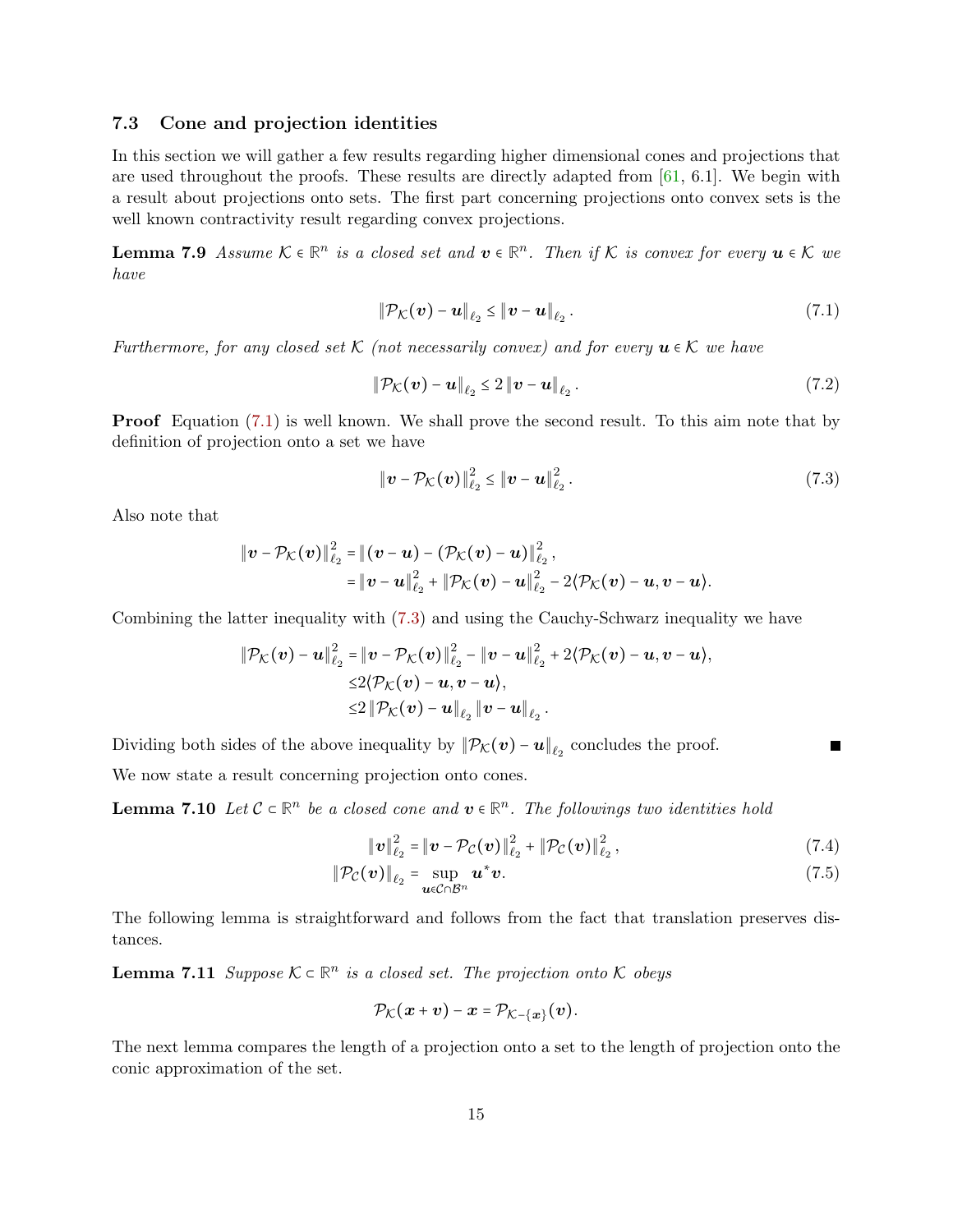**Lemma 7.12 (Comparison of projections)** Let  $\mathcal{D}$  be a closed and nonempty set that contains **0.** Let C be a nonempty and closed cone containing  $D(D \subset C)$ . Then for all  $v \in \mathbb{R}^n$ ,

$$
\|\mathcal{P}_{\mathcal{D}}(\boldsymbol{v})\|_{\ell_2} \le 2 \|\mathcal{P}_{\mathcal{C}}(\boldsymbol{v})\|_{\ell_2} \tag{7.6}
$$

Furthermore, assume  $D$  is a convex set. Then for all  $v \in \mathbb{R}^n$ ,

$$
\|\mathcal{P}_{\mathcal{D}}(\boldsymbol{v})\|_{\ell_2} \le \|\mathcal{P}_{\mathcal{C}}(\boldsymbol{v})\|_{\ell_2}.
$$
\n(7.7)

### <span id="page-15-0"></span>7.4 Convergence analysis for intensity-based Wirtinger Flows

In this section we shall prove Theorem [5.2.](#page-5-1) The proof of this result is based on an extension of the framework developed in [\[16\]](#page-33-1). Therefore, the outline of our exposition closely follows that of [16]. Section [7.4.1](#page-15-1) discusses our general convergence analysis and shows that it follows from a certain Regularity Condition (RC). In this section we also show that the regularity condition can be proven by showing two sufficient Local Curvature and Local Smoothness conditions denoted by LCC and LSC. We then prove the Local Curvature condition in Section [7.4.2](#page-17-0) and the Local Smoothness condition in Section [7.4.3.](#page-22-0)

#### <span id="page-15-1"></span>7.4.1 General convergence analysis

Note that [\(5.2\)](#page-5-0) guarantees that either  $||z_0 - x||_{\ell_2}$  or  $||z_0 + x||_{\ell_2}$  is small. Throughout the proof without loss of generality we assume  $||z_0 - x||_{\ell_2}$  is the smaller one. To introduce our general convergence analysis we begin by defining

$$
E(\epsilon)=\big\{\boldsymbol{z}\in\mathbb{R}^n:\mathcal{R}(\boldsymbol{z})\leq \mathcal{R}(\boldsymbol{x}),\;\;\|\boldsymbol{z}-\boldsymbol{x}\|_{\ell_2}\leq \epsilon\big\}.
$$

Note that when condition [\(5.2\)](#page-5-0) holds the next iterate  $z_1$  obeys  $z_1 \in E(\epsilon)$  with  $\epsilon = 1/8$ . The reason is that when the regularizer is convex so is the set  $K$  and by contractivity of projection onto convex sets (Lemma [7.9\)](#page-14-2) we also have

$$
\left\|\boldsymbol{z}_1-\boldsymbol{x}\right\|_{\ell_2}=\left\|\mathcal{P}_{\mathcal{K}}\left(\boldsymbol{z}_0\right)-\boldsymbol{x}\right\|_{\ell_2}\leq\left\|\boldsymbol{z}_0-\boldsymbol{x}\right\|_{\ell_2}\leq\epsilon.
$$

We will assume that the function  $\mathcal{L}_I$  satisfies a regularity condition on  $E(\epsilon)$ , which essentially states that the gradient of the function is well-behaved.

Condition 7.13 (Regularity Condition) We say that the function  $\mathcal{L}_I$  satisfies the regularity condition or  $RC(\alpha, \beta, \epsilon)$  if for all vectors  $z \in E(\epsilon)$  we have

$$
\left\langle \nabla \mathcal{L}_I(z), z - x \right\rangle \geq \frac{1}{\alpha} \|z - x\|_{\ell_2}^2 + \frac{1}{\beta} \|\nabla \mathcal{L}_I(z)\|_{\ell_2}^2. \tag{7.8}
$$

In the lemma below we show that as long as the regularity condition holds on  $E(\epsilon)$  then Projected Wirtinger Flow starting from an initial solution in  $E(\epsilon)$  converges to a global optimizer at a geometric rate. Subsequent sections shall establish that this property holds.

**Lemma 7.14** Assume that  $\mathcal{L}_I$  obeys  $RC(\alpha, \beta, \epsilon)$  for all  $z \in E(\epsilon)$ . Furthermore, suppose  $z_1 \in E(\epsilon)$ , and assume  $0 < \mu \leq 2/\beta$ . Consider the following update

<span id="page-15-2"></span>
$$
\boldsymbol{z}_{\tau+1} = \mathcal{P}_{\mathcal{K}}\left(\boldsymbol{z}_{\tau} - \mu \nabla f(\boldsymbol{z}_{\tau})\right).
$$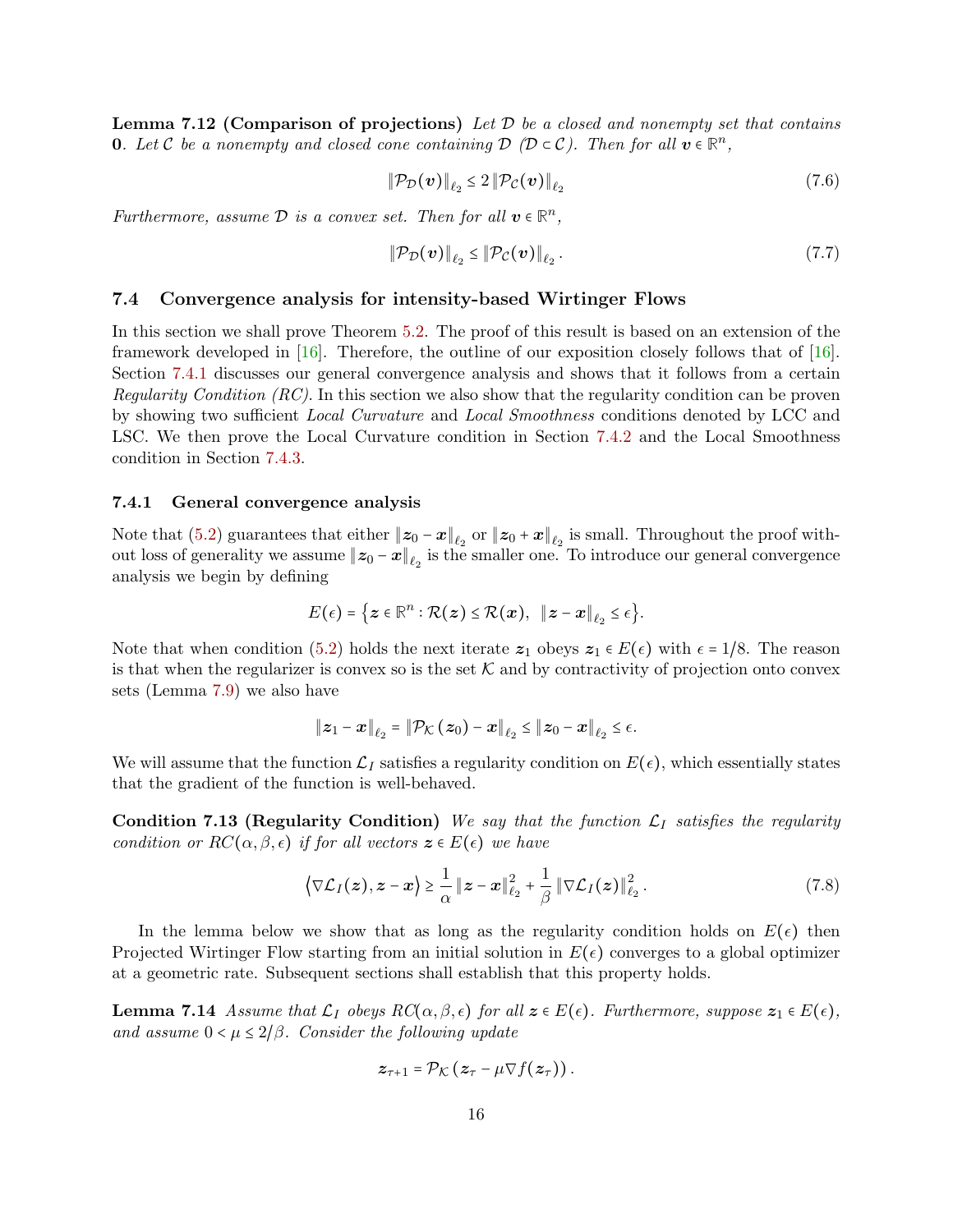Then for all  $\tau$  we have  $z_{\tau} \in E(\epsilon)$  and

$$
\|\bm{z}_{\tau}-\bm{x}\|_{\ell_2}^2 \leq \left(1-\frac{2\mu}{\alpha}\right)^{\tau} \|\bm{z}_0-\bm{x}\|_{\ell_2}^2.
$$

**Proof** The proof is similar to a related proof in the Wirtinger Flow paper [\[16\]](#page-33-1). We prove that if  $z \in E(\epsilon)$  then for all  $0 < \mu \leq 2/\beta$ 

<span id="page-16-0"></span>
$$
\boldsymbol{z}_+ = \boldsymbol{z} - \mu \nabla f(\boldsymbol{z})
$$

obeys

$$
\|\mathbf{z}_{+} - \mathbf{x}\|_{\ell_2}^2 \le \left(1 - \frac{2\mu}{\alpha}\right) \|\mathbf{z} - \mathbf{x}\|_{\ell_2}^2. \tag{7.9}
$$

The latter implies that if  $||z - x||_{\ell_2} \leq \epsilon$ , then  $||z_+ - x||_{\ell_2} \leq \epsilon$ . Combining the latter with the fact that projection onto convex sets are contractive (Lemma [7.9\)](#page-14-2) we conclude that

$$
\|\mathcal{P}_{\mathcal{K}}(z_{+}) - x\|_{\ell_{2}} = \|\mathcal{P}_{\mathcal{K}}(z_{+}) - \mathcal{P}(x)\|_{\ell_{2}} \leq \|z_{+} - x\|_{\ell_{2}} \leq \|z - x\|_{\ell_{2}} \leq \epsilon.
$$
\n(7.10)

Also by the definition of  $\mathcal{P}_\mathcal{K}$  we have  $\mathcal{R}(\mathcal{P}_\mathcal{K}(z_+)) \leq \mathcal{R}(x)$ . Therefore, if  $z \in E(\epsilon)$  then we also have  $\mathcal{P}_{\mathcal{K}}(z_{+}) \in E(\epsilon)$ . The lemma follows by inductively applying [\(7.9\)](#page-16-0) and [\(7.10\)](#page-16-1). Now let us demonstrate how [\(7.9\)](#page-16-0) follows from simple algebraic manipulations together with the regularity condition [\(7.8\)](#page-15-2). To this aim note that

$$
\|z_{+} - x\|_{\ell_{2}}^{2} = \|z - x - \mu \nabla \mathcal{L}_{I}(z)\|_{\ell_{2}}^{2}
$$
  
\n
$$
= \|z - x\|_{\ell_{2}}^{2} - 2\mu \langle \nabla \mathcal{L}_{I}(z), (z - x) \rangle + \mu^{2} \|\nabla \mathcal{L}_{I}(z)\|_{\ell_{2}}^{2}
$$
  
\n
$$
\leq \|z - x\|_{\ell_{2}}^{2} - 2\mu \left(\frac{1}{\alpha} \|z - x\|_{\ell_{2}}^{2} + \frac{1}{\beta} \|\nabla \mathcal{L}_{I}(z)\|_{\ell_{2}}^{2}\right) + \mu^{2} \|\nabla \mathcal{L}_{I}(z)\|_{\ell_{2}}^{2}
$$
  
\n
$$
= \left(1 - \frac{2\mu}{\alpha}\right) \|z - x\|_{\ell_{2}}^{2} + \mu \left(\mu - \frac{2}{\beta}\right) \|\nabla \mathcal{L}_{I}(z)\|_{\ell_{2}}^{2}
$$
  
\n
$$
\leq \left(1 - \frac{2\mu}{\alpha}\right) \|z - x\|_{\ell_{2}}^{2},
$$

where the last line follows from  $\mu \leq 2/\beta$ . This concludes the proof.

For any  $z \in E(\epsilon)$ , we need to show that

$$
\left\langle \nabla \mathcal{L}_I(z), z - x \right\rangle \geq \frac{1}{\alpha} \|z - x\|_{\ell_2}^2 + \frac{1}{\beta} \|\nabla \mathcal{L}_I(z)\|_{\ell_2}^2. \tag{7.11}
$$

<span id="page-16-3"></span><span id="page-16-2"></span><span id="page-16-1"></span>Г

We prove that [\(7.11\)](#page-16-2) holds with  $\epsilon = \frac{1}{8}$  $\frac{1}{8}$  by establishing that our gradient satisfies the local smoothness and local curvature conditions defined below. Combining both these two properties gives [\(7.11\)](#page-16-2).

Condition 7.15 (Local Curvature Condition) We say that the function  $\mathcal{L}_I$  satisfies the local curvature condition or  $LCC(\alpha, \epsilon, \delta)$  if for all vectors  $z \in E(\epsilon)$ ,

$$
\left\langle \nabla \mathcal{L}_I(z), z - x \right\rangle \geq \left( \frac{1}{\alpha} + \lambda \right) \|z - x\|_{\ell_2}^2 + \frac{\gamma}{m} \sum_{r=1}^m \left| a_r^*(z - x) \right|^4. \tag{7.12}
$$

This condition essentially states that the function curves sufficiently upwards (along most directions) near the curve of global optimizers.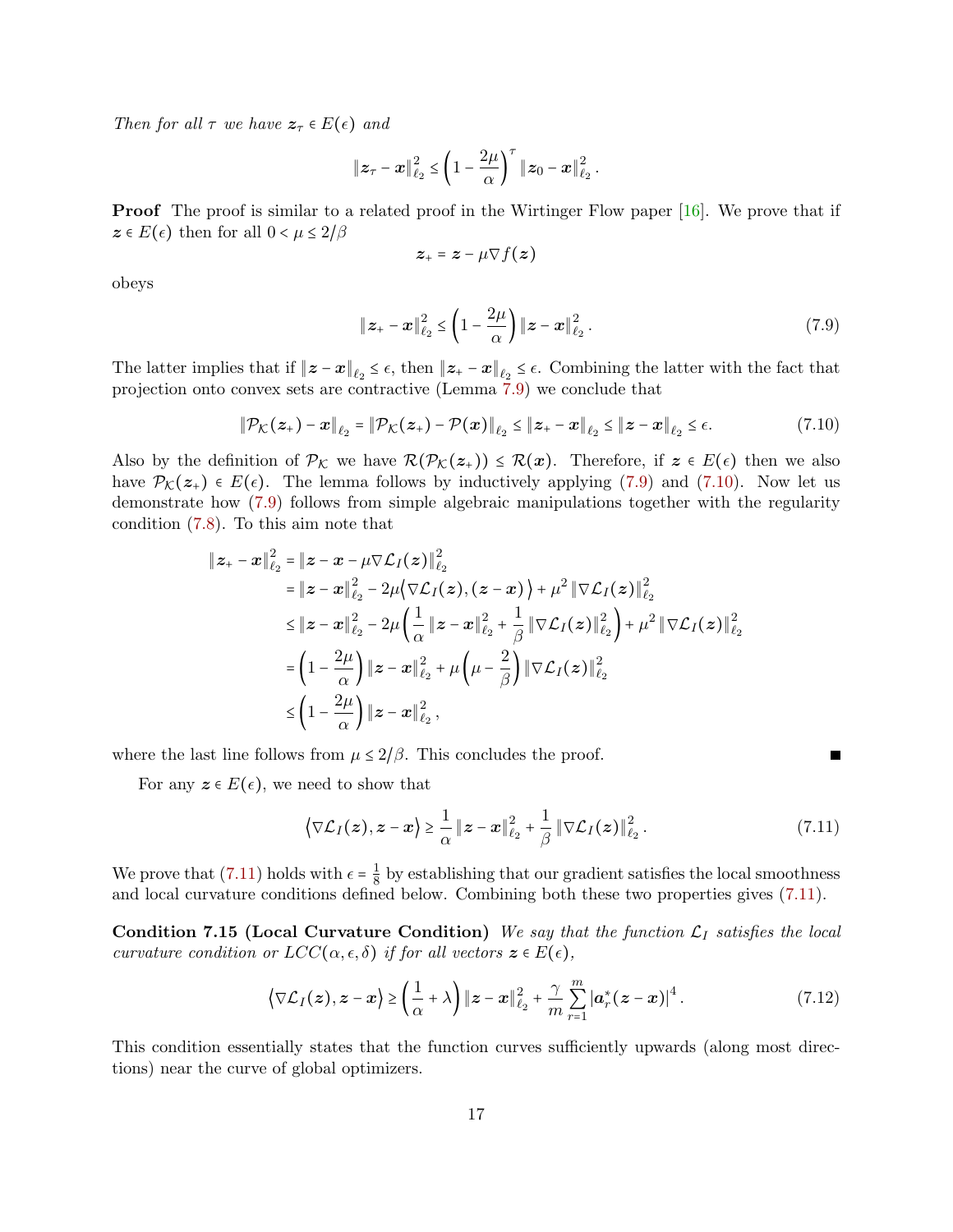Condition 7.16 (Local Smoothness Condition) We say that the function  $\mathcal{L}_I$  satisfies the local smoothness condition or  $LSC(\beta, \epsilon, \delta)$  if for all vectors  $z \in E(\epsilon)$  we have

<span id="page-17-1"></span>
$$
\|\nabla \mathcal{L}_I(z)\|_{\ell_2}^2 \leq \beta \left(\lambda \|z - x\|_{\ell_2}^2 + \frac{\gamma}{m} \sum_{r=1}^m |\boldsymbol{a}_r^*(z - x)|^4\right).
$$
 (7.13)

This condition essentially states that the gradient of the function is well behaved (the function does not vary too much) near the curve of global optimizers.

#### <span id="page-17-0"></span>7.4.2 Proof of the local curvature condition

For any  $z \in E(\epsilon)$ , we want to prove the local curvature condition [\(7.12\)](#page-16-3). Recall that

$$
\nabla \mathcal{L}_I(\boldsymbol{z}) = \frac{1}{m} \sum_{r=1}^m \left( \left| \langle \boldsymbol{a}_r, \boldsymbol{z} \rangle \right|^2 - y_r \right) \left( \boldsymbol{a}_r \boldsymbol{a}_r^* \right) \boldsymbol{z},
$$

and define  $h = z - x$ . To establish [\(7.12\)](#page-16-3) it suffices to prove that

$$
\frac{1}{m}\sum_{r=1}^{m}\left(2(h^*a_r a_r^*x)^2+3(h^*a_r a_r^*x)|a_r^*h|^2+|a_r^*h|^4\right)-\left(\frac{\gamma}{m}\sum_{r=1}^{m}|a_r^*h|^4\right) \geq \left(\frac{1}{\alpha}+\lambda\right)\|h\|_{\ell_2}^2, (7.14)
$$

holds for all h satisfying  $||h||_2 \leq \epsilon$ . Equivalently, we only need to prove that for all h satisfying  $||h||_{\ell_2} \leq \epsilon$  we have

$$
\frac{1}{m}\sum_{r=1}^{m} \left( 2(\mathbf{h}^* \mathbf{a}_r \mathbf{a}_r^* \mathbf{x})^2 + 3(\mathbf{h}^* \mathbf{a}_r \mathbf{a}_r^* \mathbf{x}) |\mathbf{a}_r^* \mathbf{h}|^2 + (1-\gamma) |\mathbf{a}_r^* \mathbf{h}|^4 \right) \ge \left( \frac{1}{\alpha} + \lambda \right) \|\mathbf{h}\|_{\ell_2}^2. \tag{7.15}
$$

Define the following cone which is the cone of descent of  $\mathcal{R}$  at  $\mathbf{x}$ 

$$
\mathcal{C}_{\mathcal{R}}(x) = \{ \mathbf{h} : \mathcal{R}(x + ch) \leq \mathcal{R}(x) \text{ for some } c > 0 \}.
$$

Now note that since  $h = z - x$  and  $\mathcal{R}(z) \leq \mathcal{R}(x)$ , therefore  $h \in \mathcal{C}_{\mathcal{R}}(x)$ . Note that by Lemma [7.5](#page-13-1) as long as we have

$$
m \geq 1600 \cdot \max \left( \frac{\omega^2 \big( C_{\mathcal{R}} \cap \mathbb{S}^{n-1} \big)}{\delta^2} \log n, \frac{1}{\delta^2} \right) = 1600 \cdot \max \left( \frac{m_0}{\delta^2} \log n, \frac{1}{\delta^2} \right),
$$

then

$$
\frac{1}{m}\sum_{r=1}^{m}(\mathbf{a}_r^*\mathbf{h})^2(\mathbf{a}_r^*\mathbf{x})^2 \leq (1+\delta)\|\mathbf{h}\|_{\ell_2}^2 + 2(\mathbf{h}^*\mathbf{x})^2,
$$

holds with probability at least  $1 - 2/m - 1/n - e^{\gamma_1 m} - 7e^{-\gamma_2 \delta^2 m}$  with  $\gamma_1$  and  $\gamma_2$  fixed numerical constants. Therefore, to establish the local curvature condition [\(7.12\)](#page-16-3) it suffices to show

$$
\frac{1}{m}\sum_{r=1}^{m} \left( (\eta + 2)(\mathbf{h}^* \mathbf{a}_r \mathbf{a}_r^* \mathbf{x})^2 + 3(\mathbf{h}^* \mathbf{a}_r \mathbf{a}_r^* \mathbf{x})|\mathbf{a}_r^* \mathbf{h}|^2 + (1 - \gamma)|\mathbf{a}_r^* \mathbf{h}|^4 \right) \ge \left( \frac{1}{\alpha} + \lambda + \eta(1 + \delta) \right) \|\mathbf{h}\|_{\ell_2}^2 + 2\eta (\mathbf{h}^* \mathbf{x})^2.
$$
\n(7.16)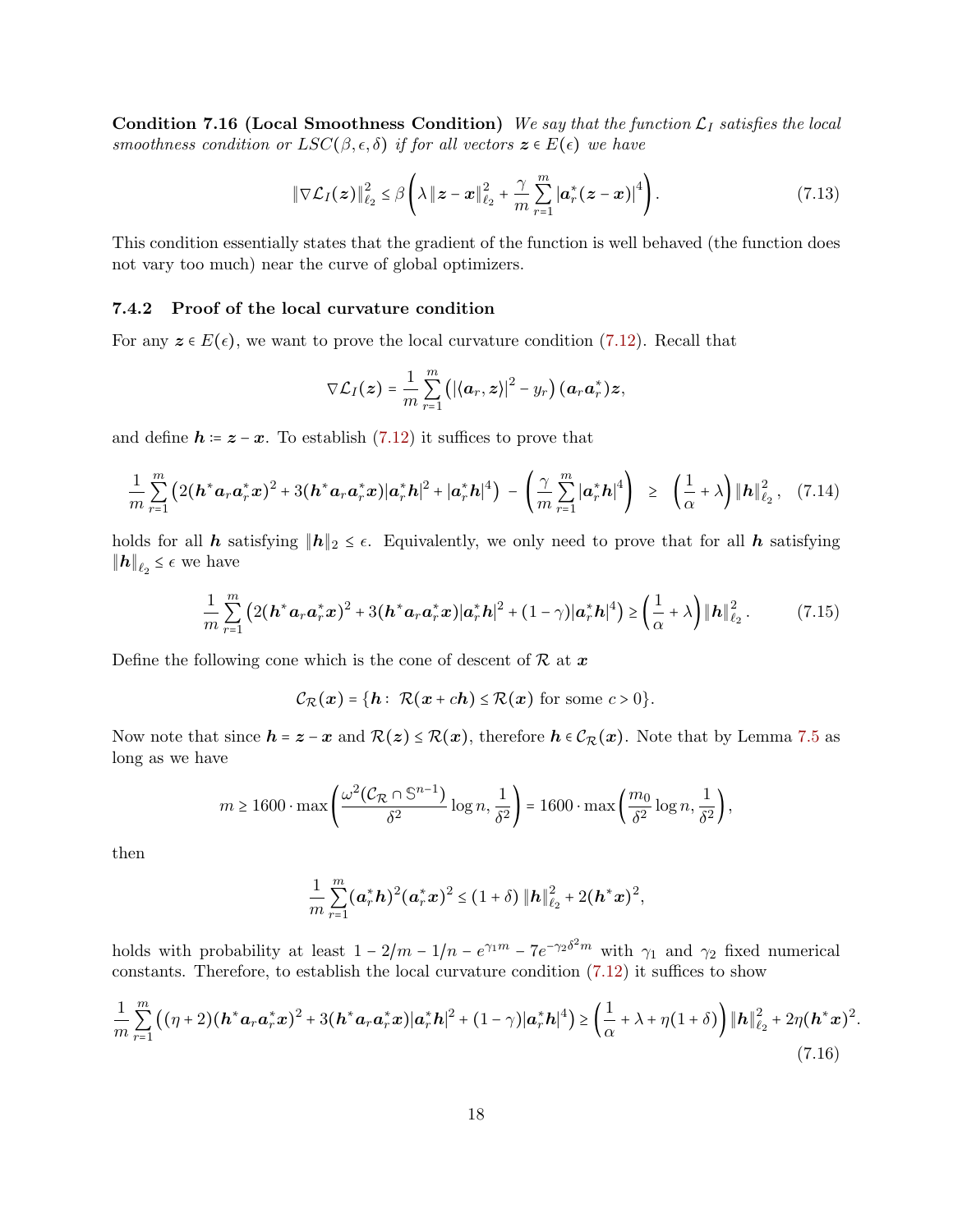We pick  $\eta$  such that  $2\sqrt{\eta+2}\sqrt{1-\gamma} = 3$ . This is equivalent to establishing that

$$
\frac{1}{m} \sum_{r=1}^{m} \left( \frac{3}{2} \frac{1}{\sqrt{1-\gamma}} (\boldsymbol{h}^* \boldsymbol{a}_r \boldsymbol{a}_r^* \boldsymbol{x}) + \sqrt{1-\gamma} |\boldsymbol{a}_r^* \boldsymbol{h}|^2 \right)^2
$$
\n
$$
\geq \left( \frac{1}{\alpha} + \lambda - 2(1+\delta) + \frac{9}{4(1-\gamma)} (1+\delta) \right) \|\boldsymbol{h}\|_{\ell_2}^2 + 2 \left( \frac{9}{4(1-\gamma)} - 2 \right) (\boldsymbol{h}^* \boldsymbol{x})^2. \tag{7.17}
$$

We note that

$$
\frac{3}{2}\frac{1}{\sqrt{1-\gamma}}\left(\boldsymbol{h}^*\boldsymbol{a}_r\boldsymbol{a}_r^*\boldsymbol{x}\right)+\sqrt{1-\gamma}\left|\boldsymbol{a}_r^*\boldsymbol{h}\right|^2=\left(\frac{3}{2}\frac{1}{\sqrt{1-\gamma}}\boldsymbol{h}\right)^*\boldsymbol{a}_r\boldsymbol{a}_r^*\left(\boldsymbol{x}+\frac{2}{3}(1-\gamma)\boldsymbol{h}\right).
$$

Therefore, it suffices to prove

$$
\frac{1}{m} \sum_{r=1}^{m} \left( \mathbf{h}^* \mathbf{a}_r \mathbf{a}_r^* \left( \mathbf{x} + \frac{2}{3} (1 - \gamma) \mathbf{h} \right) \right)^2 \ge \left( \frac{4}{9} (1 - \gamma) \left( \frac{1}{\alpha} + \lambda - 2 (1 + \delta) \right) + (1 + \delta) \right) \|\mathbf{h}\|_{\ell_2}^2 + \frac{2}{9} (1 + 8\gamma) (\mathbf{h}^* \mathbf{x})^2. \tag{7.18}
$$

Noting that

$$
\frac{1}{m}\sum_{r=1}^m\left(\boldsymbol{h}^*\boldsymbol{a}_r\boldsymbol{a}_r^*\left(\boldsymbol{x}+\frac{2}{3}(1-\gamma)\boldsymbol{h}\right)\right)^2\geq\left(\frac{1}{m}\sum_{r=1}^m\left|\boldsymbol{h}^*\boldsymbol{a}_r\boldsymbol{a}_r^*\left(\boldsymbol{x}+\frac{2}{3}(1-\gamma)\boldsymbol{h}\right)\right|\right)^2,
$$

it suffices to prove

$$
\frac{1}{m} \sum_{r=1}^{m} \left| h^* a_r a_r^* \left( x + \frac{2}{3} (1 - \gamma) h \right) \right| \ge \sqrt{\left( \frac{4}{9} (1 - \gamma) \left( \frac{1}{\alpha} + \lambda - 2 - 2\delta \right) + (1 + \delta) \right) \| h \|_{\ell_2}^2 + \frac{2}{9} (1 + 8\gamma) (h^* x)^2.}
$$
\n(7.19)

To establish [\(7.19\)](#page-18-0) we shall utilize Lemma [7.6.](#page-13-0) To this aim note that since  $h = z - x$  and  $\mathcal{R}(z) \leq$  $\mathcal{R}(\boldsymbol{x}),$  therefore  $\boldsymbol{h}\in\mathcal{C}_{\mathcal{R}}(\boldsymbol{x}).$  Now define the set

<span id="page-18-0"></span>
$$
\mathcal{T} = \left\{ \frac{\frac{(\gamma + \frac{1}{2})}{(1 - \gamma)} x + z}{\left\| \frac{(\gamma + \frac{1}{2})}{(1 - \gamma)} x + z \right\|_{\ell_2}} : \quad \mathcal{R}(z) \leq \mathcal{R}(x) \quad \text{and} \quad \|z - x\|_{\ell_2} \leq \epsilon \right\},
$$

and set  $\mathcal{C}' = \text{cone}(\mathcal{T})$ . Note that

$$
\frac{3}{2}\frac{1}{(1-\gamma)}\left(\boldsymbol{x}+\frac{2}{3}(1-\gamma)\boldsymbol{h}\right)=\frac{(\gamma+\frac{1}{2})}{(1-\gamma)}\boldsymbol{x}+\boldsymbol{z}\in\mathcal{C}'\quad\Rightarrow\quad\left(\boldsymbol{x}+\frac{2}{3}(1-\gamma)\boldsymbol{h}\right)\in\mathcal{C}'.
$$

Also note that for all  $z \in E(\epsilon)$  with  $\epsilon < \frac{3}{2}$ 2 1  $1-\gamma$ 

$$
\left\| \frac{(\gamma + \frac{1}{2})}{(1 - \gamma)} x + z \right\|_{\ell_2} = \left\| \frac{3}{2} \frac{1}{(1 - \gamma)} x + z - x \right\|_{\ell_2} \ge \frac{3}{2} \frac{1}{(1 - \gamma)} - \epsilon > 0.
$$
 (7.20)

Similarly, for all  $\textbf{\textit{z}}\in E(\epsilon)$ 

<span id="page-18-2"></span><span id="page-18-1"></span>
$$
\left\| \frac{(\gamma + \frac{1}{2})}{(1 - \gamma)} x + z \right\|_{\ell_2} = \left\| \frac{3}{2} \frac{1}{(1 - \gamma)} x + z - x \right\|_{\ell_2} \le \frac{3}{2} \frac{1}{(1 - \gamma)} + \epsilon.
$$
 (7.21)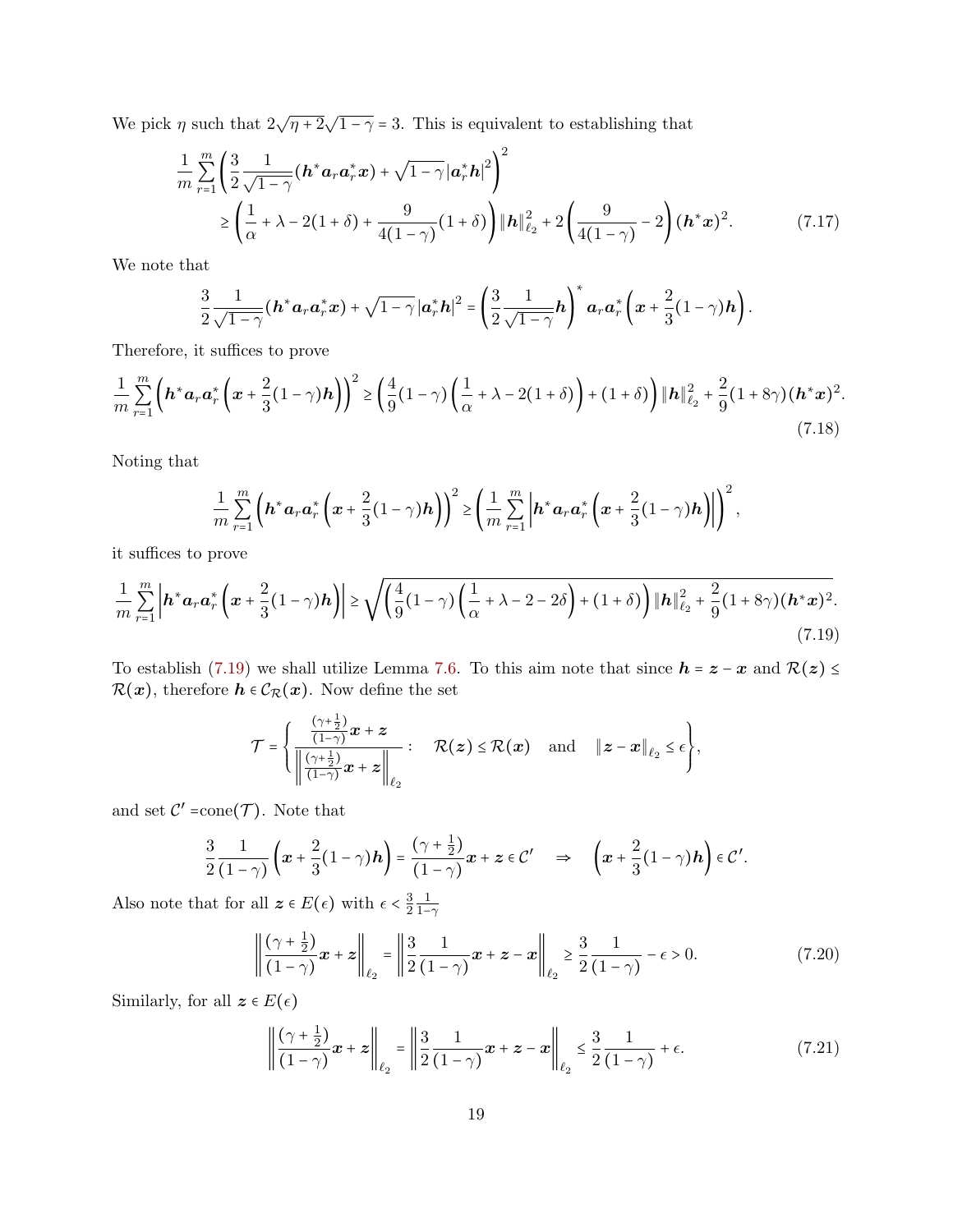Define

<span id="page-19-1"></span><span id="page-19-0"></span>
$$
\mathcal{T}' = \Big\{ \frac{(\gamma + \frac{1}{2})}{(1 - \gamma)} x + z: \ \mathcal{R}(z) \leq \mathcal{R}(x) \quad \text{and} \quad \|z - x\|_{\ell_2} \leq \epsilon \Big\}.
$$

Now set  $\boldsymbol{v}$  =  $\argmax_{\boldsymbol{u} \in \mathcal{T}}$  $a^*u$ . By definiton of  $\mathcal{T}, v$  is of the form  $v =$  $\frac{(\gamma + \frac{1}{2})}{\gamma + \frac{1}{2}}$  $\frac{(1-2)}{(1-\gamma)}x+z_v$  $\left\lfloor \frac{(\gamma + \frac{1}{2})}{(1 - \gamma)} \right\rfloor$  $\frac{(1-2)}{(1-\gamma)}x+z_v$  $\ell_2$ for some  $z_v \in E(\epsilon)$ .

If  $a^*v \ge 0$ , using [\(7.20\)](#page-18-1) we have

$$
\boldsymbol{a}^* \boldsymbol{v} = \boldsymbol{a}^* \left( \frac{\frac{(\gamma + \frac{1}{2})}{(1 - \gamma)} \boldsymbol{x} + \boldsymbol{z}_v}{\left\| \frac{(\gamma + \frac{1}{2})}{(1 - \gamma)} \boldsymbol{x} + \boldsymbol{z}_v \right\|_{\ell_2}} \right) \leq \frac{1}{\left( \frac{3}{2} \frac{1}{(1 - \gamma)} - \epsilon \right)} \boldsymbol{a}^* \left( \frac{(\gamma + \frac{1}{2})}{(1 - \gamma)} \boldsymbol{x} + \boldsymbol{z}_v \right) \leq \frac{1}{\left( \frac{3}{2} \frac{1}{(1 - \gamma)} - \epsilon \right)} \left( \sup_{\boldsymbol{u} \in \mathcal{T}'} \boldsymbol{a}^* \boldsymbol{u} \right). \tag{7.22}
$$

On the other hand if  $a^*v < 0$ , using [\(7.21\)](#page-18-2) we have

$$
\boldsymbol{a}^* \boldsymbol{v} = \boldsymbol{a}^* \left( \frac{\frac{(\gamma + \frac{1}{2})}{(1 - \gamma)} \boldsymbol{x} + \boldsymbol{z}_v}{\left\| \frac{(\gamma + \frac{1}{2})}{(1 - \gamma)} \boldsymbol{x} + \boldsymbol{z}_v \right\|_{\ell_2}} \right) \leq \frac{1}{\left( \frac{3}{2} \frac{1}{(1 - \gamma)} + \epsilon \right)} \boldsymbol{a}^* \left( \frac{(\gamma + \frac{1}{2})}{(1 - \gamma)} \boldsymbol{x} + \boldsymbol{z}_v \right) \leq \frac{1}{\left( \frac{3}{2} \frac{1}{(1 - \gamma)} + \epsilon \right)} \left( \sup_{\boldsymbol{u} \in \mathcal{T}'} \boldsymbol{a}^* \boldsymbol{u} \right). \tag{7.23}
$$

Inequalities [\(7.22\)](#page-19-0) and [\(7.23\)](#page-19-1) immediately imply

<span id="page-19-2"></span>
$$
\max(\boldsymbol{a}^*\boldsymbol{v},0) \leq \frac{1}{\left(\frac{3}{2}\frac{1}{(1-\gamma)}-\epsilon\right)}\cdot\max\left(\sup_{\boldsymbol{u}\in\mathcal{T}'}\boldsymbol{a}^*\boldsymbol{u},0\right) \quad \text{and} \quad \min(\boldsymbol{a}^*\boldsymbol{v},0) \leq \frac{1}{\left(\frac{3}{2}\frac{1}{(1-\gamma)}+\epsilon\right)}\cdot\min\left(\sup_{\boldsymbol{u}\in\mathcal{T}'}\boldsymbol{a}^*\boldsymbol{u},0\right).
$$
\n(7.24)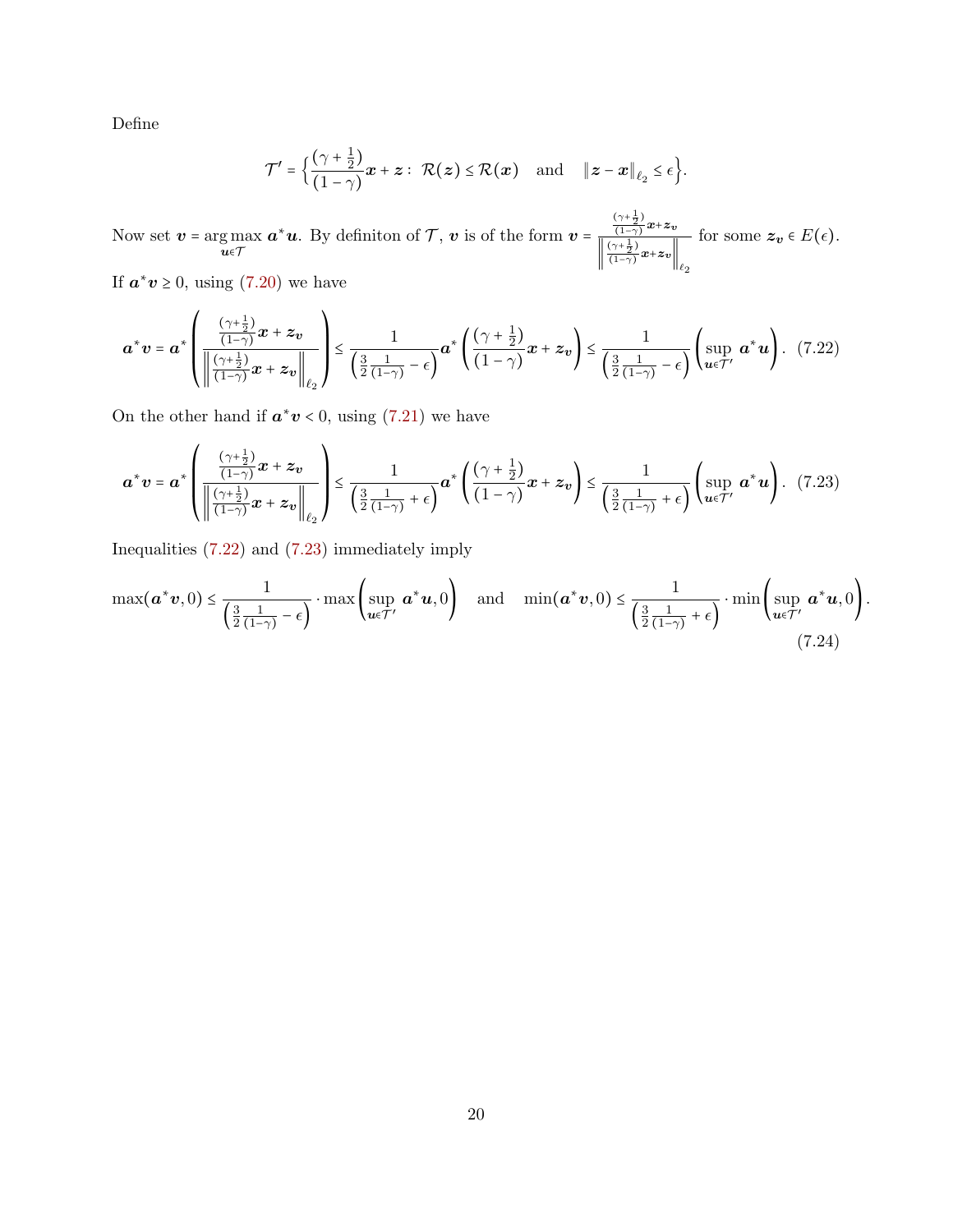By  $(7.21), \sigma(\mathcal{T}') = \sup_{\mathbf{v} \in \mathcal{T}'} ||\mathbf{v}||_{\ell_2} \leq \frac{3}{2}$  $(7.21), \sigma(\mathcal{T}') = \sup_{\mathbf{v} \in \mathcal{T}'} ||\mathbf{v}||_{\ell_2} \leq \frac{3}{2}$ 2 1  $\frac{1}{(1-\gamma)} + \epsilon$ . Thus, using [\(7.24\)](#page-19-2) we have

<span id="page-20-0"></span>
$$
\omega(\mathcal{T}) = \mathbb{E}[\sup_{v \in \mathcal{T}} a^* v]
$$
\n
$$
= \mathbb{E}[\sup_{v \in \mathcal{T}} (\max(a^*v, 0) + \min(a^*v, 0))]
$$
\n
$$
\leq \mathbb{E}\left[\frac{1}{\left(\frac{3}{2}\frac{1}{(1-\gamma)} - \epsilon\right)} \cdot \max\left(\sup_{u \in \mathcal{T}'} a^* u, 0\right) + \frac{1}{\left(\frac{3}{2}\frac{1}{(1-\gamma)} + \epsilon\right)} \cdot \min\left(\sup_{u \in \mathcal{T}'} a^* u, 0\right)\right]
$$
\n
$$
= \mathbb{E}\left[\frac{2\epsilon}{\left(\frac{9}{4}\frac{1}{(1-\gamma)^2} - \epsilon^2\right)} \cdot \max\left(\sup_{u \in \mathcal{T}'} a^* u, 0\right) + \frac{1}{\left(\frac{3}{2}\frac{1}{(1-\gamma)} + \epsilon\right)} \cdot \sup_{u \in \mathcal{T}'} a^* u\right]
$$
\n
$$
= \frac{2\epsilon}{\left(\frac{9}{4}\frac{1}{(1-\gamma)^2} - \epsilon^2\right)} \cdot \mathbb{E}\left[\max\left(\sup_{u \in \mathcal{T}'} a^* u, 0\right)\right] + \frac{1}{\left(\frac{3}{2}\frac{1}{(1-\gamma)} + \epsilon\right)} \cdot \omega(\mathcal{T}')
$$
\n
$$
= \frac{2\epsilon}{\left(\frac{9}{4}\frac{1}{(1-\gamma)^2} - \epsilon^2\right)} \cdot \int_0^\infty \mathbb{P}\left\{\max\left(\sup_{u \in \mathcal{T}'} a^* u, 0\right) \geq t\right\} dt + \frac{1}{\left(\frac{3}{2}\frac{1}{(1-\gamma)} + \epsilon\right)} \cdot \omega(\mathcal{T}')
$$
\n
$$
= \frac{2\epsilon}{\left(\frac{9}{4}\frac{1}{(1-\gamma)^2} - \epsilon^2\right)} \cdot \int_0^\infty \mathbb{P}\left\{\sup_{u \in \mathcal{T}'} a^* u \geq t\right\} dt + \frac{1}{\left(\frac{3}{2}\frac{1}{(1-\gamma)} + \epsilon\right)} \cdot \omega(\mathcal{T}')
$$
\n
$$
\leq \frac{2\epsilon}{\left(\frac{9}{4}\frac{
$$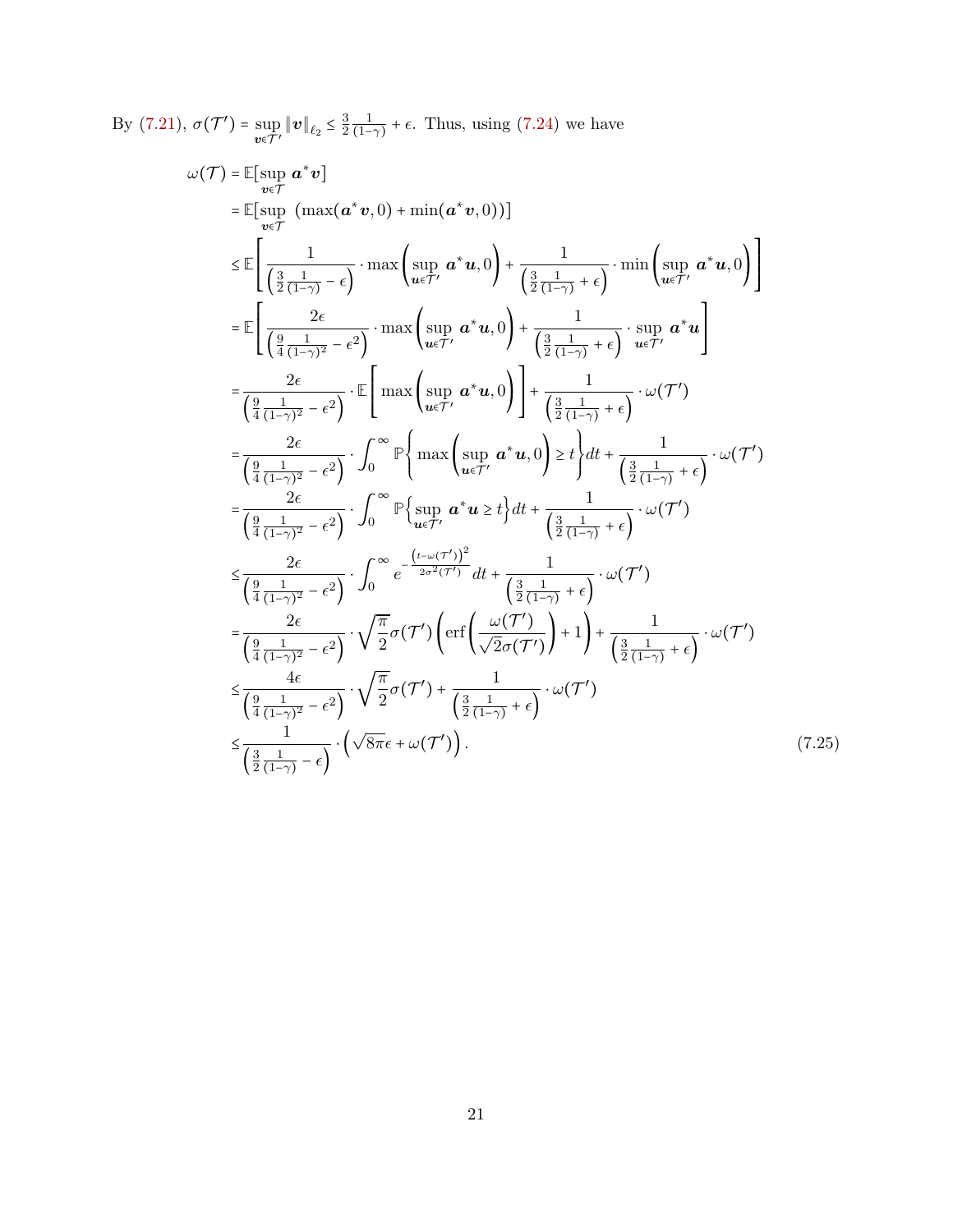Also using the fact that  $z \in E(\epsilon)$  we have

$$
\omega(\mathcal{T}') = \mathbb{E}[\sup_{\mathbf{u}\in\mathcal{T}'} \mathbf{a}^* \mathbf{u}] = \mathbb{E}\Big[\sup_{\mathbf{z}\in E(\epsilon)} \mathbf{a}^* \left(\frac{(\gamma + \frac{1}{2})}{(1 - \gamma)} \mathbf{x} + \mathbf{z}\right)\Big]
$$
  
\n
$$
= \mathbb{E}\Big[\sup_{\mathbf{z}\in E(\epsilon)} \mathbf{a}^* \left(\frac{3}{2}\frac{1}{(1 - \gamma)} \mathbf{x} + \mathbf{z} - \mathbf{x}\right)\Big]
$$
  
\n
$$
\leq \mathbb{E}\Big[\sup_{\mathbf{z}\in E(\epsilon)} \mathbf{a}^* \left(\frac{3}{2}\frac{1}{(1 - \gamma)} \mathbf{x}\right) + \sup_{\mathbf{z}\in E(\epsilon)} \mathbf{a}^* \left(\mathbf{z} - \mathbf{x}\right)\Big]
$$
  
\n
$$
= \mathbb{E}\Big[\frac{3}{2}\frac{1}{(1 - \gamma)} \mathbf{a}^* \mathbf{x} + \sup_{\mathbf{z}\in E(\epsilon)} \mathbf{a}^* \left(\mathbf{z} - \mathbf{x}\right)\Big]
$$
  
\n
$$
= \mathbb{E}\Big[\sup_{\mathbf{z}\in E(\epsilon)} \mathbf{a}^* \left(\mathbf{z} - \mathbf{x}\right)\Big]
$$
  
\n
$$
\leq \epsilon \cdot \mathbb{E}\Big[\sup_{\mathbf{u}\in C_{\mathcal{R}}(\mathbf{x})\cap \mathcal{B}^n} \mathbf{a}^* \mathbf{u}\Big]
$$
  
\n
$$
= \epsilon \cdot \omega \left(\mathcal{C}_{\mathcal{R}}(\mathbf{x})\cap \mathbb{S}^{n-1}\right)
$$

Now using [\(7.25\)](#page-20-0) together with the above we have

$$
\omega(\mathcal{C}' \cap \mathbb{S}^{n-1}) = \omega(\mathcal{T}) \le \frac{1}{\left(\frac{3}{2}\frac{1}{(1-\gamma)} + \epsilon\right)} \cdot \left(\sqrt{8\pi}\epsilon + \omega(\mathcal{T}')\right) \le \frac{\epsilon}{\left(\frac{3}{2}\frac{1}{(1-\gamma)} + \epsilon\right)} \cdot \left(\sqrt{8\pi} + \omega(\mathcal{C}_{\mathcal{R}}(\boldsymbol{x}) \cap \mathbb{S}^{n-1})\right) \le \left(\sqrt{8\pi} + \omega(\mathcal{C}_{\mathcal{R}}(\boldsymbol{x}) \cap \mathbb{S}^{n-1})\right).
$$

Therefore as long as  $m \ge \max\left(c \cdot \omega^2 \left(\mathcal{C}_{\mathcal{R}}(x) \cap \mathbb{S}^{n-1}\right), 1\right)$  for a fixed numerical constant c, applying Lemma [7.6](#page-13-0) with  $u = h$  and  $v = x + \frac{2}{3}$  $\frac{2}{3}(1-\gamma)\boldsymbol{h}$  and  $\delta = \frac{2}{\pi}\Delta$  with probability at least  $1 - 2e^{-\gamma m}$  we have

$$
\frac{1}{m} \sum_{r=1}^{m} \left| \mathbf{h}^* \mathbf{a}_r \mathbf{a}_r^* \left( \mathbf{x} + \frac{2}{3} (1 - \gamma) \mathbf{h} \right) \right| \geq \mathbb{E} \Big[ \left| \mathbf{h}^* \mathbf{a} \mathbf{a}^* \left( \mathbf{x} + \frac{2}{3} (1 - \gamma) \mathbf{h} \right) \right| \Big] - \frac{2}{\pi} \Delta \|\mathbf{h}\|_{\ell_2} \left\| \mathbf{x} + \frac{2}{3} (1 - \gamma) \mathbf{h} \right\|_{\ell_2},
$$
  

$$
\geq \frac{2}{\pi} (1 - \Delta) \|\mathbf{h}\|_{\ell_2} \left\| \mathbf{x} + \frac{2}{3} (1 - \gamma) \mathbf{h} \right\|_{\ell_2},
$$

where in the last inequality we have applied Lemma [7.8.](#page-13-2) To prove  $(7.19)$  it then suffices to show

$$
\frac{4}{\pi^2}(1-\Delta)^2 \|\mathbf{h}\|_{\ell_2}^2 \left\|\mathbf{x}+\frac{2}{3}(1-\gamma)\mathbf{h}\right\|_{\ell_2}^2 \geq \left(\frac{4}{9}(1-\gamma)\left(\frac{1}{\alpha}+\lambda-2(1+\delta)\right)+(1+\delta)\right) \|\mathbf{h}\|_{\ell_2}^2 + \frac{2}{9}(1+8\gamma)(\mathbf{h}^*\mathbf{x})^2.
$$

Using the fact that  $||x + \frac{2}{3}||$  $\frac{2}{3}(1-\gamma)h\|_{\ell_2} \geq 1-\frac{2}{3}$  $\frac{2}{3}(1-\gamma)\epsilon$ , it suffices to prove

<span id="page-21-0"></span>
$$
\frac{4}{\pi^2}(1-\Delta)^2\left(1-\frac{2}{3}(1-\gamma)\epsilon\right)^2 \ge \left(\frac{4}{9}(1-\gamma)\left(\frac{1}{\alpha}+\lambda-2(1+\delta)\right)+(1+\delta)\right)+\frac{2}{9}(1+8\gamma).
$$

The latter holds as long as

$$
\epsilon \le \frac{3}{2(1-\gamma)} \left(1 - \frac{\pi}{2} \frac{1}{(1-\Delta)} \sqrt{\left(\frac{4}{9}(1-\gamma)\left(\frac{1}{\alpha} + \lambda - 2(1+\delta)\right) + (1+\delta)\right) + \frac{2}{9}(1+8\gamma)}\right). \tag{7.26}
$$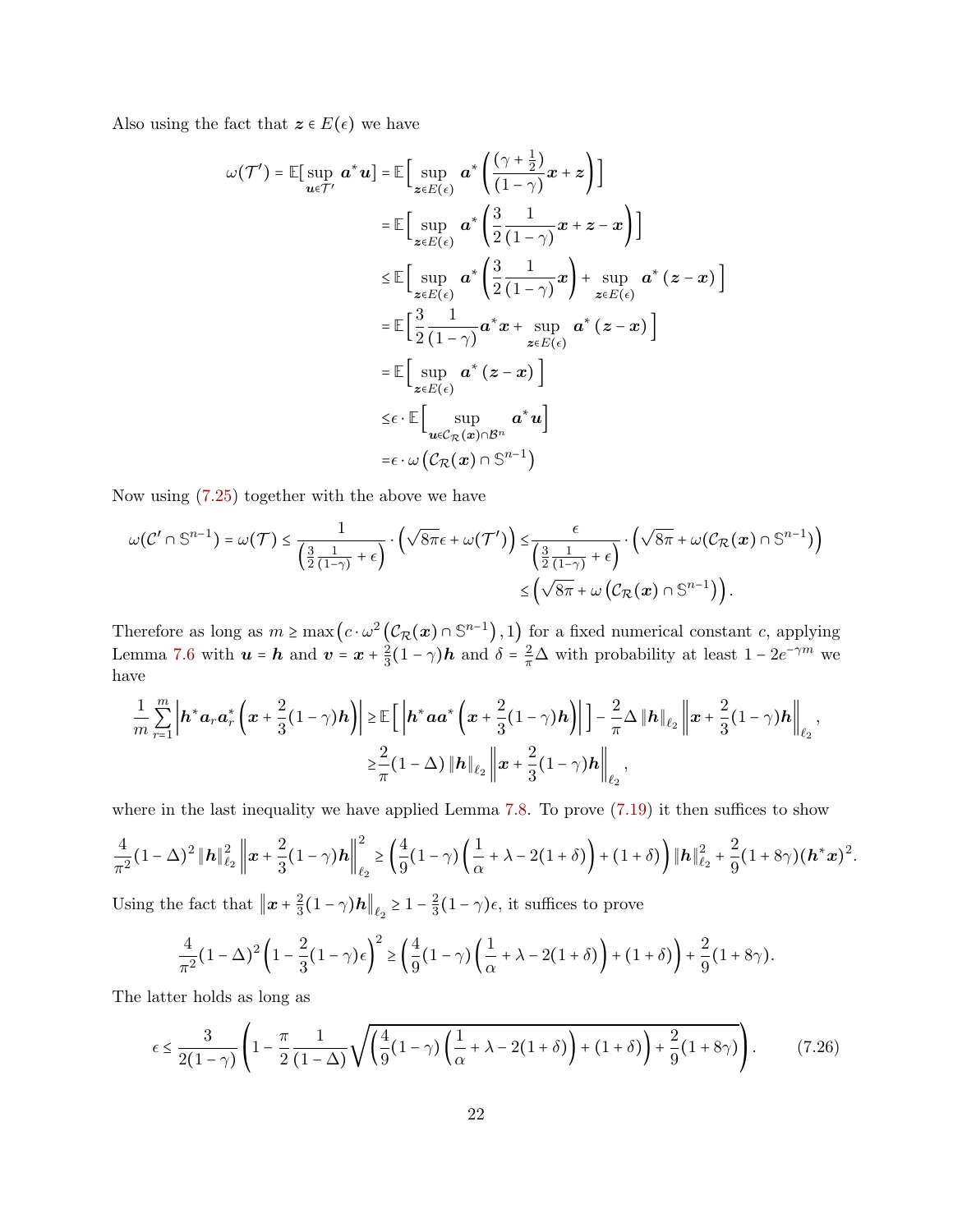Using the values

$$
\alpha = 250
$$
,  $\lambda = \frac{1}{250}$ ,  $\gamma = \frac{1}{1000}$ ,  $\delta = \frac{1}{1000}$ ,  $\Delta = \frac{1}{1000}$ ,

<span id="page-22-0"></span>the inequality in [\(7.26\)](#page-21-0) holds as long as  $\epsilon \leq \frac{1}{8}$  $\frac{1}{8}$ , completing the proof.

## 7.4.3 Proof of the local smoothness condition

For any  $z \in E(\epsilon)$ , we want to prove [\(7.13\)](#page-17-1), which is equivalent to proving that for all  $w \in \mathbb{R}^n$  obeying  $\|\boldsymbol{w}\|_{\ell_2} = 1$ , we have

$$
\left|\left(\nabla \mathcal{L}_I(z)\right)^* w\right|^2 \leq \beta \left(\lambda \left\|z-x\right\|_{\ell_2}^2 + \frac{\gamma}{m}\sum_{r=1}^m \left|\boldsymbol{a}_r^*(z-x)\right|^4\right).
$$

Recall that

$$
\nabla \mathcal{L}_I(z) = \frac{1}{m} \sum_{r=1}^m \left( \left| \langle \boldsymbol{a}_r, \boldsymbol{z} \rangle \right|^2 - y_r \right) (\boldsymbol{a}_r \boldsymbol{a}_r^*) \boldsymbol{z}
$$

and define

$$
g(\boldsymbol{h},\boldsymbol{w})=\frac{1}{m}\sum_{r=1}^{m}\Bigg(2(\boldsymbol{h}^*\boldsymbol{a}_r)(\boldsymbol{w}^*\boldsymbol{a}_r)\left|\boldsymbol{a}_r^*\boldsymbol{x}\right|^2+3|\boldsymbol{a}_r^*\boldsymbol{h}|^2(\boldsymbol{w}^*\boldsymbol{a}_r)(\boldsymbol{a}_r^*\boldsymbol{x})+(\boldsymbol{a}_r^*\boldsymbol{h})^3(\boldsymbol{w}^*\boldsymbol{a}_r)\Bigg).
$$

Define  $h = z - x$ , to establish [\(7.13\)](#page-17-1) it suffices to prove that

<span id="page-22-2"></span>
$$
|g(\boldsymbol{h}, \boldsymbol{w})|^2 \leq \beta \left( \lambda \left\| \boldsymbol{h} \right\|_{\ell_2}^2 + \frac{\gamma}{m} \sum_{r=1}^m |\boldsymbol{a}_r^* \boldsymbol{h}|^4 \right). \tag{7.27}
$$

holds for all  $h$  and  $w$  satisfying  $||h||_{\ell_2} \leq \epsilon$  and  $||w||_{\ell_2} = 1$ . Note that since  $(a+b+c)^2 \leq 3(a^2+b^2+c^2)$ 

$$
|g(\boldsymbol{h}, \boldsymbol{w})|^2 \leq \left| \frac{1}{m} \sum_{r=1}^m \left( 2|\boldsymbol{h}^* \boldsymbol{a}_r| |\boldsymbol{w}^* \boldsymbol{a}_r| |\boldsymbol{a}_r^* \boldsymbol{x}|^2 + 3|\boldsymbol{h}^* \boldsymbol{a}_r|^2 |\boldsymbol{a}_r^* \boldsymbol{x}| |\boldsymbol{w}^* \boldsymbol{a}_r| + |\boldsymbol{a}_r^* \boldsymbol{h}|^3 |\boldsymbol{w}^* \boldsymbol{a}_r| \right) \right|^2
$$
  
\n
$$
\leq 3 \left| \frac{2}{m} \sum_{r=1}^m |\boldsymbol{h}^* \boldsymbol{a}_r| |\boldsymbol{w}^* \boldsymbol{a}_r| |\boldsymbol{a}_r^* \boldsymbol{x}|^2 \right|^2 + 3 \left| \frac{3}{m} \sum_{r=1}^m |\boldsymbol{h}^* \boldsymbol{a}_r|^2 |\boldsymbol{a}_r^* \boldsymbol{x}| |\boldsymbol{w}^* \boldsymbol{a}_r| \right|^2 + 3 \left| \frac{1}{m} \sum_{r=1}^m |\boldsymbol{a}_r^* \boldsymbol{h}|^3 |\boldsymbol{w}^* \boldsymbol{a}_r| \right|^2
$$
  
\n
$$
:= 3(I_1 + I_2 + I_3).
$$
 (7.28)

We now bound each of the terms on the right-hand side. For the first term, using Cauchy-Schwarz and applying Lemma [7.1](#page-11-0) and Lemma [7.5](#page-13-1) we have

<span id="page-22-1"></span>
$$
I_{1} \leq \left(\frac{1}{m} \sum_{r=1}^{m} |\mathbf{a}_{r}^{*} \mathbf{x}|^{2} |\mathbf{a}_{r}^{*} \mathbf{w}|^{2}\right) \left(\frac{1}{m} \sum_{r=1}^{m} |\mathbf{a}_{r}^{*} \mathbf{x}|^{2} |\mathbf{a}_{r}^{*} \mathbf{h}|^{2}\right)
$$
  
\n
$$
\leq 6n \left(\frac{1}{m} \sum_{r=1}^{m} |\mathbf{a}_{r}^{*} \mathbf{x}|^{2}\right) \left(\frac{1}{m} \sum_{r=1}^{m} |\mathbf{a}_{r}^{*} \mathbf{x}|^{2} |\mathbf{a}_{r}^{*} \mathbf{h}|^{2}\right)
$$
  
\n
$$
\leq 6n \left(\frac{1}{m} \sum_{r=1}^{m} |\mathbf{a}_{r}^{*} \mathbf{x}|^{2}\right) ((1+\delta) \|\mathbf{h}\|_{\ell_{2}}^{2} + 2(\mathbf{x}^{*} \mathbf{h})^{2})
$$
  
\n
$$
\leq 24(1+\delta)n \|\mathbf{h}\|_{\ell_{2}}^{2}
$$
  
\n
$$
\leq 48n \|\mathbf{h}\|_{\ell_{2}}^{2}.
$$
 (7.29)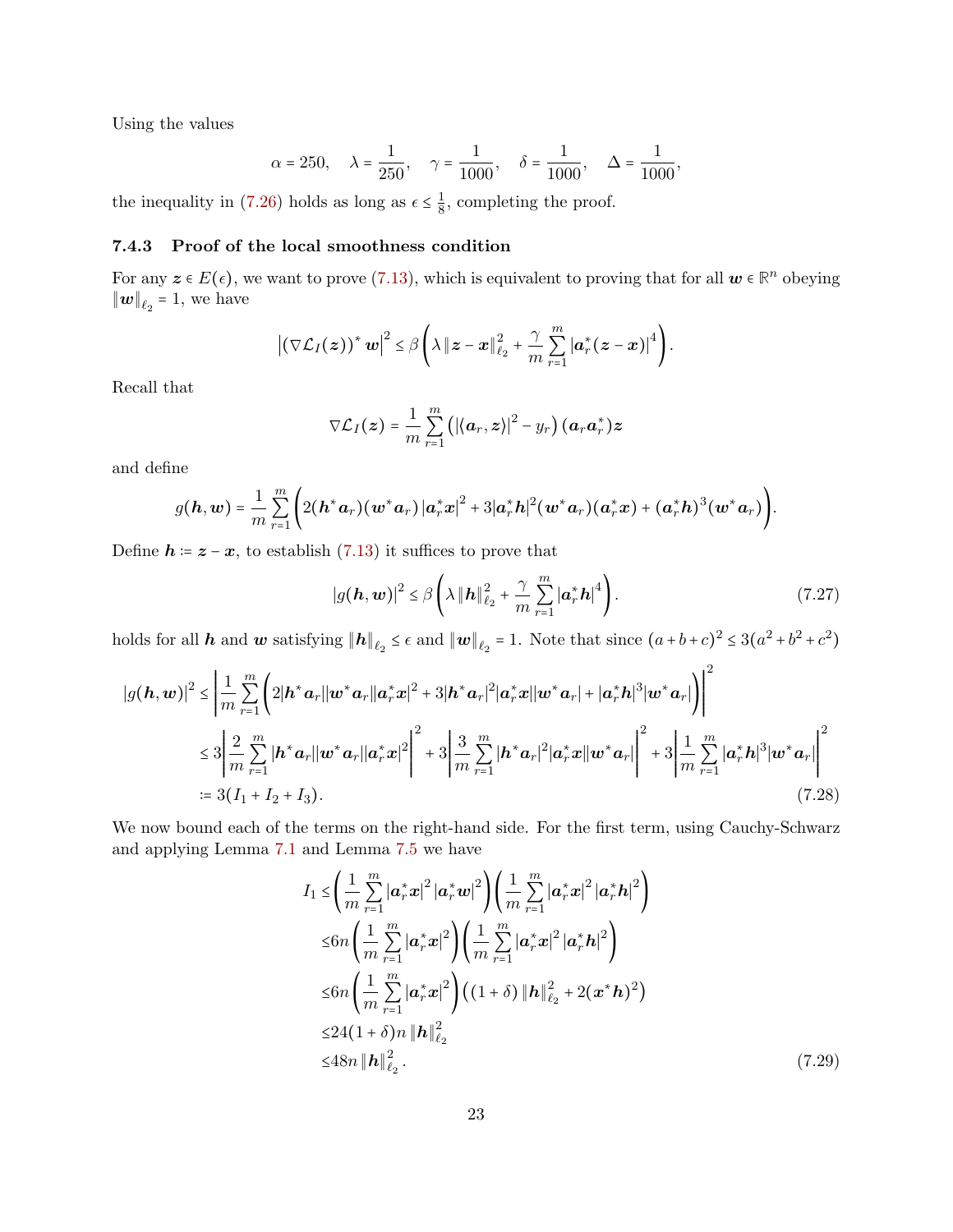Similarly, for the second term, we have

$$
I_{2} \leq \left(\frac{1}{m} \sum_{r=1}^{m} |\boldsymbol{a}_{r}^{*} \boldsymbol{h}|^{4}\right) \left(\frac{1}{m} \sum_{r=1}^{m} |\boldsymbol{a}_{r}^{*} \boldsymbol{w}|^{2} |\boldsymbol{a}_{r}^{*} \boldsymbol{x}|^{2}\right),
$$
  

$$
\leq 12n \left(\frac{1}{m} \sum_{r=1}^{m} |\boldsymbol{a}_{r}^{*} \boldsymbol{h}|^{4}\right).
$$
 (7.30)

Finally, for the third term we use the Cauchy-Schwarz inequality together with Lemma [7.1](#page-11-0) to derive

$$
I_{3} \leq \left(\frac{1}{m} \sum_{r=1}^{m} |\mathbf{a}_{r}^{*} \mathbf{h}|^{3} \max_{r} \|\mathbf{a}_{r}\|_{\ell_{2}}\right)^{2} \leq 6n \left(\frac{1}{m} \sum_{r=1}^{m} |\mathbf{a}_{r}^{*} \mathbf{h}|^{3}\right)^{2},
$$
  
\n
$$
\leq 6n \left(\frac{1}{m} \sum_{r=1}^{m} |\mathbf{a}_{r}^{*} \mathbf{h}|^{4}\right) \left(\frac{1}{m} \sum_{r=1}^{m} |\mathbf{a}_{r}^{*} \mathbf{h}|^{2}\right),
$$
  
\n
$$
\leq 6n(1+\delta) \|\mathbf{h}\|_{\ell_{2}}^{2} \left(\frac{1}{m} \sum_{r=1}^{m} |\mathbf{a}_{r}^{*} \mathbf{h}|^{4}\right),
$$
  
\n
$$
\leq 12n \|\mathbf{h}\|_{\ell_{2}}^{2} \left(\frac{1}{m} \sum_{r=1}^{m} |\mathbf{a}_{r}^{*} \mathbf{h}|^{4}\right),
$$
  
\n
$$
\leq 12n \left(\frac{1}{m} \sum_{r=1}^{m} |\mathbf{a}_{r}^{*} \mathbf{h}|^{4}\right),
$$
  
\n
$$
\leq \frac{3}{8}n \left(\frac{1}{m} \sum_{r=1}^{m} |\mathbf{a}_{r}^{*} \mathbf{h}|^{4}\right).
$$
  
\n(7.31)

We now plug these inequalities into [\(7.28\)](#page-22-1) and get

$$
|g(\boldsymbol{h}, \boldsymbol{w})|^2 \le 48n \|\boldsymbol{h}\|_{\ell_2}^2 + 12n \frac{1}{m} \sum_{r=1}^m |\boldsymbol{a}_r^* \boldsymbol{h}|^4 + \frac{3}{8}n \frac{1}{m} \sum_{r=1}^m |\boldsymbol{a}_r^* \boldsymbol{h}|^4,
$$
  

$$
\le \beta \left( \lambda \|\boldsymbol{h}\|_{\ell_2}^2 + \frac{\gamma}{m} \sum_{r=1}^m |\boldsymbol{a}_r^* \boldsymbol{h}|^4 \right),
$$
 (7.32)

which completes the proof of  $(7.27)$  and, in turn, establishes the local smoothness condition in [\(7.13\)](#page-17-1). However, the last line of [\(7.32\)](#page-23-1) holds as long as

<span id="page-23-1"></span>
$$
\beta \ge \max\left(\frac{48}{\lambda}, \frac{13}{\gamma}\right)n = 13000n,\tag{7.33}
$$

<span id="page-23-0"></span>completing the proof.

#### 7.5 Convergence analysis for amplitude-based Wirtinger Flows

In this section we shall prove Theorem [5.3.](#page-7-4) Throughout we use the shorthand  $\mathcal C$  to denote the descent cone of R at  $x$ , i.e.  $C = C_{\mathcal{R}}(x)$ . Note that [\(5.8\)](#page-7-2) guarantees that either  $||z_0 - x||_{\ell_2}$  or  $||z_0 + x||_{\ell_2}$  is small. Throughout the proof without loss of generality we assume  $||z_0 - x||_{\ell_2}$  is the smaller one. To introduce our general convergence analysis we begin again by defining

$$
E(\epsilon)=\big\{\boldsymbol{z}\in\mathbb{R}^n:\mathcal{R}(\boldsymbol{z})\leq \mathcal{R}(\boldsymbol{x}),\;\;\|\boldsymbol{z}-\boldsymbol{x}\|_{\ell_2}\leq \epsilon\big\}.
$$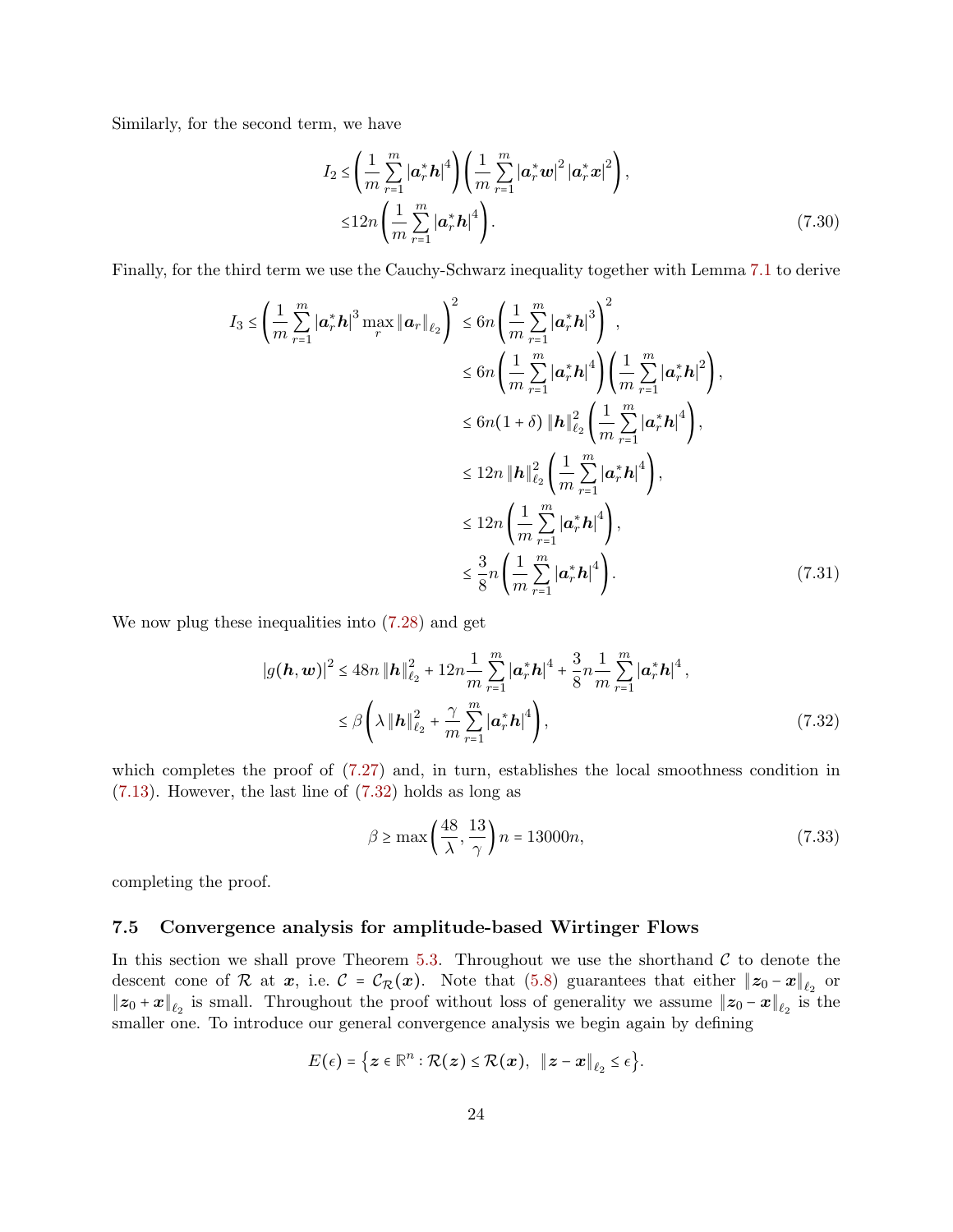Note that when condition [\(5.8\)](#page-7-2) holds the next iterate  $z_1$  obeys  $z_1 \in E(\epsilon)$  with  $\epsilon = 2/15$ . The reason is that when the sub-level sets of the regularizer is a closed set (not necessarily convex) by Lemma [7.9](#page-14-2) equation [\(7.2\)](#page-14-3) we have

$$
\|\boldsymbol{z}_1-\boldsymbol{x}\|_{\ell_2}=\|\mathcal{P}_{\mathcal{K}}\left(\boldsymbol{z}_0\right)-\boldsymbol{x}\|_{\ell_2}\leq 2\left\|\boldsymbol{z}_0-\boldsymbol{x}\right\|_{\ell_2}\leq \epsilon.
$$

To prove Theorem [5.3](#page-7-4) note that if we apply the projected Wirtinger Flow update

<span id="page-24-2"></span>
$$
\boldsymbol{z}_{\tau+1} = \mathcal{P}_{\mathcal{K}}\left(\boldsymbol{z}_{\tau} - \nabla \mathcal{L}_{A}(\boldsymbol{z}_{\tau})\right),
$$

then the difference between our iterates and the actual solution  $h_{\tau} = z_{\tau} - x$  is inside the descent set  $\mathcal{D}=\mathcal{K}-\{\boldsymbol{x}\}.$  Thus we have the following chain of inequalities

$$
\|h_{\tau+1}\|_{\ell_2} = \|z_{\tau+1} - x\|_{\ell_2} = \|\mathcal{P}_{\mathcal{K}}(z_{\tau} - \nabla \mathcal{L}_A(z_{\tau})) - x\|_{\ell_2},
$$
\n
$$
\stackrel{(a)}{=} \|\mathcal{P}_{\mathcal{K}-\{\mathbf{x}\}}(z_{\tau} - x - \nabla \mathcal{L}_A(z_{\tau}))\|_{\ell_2},
$$
\n
$$
= \|\mathcal{P}_{\mathcal{D}}(z_{\tau} - x - \nabla \mathcal{L}_A(z_{\tau}))\|_{\ell_2},
$$
\n
$$
\stackrel{(b)}{\leq} 2 \|\mathcal{P}_{\mathcal{C}}(z_{\tau} - x - \nabla \mathcal{L}_A(z_{\tau}))\|_{\ell_2},
$$
\n
$$
= 2 \|\mathcal{P}_{\mathcal{C}}(h_{\tau} - \nabla \mathcal{L}_A(z_{\tau}))\|_{\ell_2},
$$
\n
$$
\leq 2 \cdot \sup_{\mathbf{u} \in \mathcal{C} \cap \mathcal{B}^n} \mathbf{u}^*(h_{\tau} - \nabla \mathcal{L}_A(z_{\tau})). \tag{7.34}
$$

In the inequalities above (a) follows from Lemma [7.11](#page-14-4) and (b) follows from Lemma [7.12.](#page-14-5) To complete the convergence analysis it is then sufficient to prove

$$
\sup_{\boldsymbol{u}\in\mathcal{C}\cap\mathcal{B}^n}\boldsymbol{u}^*\left(\boldsymbol{h}_{\tau}-\nabla\mathcal{L}_A(\boldsymbol{z}_{\tau})\right)\leq\frac{1}{3}\left\|\boldsymbol{h}_{\tau}\right\|_{\ell_2}=\frac{1}{3}\left\|\boldsymbol{z}_{\tau}-\boldsymbol{x}\right\|_{\ell_2}.\tag{7.35}
$$

We will instead prove that the following stronger result holds for all  $u \in C \cap \mathcal{B}^n$  and  $z \in E(\epsilon)$ 

<span id="page-24-1"></span><span id="page-24-0"></span>
$$
\boldsymbol{u}^{\ast}\left(\boldsymbol{z}-\boldsymbol{x}-\nabla \mathcal{L}_{A}(\boldsymbol{z})\right) \leq \frac{1}{3}\left\|\boldsymbol{z}-\boldsymbol{x}\right\|_{\ell_{2}}.\tag{7.36}
$$

The equation [\(7.36\)](#page-24-0) above implies [\(7.35\)](#page-24-1) which when combined with [\(7.34\)](#page-24-2) proves the convergence result of the Theorem (specifically equation [\(5.11\)](#page-7-5)).

The rest of this section is dedicated to proving [\(7.36\)](#page-24-0). To this aim note that for  $u \in \mathcal{C}$  we have

$$
\langle \nabla \mathcal{L}_A(z), \mathbf{u} \rangle = \frac{1}{m} \sum_{r=1}^m (\mathbf{a}_r^* \mathbf{z} - |\mathbf{a}_r^* \mathbf{x}| \operatorname{sgn}(\mathbf{a}_r^* \mathbf{z})) (\mathbf{a}_r^* \mathbf{u}),
$$
  
\n
$$
= \frac{1}{m} \sum_{r=1}^m (\mathbf{a}_r^* \mathbf{z}) (\mathbf{a}_r^* \mathbf{u}) - \frac{1}{m} \sum_{r=1}^m |\mathbf{a}_r^* \mathbf{x}| (\mathbf{a}_r^* \mathbf{u}) \operatorname{sgn}(\mathbf{a}_r^* \mathbf{z}),
$$
  
\n
$$
= \frac{1}{m} \sum_{r=1}^m (\mathbf{a}_r^* (z - \mathbf{x})) (\mathbf{a}_r^* \mathbf{u}) + \frac{1}{m} \sum_{r=1}^m (\mathbf{a}_r^* \mathbf{x}) (\mathbf{a}_r^* \mathbf{u}) - \frac{1}{m} \sum_{r=1}^m |\mathbf{a}_r^* \mathbf{x}| (\mathbf{a}_r^* \mathbf{u}) \operatorname{sgn}(\mathbf{a}_r^* \mathbf{z}),
$$
  
\n
$$
= \frac{1}{m} \sum_{r=1}^m (\mathbf{a}_r^* (z - \mathbf{x})) (\mathbf{a}_r^* \mathbf{u}) - \frac{1}{m} \sum_{r=1}^m |\mathbf{a}_r^* \mathbf{x}| (\operatorname{sgn}(\mathbf{a}_r^* \mathbf{z}) - \operatorname{sgn}(\mathbf{a}_r^* \mathbf{x})) (\mathbf{a}_r^* \mathbf{u}).
$$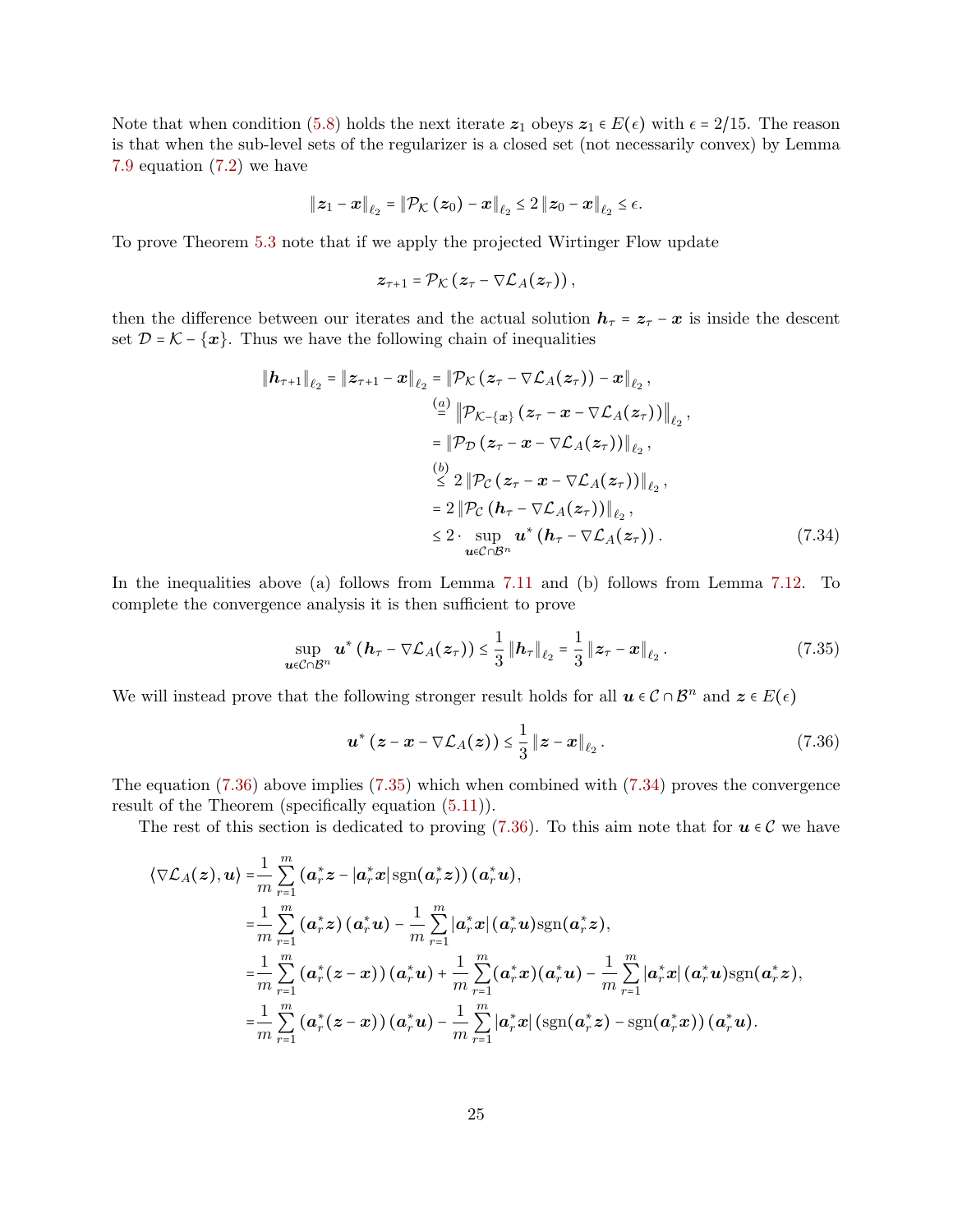Thus,

$$
\boldsymbol{u}^*\left(\boldsymbol{z}-\boldsymbol{x}-\nabla \mathcal{L}_A(\boldsymbol{z})\right)=\boldsymbol{u}^*\left(\boldsymbol{I}-\frac{1}{m}\boldsymbol{A}^*\boldsymbol{A}\right)(\boldsymbol{z}-\boldsymbol{x})+\frac{1}{m}\sum_{r=1}^m|\boldsymbol{a}_r^*\boldsymbol{x}|\left(\text{sgn}(\boldsymbol{a}_r^*\boldsymbol{z})-\text{sgn}(\boldsymbol{a}_r^*\boldsymbol{x})\right)(\boldsymbol{a}_r^*\boldsymbol{u}).\tag{7.37}
$$

We now proceed by bounding each of the two summands in [\(7.37\)](#page-25-0). For the first term by Lemma [7.2,](#page-11-1) as long as

<span id="page-25-2"></span><span id="page-25-0"></span>
$$
m \ge \max\left(80\frac{m_0}{\delta^2}, \frac{2}{\delta} - 1\right),\,
$$

then for all  $u \in \mathcal{C} \cap \mathcal{B}^n$  and  $z \in E(\epsilon)$ 

<span id="page-25-3"></span>
$$
\boldsymbol{u}^*\left(\boldsymbol{I}-\frac{1}{m}\boldsymbol{A}^*\boldsymbol{A}\right)(\boldsymbol{z}-\boldsymbol{x})\leq \delta \left\|\boldsymbol{z}-\boldsymbol{x}\right\|_{\ell_2},\tag{7.38}
$$

holds with probability at least  $1-6e^{-\frac{\delta^2}{1440}m}$ . To bound the second term we make use of the following lemma whose proof is deferred to Section [7.5.1.](#page-25-1)

**Lemma 7.17** Let  $C \subset \mathbb{R}^n$  be the descent cone of the regularization function R at  $x$  i.e.  $C = C_{\mathcal{R}}(x)$ . Set  $\epsilon = 1/8$  and define the set

$$
E(\epsilon) = \left\{ \boldsymbol{z} \in \mathbb{R}^n \mid \boldsymbol{z} \in \mathcal{K} \text{ and } \|\boldsymbol{z} - \boldsymbol{x}\|_{\ell_2} \leq \epsilon \right\}.
$$

Assume the measurement vectors  $\{a_r\}_{r=1}^m$  are i.i.d. Gaussian random vectors distributed as  $\mathcal{N}(\mathbf{0}, \mathbf{I})$ . Furthermore, assume  $x \in \mathbb{R}^n$  is a fixed vector independent of the measurement vectors, obeying  $\left\Vert \boldsymbol{x}\right\Vert _{\ell_{2}}$  = 1. Furthermore, as long as

<span id="page-25-4"></span>
$$
m \geq c \cdot \omega^2 \left( C \cap \mathbb{S}^{n-1} \right),\,
$$

holds for a fixed numerical constant c, then for all  $u \in C \cap B^n$  and  $z \in E(\epsilon)$ ,

$$
\frac{1}{m}\sum_{r=1}^m |\boldsymbol{a}_r^*\boldsymbol{x}| \left(\operatorname{sgn}(\boldsymbol{a}_r^*\boldsymbol{z}) - \operatorname{sgn}(\boldsymbol{a}_r^*\boldsymbol{x})\right) (\boldsymbol{a}_r^*\boldsymbol{u}) \leq \frac{32}{100} \left\|\boldsymbol{z} - \boldsymbol{x}\right\|_{\ell_2},
$$

holds with probability at least  $1 - 3e^{-\gamma m}$  with  $\gamma$  a fixed numerical constant.

Plugging [\(7.38\)](#page-25-2) with  $\delta = 1/100$  and Lemma [7.38](#page-25-2) into [\(7.37\)](#page-25-0) yields [\(7.36\)](#page-24-0) concluding the proof of Theorem [5.3.](#page-7-4) The rest of this section is dedicated to the proof of Lemma [7.17.](#page-25-3)

#### <span id="page-25-1"></span>7.5.1 Bounding the second term in [\(7.37\)](#page-25-0) (Proof of Lemma [7.17\)](#page-25-3)

For the second term note that a simple bound together with the Cauchy-Schwarz inequality gives

$$
\frac{1}{m} \sum_{r=1}^{m} |\mathbf{a}_r^* \mathbf{x}| \left( \operatorname{sgn}(\mathbf{a}_r^* \mathbf{z}) - \operatorname{sgn}(\mathbf{a}_r^* \mathbf{x}) \right) (\mathbf{a}_r^* \mathbf{u}) \leq \frac{1}{m} \sum_{r=1}^{m} |\mathbf{a}_r^* \mathbf{x}| |\mathbf{a}_r^* \mathbf{u}| (1 - \operatorname{sgn}(\mathbf{a}_r^* \mathbf{x}) \operatorname{sgn}(\mathbf{a}_r^* \mathbf{z})) \,,
$$
\n
$$
\leq \sqrt{\frac{1}{m} \sum_{r=1}^{m} |\mathbf{a}_r^* \mathbf{x}|^2 (1 - \operatorname{sgn}(\mathbf{a}_r^* \mathbf{x}) \operatorname{sgn}(\mathbf{a}_r^* \mathbf{z}))^2} \sqrt{\frac{1}{m} \sum_{r=1}^{m} |\mathbf{a}_r^* \mathbf{u}|^2},
$$
\n
$$
= \sqrt{\frac{1}{m} \sum_{r=1}^{m} |\mathbf{a}_r^* \mathbf{x}|^2 (2 - 2 \operatorname{sgn}(\mathbf{a}_r^* \mathbf{x}) \operatorname{sgn}(\mathbf{a}_r^* \mathbf{z}))} \sqrt{\frac{1}{m} \sum_{r=1}^{m} |\mathbf{a}_r^* \mathbf{u}|^2}.
$$
\n(7.39)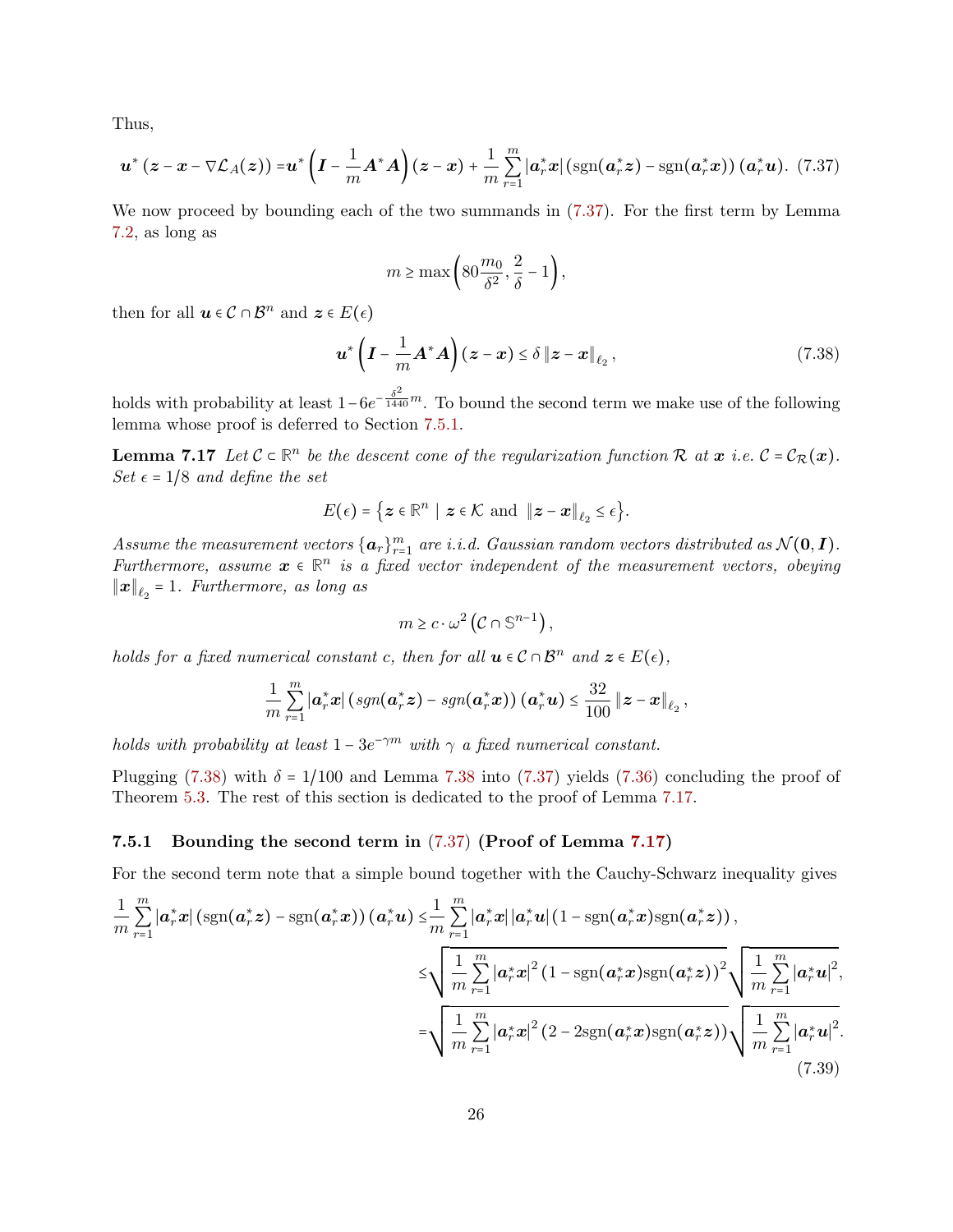Note that by Lemma [7.1](#page-11-0) as long as  $m \ge \max \left( 80 \frac{\omega^2 (\mathcal{C} \cap \mathbb{S}^{n-1})}{\delta^2} \right)$  $rac{\sqrt{5^{n-1}}}{\delta^2}, \frac{2}{\delta}$  $\frac{2}{\delta}$  – 1 ), then

<span id="page-26-0"></span>
$$
\frac{1}{m}\sum_{r=1}^{m}\left|\boldsymbol{a}_{r}^{*}\boldsymbol{u}\right|^{2}\leq1+\delta,
$$

holds for all  $u \in C \cap \mathbb{S}^{n-1}$  with probability at least  $1-2e^{-\gamma \delta^2 m}$ . Combining the latter inequality with [\(7.39\)](#page-25-4) we conclude that with high probability

$$
\frac{1}{m}\sum_{r=1}^{m}\left|a_r^*x\right|\left(\text{sgn}(\boldsymbol{a}_r^*\boldsymbol{z})-\text{sgn}(\boldsymbol{a}_r^*\boldsymbol{x})\right)(\boldsymbol{a}_r^*\boldsymbol{u})\leq \sqrt{2(1+\delta)}\sqrt{\frac{1}{m}\sum_{r=1}^{m}\left|a_r^*x\right|^2(1-\text{sgn}(\boldsymbol{a}_r^*\boldsymbol{x})\text{sgn}(\boldsymbol{a}_r^*\boldsymbol{z}))}.\tag{7.40}
$$

We now turn our attention to bounding the right-hand side of  $(7.40)$ . To this aim first note that as long as  $||z - x||_{\ell_2} \leq \epsilon$  we have  $z^T x \geq 1 - \epsilon$ . Thus, we have the following chain of inequalities

$$
\frac{1}{m} \sum_{r=1}^{m} |\mathbf{a}_{r}^{*} \mathbf{x}|^{2} (1 - \text{sgn}(\mathbf{a}_{r}^{*} \mathbf{z}) \text{sgn}(\mathbf{a}_{r}^{*} \mathbf{x})) = \frac{2}{m} \sum_{r=1}^{m} |\mathbf{a}_{r}^{*} \mathbf{x}|^{2} \mathbb{1}_{\{(\mathbf{a}_{r}^{*} \mathbf{z})(\mathbf{a}_{r}^{*} \mathbf{x}) \le 0\}}
$$
\n
$$
= \frac{2}{m} \sum_{r=1}^{m} |\mathbf{a}_{r}^{*} \mathbf{x}|^{2} \mathbb{1}_{\{((\mathbf{z}^{*} \mathbf{x})(\mathbf{a}_{r}^{*} \mathbf{x}) + \mathbf{a}_{r}^{*} \mathbf{h}_{\perp})(\mathbf{a}_{r}^{*} \mathbf{x}) \le 0\}}
$$
\n
$$
= \frac{2}{m} \sum_{r=1}^{m} |\mathbf{a}_{r}^{*} \mathbf{x}|^{2} \mathbb{1}_{\{(\mathbf{z}^{*} \mathbf{x}) | \mathbf{a}_{r}^{*} \mathbf{x}|^{2} \le -(\mathbf{a}_{r}^{*} \mathbf{h}_{\perp})(\mathbf{a}_{r}^{*} \mathbf{x})\}}
$$
\n
$$
\le \frac{2}{m} \sum_{r=1}^{m} |\mathbf{a}_{r}^{*} \mathbf{x}|^{2} \mathbb{1}_{\{|\mathbf{a}_{r}^{*} \mathbf{x}| \le |\frac{\mathbf{a}_{r}^{*} \mathbf{h}_{\perp}|}{(\mathbf{z}^{*} \mathbf{x})}|\}}
$$
\n
$$
\le \frac{2}{(\mathbf{z}^{*} \mathbf{x})^{2}} \frac{1}{m} \sum_{r=1}^{m} |\mathbf{a}_{r}^{*} \mathbf{h}_{\perp}|^{2} \mathbb{1}_{\{|\mathbf{a}_{r}^{*} \mathbf{x}| \le |\frac{\mathbf{a}_{r}^{*} \mathbf{h}_{\perp}|}{(\mathbf{z}^{*} \mathbf{x})}|\}}
$$
\n
$$
\le \frac{2}{(1-\epsilon)^{2}} \frac{1}{m} \sum_{r=1}^{m} |\mathbf{a}_{r}^{*} \mathbf{h}_{\perp}|^{2} \mathbb{1}_{\{(|-\epsilon)|\mathbf{
$$

Now define i.i.d. Gaussian random variables  $w_r$  distributed as  $\mathcal{N}(0,1)$  and independent from  $a_r$ and note that

<span id="page-26-2"></span><span id="page-26-1"></span>
$$
\frac{1}{m}\sum_{r=1}^{m}\left|\boldsymbol{a}_{r}^{*}\boldsymbol{h}_{\perp}\right|^{2} \mathbb{1}_{\left\{ (1-\epsilon)|\boldsymbol{a}_{r}^{*}\boldsymbol{x}| \leq \left|\boldsymbol{a}_{r}^{*}\boldsymbol{h}_{\perp}\right|\right\}},\tag{7.42}
$$

has the same distribution as

<span id="page-26-4"></span><span id="page-26-3"></span>
$$
\frac{1}{m}\sum_{r=1}^{m}\left|\boldsymbol{a}_{r}^{*}\boldsymbol{h}_{\perp}\right|^{2} \mathbb{1}_{\left\{ (1-\epsilon)|\boldsymbol{w}_{r}| \leq \left|\boldsymbol{a}_{r}^{*}\boldsymbol{h}_{\perp}\right|\right\}}.\tag{7.43}
$$

Hence to bound  $(7.42)$  (and hence  $(7.40)$  via  $(7.41)$ ) with high probability, it suffices to bound [\(7.43\)](#page-26-3) with high probability. To proceed we define the mapping  $S : \mathbb{R} \times \mathbb{R}_+ \to \mathbb{R}_+$  as

$$
\mathcal{S}(h; \beta) = \begin{cases} 0 & |h| < \beta(1 - \Delta) \\ \frac{1}{\Delta} \left( |h| - \beta(1 - \Delta) \right) & \beta(1 - \Delta) \le |h| \le \beta \\ |h| & |h| > \beta \end{cases} \tag{7.44}
$$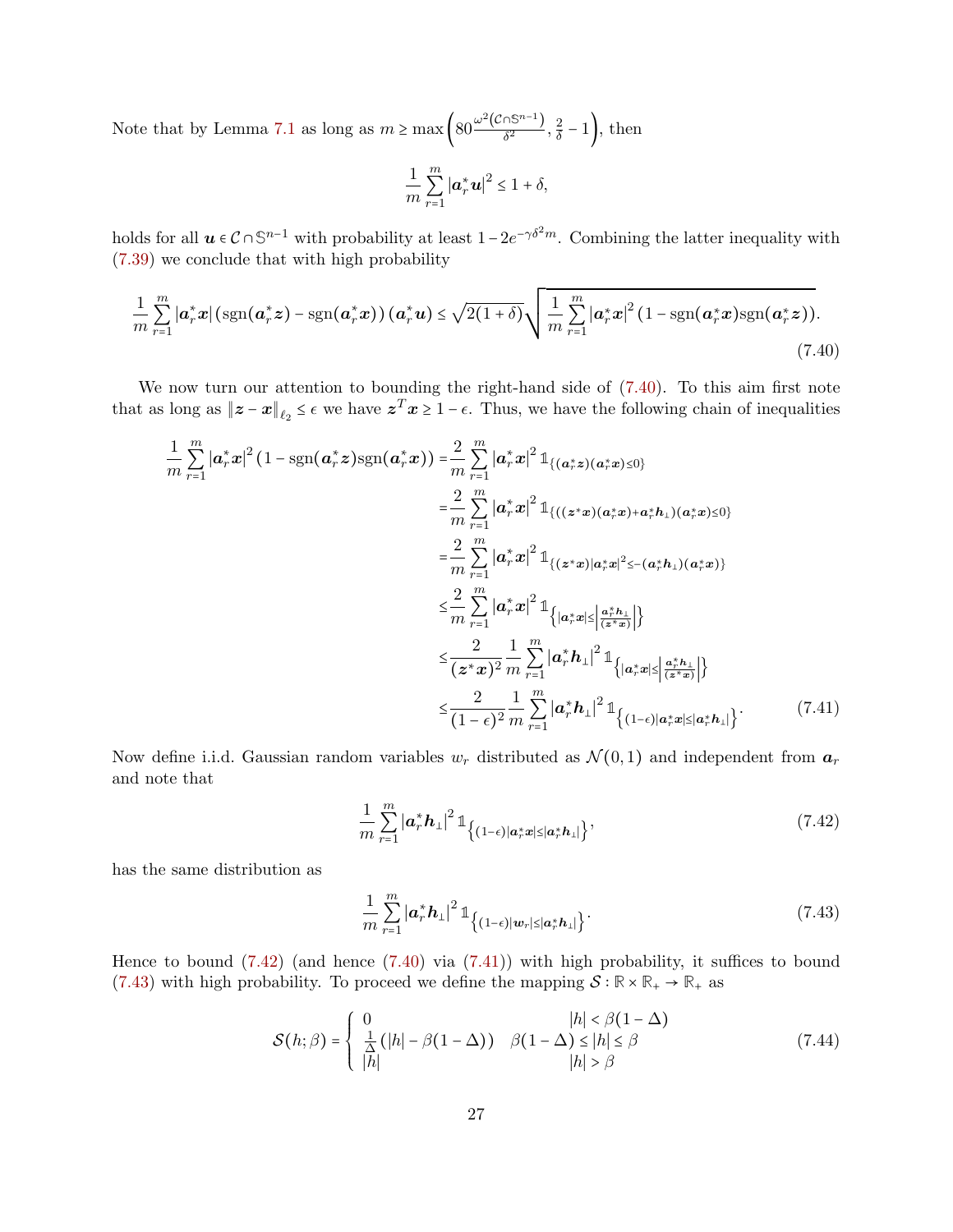Note that

$$
\left|a_r^*h_{\perp}\right| \mathbb{1}_{\left\lbrace (1-\epsilon)|w_r| \leq |a_r^*h_{\perp}|\right\rbrace} \leq \left|a_r^*h\right| \mathbb{1}_{\left\lbrace (1-\epsilon)|w_r| \leq |a_r^*h|\right\rbrace} \leq \mathcal{S}\left(a_r^*h; (1-\epsilon)|w_r|\right)
$$

Hence to bound [\(7.42\)](#page-26-1) (and hence [\(7.40\)](#page-26-0) via [\(7.41\)](#page-26-2)) with high probability, it suffices to bound

<span id="page-27-1"></span>
$$
\frac{1}{m}\sum_{r=1}^{m}\mathcal{S}^{2}\left(\boldsymbol{a}_{r}^{*}\boldsymbol{h};\left(1-\epsilon\right)\left|\boldsymbol{w}_{r}\right|\right),\tag{7.45}
$$

with high probability. To bound this term we need to utilize two lemmas whose proofs are deferred to Sections [7.5.2](#page-29-0) and [7.5.3.](#page-30-0)

**Lemma 7.18** Let  $z, \beta \in \mathbb{R}^m$ . Define the function

<span id="page-27-3"></span>
$$
f(z; \beta) = \sqrt{\sum_{r=1}^{m} S^2(z_r; \beta_r)},
$$
\n(7.46)

with  $S$  as defined in [\(7.44\)](#page-26-4). Then this function obeys two key properties

• Lipschitz: i.e. the function  $f$  obeys

$$
|f(z;\beta) - f(y;\beta)| \le L \|z - y\|_{\ell_2}, \qquad (7.47)
$$

with  $L = 1/\Delta$ .

• Radial convexity: i.e. the function f obeys

<span id="page-27-5"></span><span id="page-27-2"></span><span id="page-27-0"></span>
$$
f(\alpha z;\beta) \leq \alpha f(z;\beta),\tag{7.48}
$$

for all  $z$  and  $0 \leq \alpha \leq 1$ .

<span id="page-27-4"></span>**Lemma 7.19** Let  $f : \mathbb{R}^n \to \mathbb{R}_+$  be a function obeying [\(7.47\)](#page-27-0) with Lipschitz constant L. Furthermore, let **A** be an  $m \times n$  matrix with i.i.d.  $\mathcal{N}(0,1)$  entries. Then for any subset  $\mathcal{T} \subset \epsilon \mathbb{S}^{n-1}$  of the sphere of radius  $\epsilon$ , we have

$$
\sup_{z \in \mathcal{T}} f(Az) - \mathbb{E}[f(Az)] \leq CL\left(\omega(\mathcal{T}) + t\epsilon\right),\tag{7.49}
$$

with probability at least  $1-2e^{-\frac{t^2}{4}}$ . Here,  $\omega(\mathcal{T})$  is the Gaussian width of the set  $\mathcal T$  per Definition [3.2.](#page-3-1)

With these lemmas in hand we are now ready to bound [\(7.45\)](#page-27-1). To this aim note that

$$
\frac{1}{m}\sum_{r=1}^m \mathcal{S}^2\left(\boldsymbol{a}_r^*\boldsymbol{h};\left(1-\epsilon\right)|\boldsymbol{w}_r|\right) = \frac{1}{m}f^2\left(\boldsymbol{A}\boldsymbol{h};\left(1-\epsilon\right)|\boldsymbol{w}|\right).
$$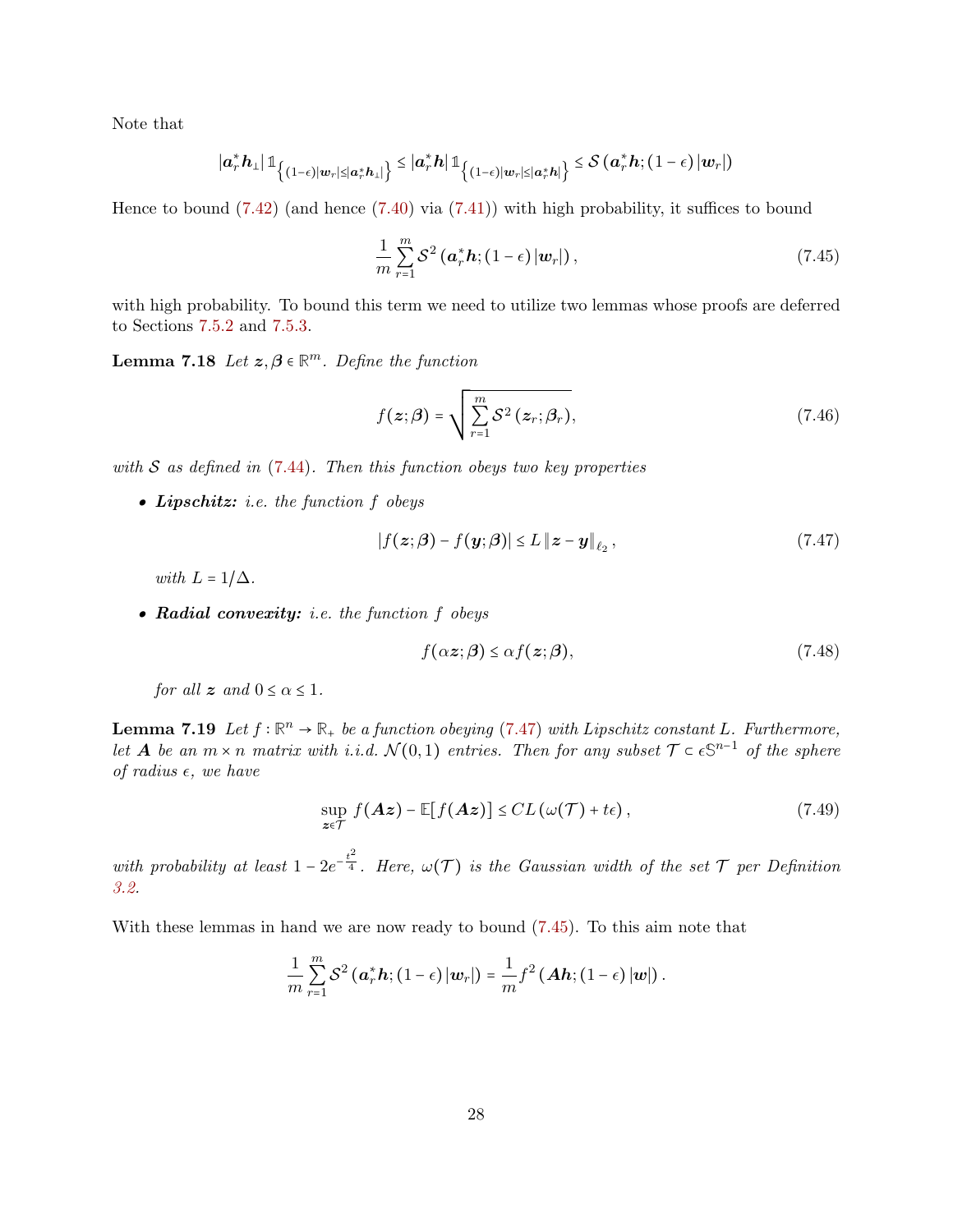Thus using the radial convexity property [\(7.48\)](#page-27-2) from Lemma [7.18,](#page-27-3) we conclude that for all  $h \in \mathcal{C} \cap \epsilon \mathcal{B}^n$ we have

$$
\frac{1}{m} \sum_{r=1}^{m} \frac{S^{2}(\mathbf{a}_{r}^{*} \mathbf{h};(1-\epsilon)|\mathbf{w}_{r}|)}{\|\mathbf{h}\|_{\ell_{2}}^{2}} = \frac{1}{m} \frac{f^{2}(\mathbf{A}\mathbf{h};(1-\epsilon)|\mathbf{w}|)}{\|\mathbf{h}\|_{\ell_{2}}^{2}},
$$
\n
$$
= \frac{1}{m} \frac{f^{2}(\frac{\|\mathbf{h}\|_{\ell_{2}}}{\epsilon} \mathbf{A} \frac{\epsilon \mathbf{h}}{\|\mathbf{h}\|_{\ell_{2}}^{2}}; (1-\epsilon)|\mathbf{w}|)}{\|\mathbf{h}\|_{\ell_{2}}^{2}},
$$
\n
$$
\leq \frac{1}{m} \frac{\frac{\|\mathbf{h}\|_{\ell_{2}}^{2}}{\|\mathbf{h}\|_{\ell_{2}}^{2}} f^{2}(\mathbf{A} \frac{\epsilon \mathbf{h}}{\|\mathbf{h}\|_{\ell_{2}}}; (1-\epsilon)|\mathbf{w}|)}{\|\mathbf{h}\|_{\ell_{2}}^{2}}; (1-\epsilon)|\mathbf{w}|),
$$
\n
$$
= \frac{1}{m\epsilon^{2}} f^{2}(\mathbf{A} \frac{\epsilon \mathbf{h}}{\|\mathbf{h}\|_{\ell_{2}}}; (1-\epsilon)|\mathbf{w}|) - \mathbb{E} \left[ f(\mathbf{A} \frac{\epsilon \mathbf{h}}{\|\mathbf{h}\|_{\ell_{2}}}; (1-\epsilon)|\mathbf{w}|) \right]
$$
\n
$$
+ \mathbb{E} \left[ f(\mathbf{A} \frac{\epsilon \mathbf{h}}{\|\mathbf{h}\|_{\ell_{2}}}; (1-\epsilon)|\mathbf{w}|) \right] \right]^{2},
$$
\n
$$
\leq \frac{1}{m\epsilon^{2}} \left( \sup_{\mathbf{u}\in\mathcal{C}\cap\epsilon\mathbb{S}^{n-1}} \left( f(\mathbf{A}\mathbf{u}; (1-\epsilon)|\mathbf{w}|) - \mathbb{E} \left[ f(\mathbf{A}\mathbf{u}; (1-\epsilon)|\mathbf{w}|) \right] \right)
$$
\n
$$
+ \mathbb{E} \left[ f(\mathbf{A} \frac{\epsilon \mathbf{h}}{\|\mathbf{h}\|_{\ell_{2}}}; (1-\epsilon)|\mathbf{w}|) \right] \right)^{
$$

Now note that by Lemma [7.18,](#page-27-3)  $f(Au; (1-\epsilon)|w|)$  is  $L = 1/\Delta$  Lipschitz. Thus, applying Lemma [7.19](#page-27-4) with  $\mathcal{T} = \mathcal{C} \cap \epsilon \mathbb{S}^{n-1}$  and  $t = \frac{\Delta}{C}$  $\mathcal{C}_{0}^{0}$  $\delta$ 2  $\sqrt{m}$  we have

<span id="page-28-1"></span><span id="page-28-0"></span>
$$
\sup_{\boldsymbol{u}\in\mathcal{C}\cap\epsilon\mathbb{S}^{n-1}} f(\boldsymbol{A}\boldsymbol{u};(1-\epsilon)|\boldsymbol{w}|)-\mathbb{E}[f(\boldsymbol{A}\boldsymbol{u};(1-\epsilon)|\boldsymbol{w}|)]\leq \frac{C}{\Delta}\epsilon\cdot\omega(\mathcal{C}\cap\mathbb{S}^{n-1})+\frac{\delta}{2}\epsilon\sqrt{m},
$$

holds with probability at least  $1 - e^{-\gamma \delta^2 m}$  with  $\gamma$  a fixed numerical constant. Combining the latter inequality with [\(7.50\)](#page-28-0) we conclude that

$$
\frac{1}{m}\sum_{r=1}^{m}\frac{\mathcal{S}^{2}\left(\boldsymbol{a}_{r}^{*}\boldsymbol{h};\left(1-\epsilon\right)\left|\boldsymbol{w}_{r}\right|\right)}{\left\|\boldsymbol{h}\right\|_{\ell_{2}}^{2}}\leq\left(\frac{C}{\Delta}\frac{\omega(\mathcal{C}\cap\mathbb{S}^{n-1})}{\sqrt{m}}+\frac{\delta}{2}+\frac{1}{\sqrt{m}\epsilon}\mathbb{E}\left[f\left(\boldsymbol{A}\frac{\epsilon\boldsymbol{h}}{\left\|\boldsymbol{h}\right\|_{\ell_{2}}};\left(1-\epsilon\right)\left|\boldsymbol{w}\right|\right)\right]\right)^{2},\quad(7.51)
$$

holds with high probability. Now combining  $(7.51)$  with Jenson's inequality we conclude that

<span id="page-28-2"></span>
$$
\frac{1}{m} \sum_{r=1}^{m} \frac{\mathcal{S}^2 \left( \mathbf{a}_r^* \mathbf{h}; (1-\epsilon) \left| \mathbf{w}_r \right| \right)}{\left\| \mathbf{h} \right\|_{\ell_2}^2} \leq \left( \frac{C}{\Delta} \frac{\omega(\mathcal{C} \cap \mathbb{S}^{n-1})}{\sqrt{m}} + \frac{\delta}{2} + \frac{1}{\sqrt{m}\epsilon} \sqrt{\mathbb{E} \left[ f^2 \left( \mathbf{A} \frac{\epsilon \mathbf{h}}{\left\| \mathbf{h} \right\|_{\ell_2}}; (1-\epsilon) \left| \mathbf{w} \right| \right) \right] } \right)^2},
$$
\n
$$
= \left( \frac{C}{\Delta} \frac{\omega(\mathcal{C} \cap \mathbb{S}^{n-1})}{\sqrt{m}} + \frac{\delta}{2} + \frac{1}{\sqrt{m}\epsilon} \sqrt{\mathbb{E} \left[ \sum_{r=1}^{m} \mathcal{S}^2 \left( \mathbf{a}_r^* \frac{\epsilon \mathbf{h}}{\left\| \mathbf{h} \right\|_{\ell_2}}; (1-\epsilon) \left| \mathbf{w}_r \right| \right) \right] } \right)^2},
$$
\n(7.52)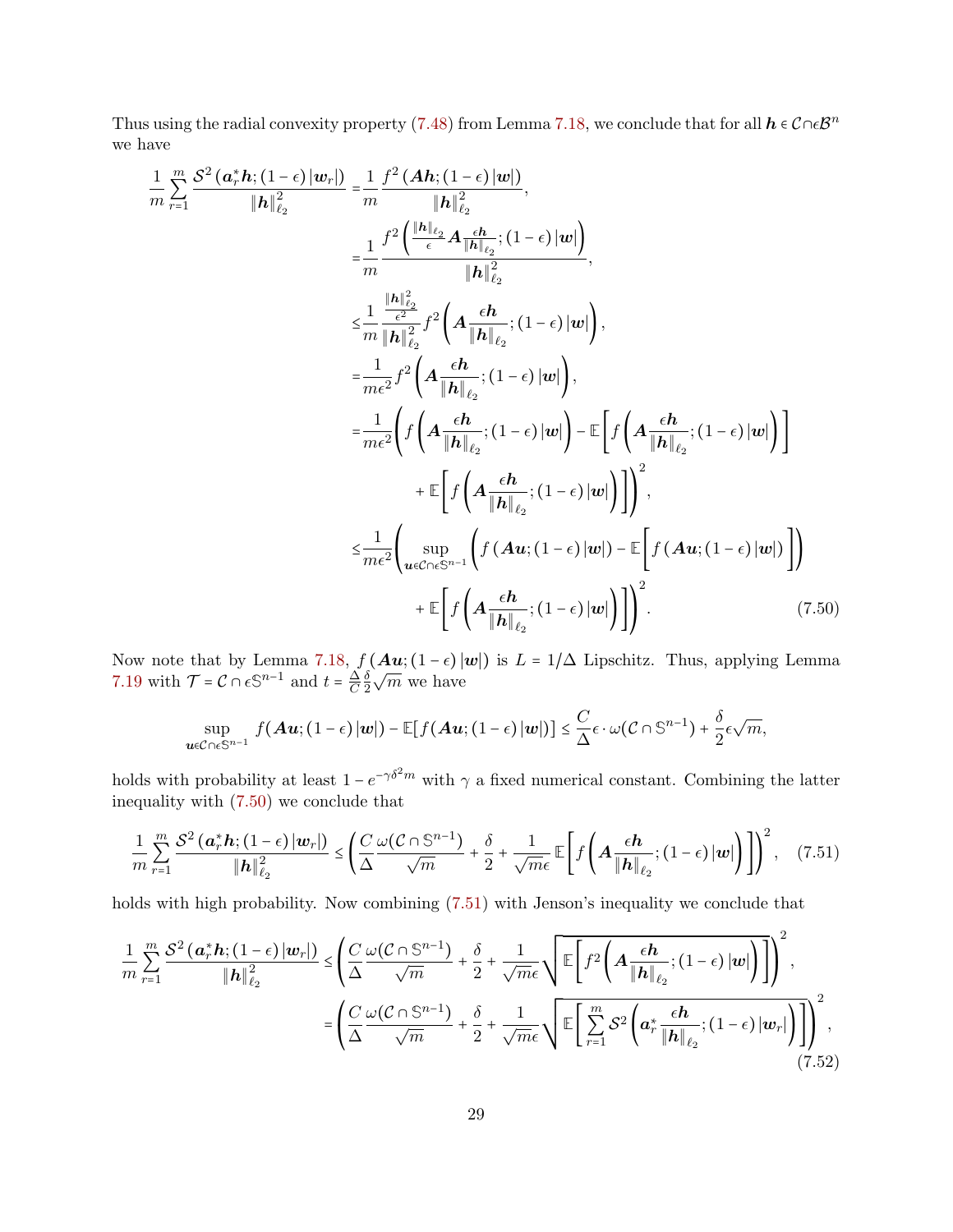holds with high probability. Now note that using  $s_r = \frac{(1-\epsilon)|w_r|}{||w||}$  $\frac{-\epsilon_1 |\boldsymbol{w}_r|}{\|\boldsymbol{v}\|_{\ell_2}}$  and  $\Delta = 0.1$  we have

$$
\mathbb{E}\left[\mathcal{S}^{2}(\mathbf{a}_{r}^{*}\mathbf{v};(1-\epsilon)|\mathbf{w}_{r}|)\right] = \frac{1}{\Delta^{2}}\sqrt{\frac{2}{\pi}}\int_{(1-\epsilon)(1-\Delta)|\mathbf{w}_{r}|}^{(1-\epsilon)|\mathbf{w}_{r}|}(\mathbf{x}-(1-\epsilon)(1-\Delta)|\mathbf{w}_{r}|)^{2}e^{-\frac{x^{2}}{2||\mathbf{v}||_{\ell_{2}}}dx
$$
\n
$$
+\sqrt{\frac{2}{\pi}}\int_{(1-\epsilon)|\mathbf{w}_{r}|}^{\infty} \mathbf{x}^{2}e^{-\frac{x^{2}}{2||\mathbf{v}||_{\ell_{2}}}dx
$$
\n
$$
=\frac{2}{\Delta^{2}}\|\mathbf{v}\|_{\ell_{2}}\left((1-\epsilon)^{2}(1-\Delta)^{2}|\mathbf{w}_{r}|^{2}+|\mathbf{v}\|_{\ell_{2}}^{2}\right)\left(Q\left(\frac{(1-\epsilon)(1-\Delta)|\mathbf{w}_{r}|}{\|\mathbf{v}\|_{\ell_{2}}}\right)-Q\left(\frac{(1-\epsilon)|\mathbf{w}_{r}|}{\|\mathbf{v}\|_{\ell_{2}}}\right)\right)
$$
\n
$$
+\sqrt{\frac{2}{\pi}}\frac{|(1-\epsilon)\mathbf{w}_{r}|}{\Delta^{2}}\|\mathbf{v}\|_{\ell_{2}}^{2}\left((1-2\Delta)e^{-\frac{(1-\epsilon)^{2}|\mathbf{w}_{r}|^{2}}{2||\mathbf{v}|_{\ell_{2}}^{2}}-(1-\Delta)e^{-\frac{(1-\epsilon)^{2}|\mathbf{w}_{r}|^{2}}{2||\mathbf{v}|_{\ell_{2}}^{2}}}\right)
$$
\n
$$
+2\|\mathbf{v}\|_{\ell_{2}}^{3}Q\left(\frac{(1-\epsilon)|\mathbf{w}_{r}|}{\|\mathbf{v}\|_{\ell_{2}}}\right)+\sqrt{\frac{2}{\pi}}(1-\epsilon)\|\mathbf{w}_{r}|\|\mathbf{v}\|_{\ell_{2}}^{2}e^{-\frac{(1-\epsilon)^{2}|\mathbf{w}_{r}|^{2}}{2||\mathbf{v}|_{\ell_{2}}^{2}}}
$$
\n
$$
=\|\mathbf{v}\|_{\ell_{2}}^{3}\left(\frac{2}{\Delta^{2}}\left((1-\Delta)^{2}s_{r}^{2}+1\right)(Q\left((1-\Delta)s_{r}\right
$$

Using the latter inequality with  $\mathbf{v} = \frac{\epsilon \mathbf{h}}{\|\mathbf{h}\|}$ .  $\frac{\epsilon \hbar}{\|\boldsymbol{h}\|_{\ell_2}}$  we conclude that

$$
\mathbb{E}\left[\sum_{r=1}^{m} \mathcal{S}^{2}\left(\boldsymbol{a}_{r}^{*} \frac{\epsilon \boldsymbol{h}}{\|\boldsymbol{h}\|_{\ell_{2}}};\left(1-\epsilon\right)|\boldsymbol{w}_{r}|\right)\right] = m \cdot \mathbb{E}\left[\mathcal{S}^{2}\left(\boldsymbol{a}_{r}^{*} \frac{\epsilon \boldsymbol{h}}{\|\boldsymbol{h}\|_{\ell_{2}}};\left(1-\epsilon\right)|\boldsymbol{w}_{r}|\right)\right] \leq \frac{21}{20} m \epsilon^{3}.
$$

Combining the latter with [\(7.52\)](#page-28-2) we conclude that as long as  $m \geq \frac{4C^2}{\Delta^2}$  $\Delta^2$  $\omega^2$ ( $C \cap \mathbb{S}^{n-1}$ )  $\frac{\partial \mathbb{S}^{n-1}}{\delta^2}$  =  $400C^2 \frac{\omega^2(\mathcal{C} \cap \mathbb{S}^{n-1})}{\delta^2}$  $\frac{15^{11}-1}{\delta^2},$ 

$$
\frac{1}{m}\sum_{r=1}^{m}\mathcal{S}^2\left(\boldsymbol{a}_r^*\boldsymbol{h};\left(1-\epsilon\right)\vert\boldsymbol{w}_r\vert\right)\leq\left(\frac{C}{\Delta}\frac{\omega(\mathcal{C}\cap\mathbb{S}^{n-1})}{\sqrt{m}}+\frac{\delta}{2}+\sqrt{\frac{21}{20}\epsilon}\right)^2\left\Vert \boldsymbol{h}\right\Vert_{\ell_2}^2\leq\left(\delta+\sqrt{\frac{21}{20}\epsilon}\right)^2\left\Vert \boldsymbol{h}\right\Vert_{\ell_2}^2,
$$

holds with high probability. The latter inequality provides a bound on  $(7.45)$  and in turn bounds  $(7.43)$  and  $(7.42)$ . Plugging this into  $(7.41)$  and  $(7.40)$  we conclude that

$$
\frac{1}{m} \sum_{r=1}^{m} |\boldsymbol{a}_r^* \boldsymbol{x}| \left( \operatorname{sgn}(\boldsymbol{a}_r^* \boldsymbol{z}) - \operatorname{sgn}(\boldsymbol{a}_r^* \boldsymbol{x}) \right) (\boldsymbol{a}_r^* \boldsymbol{u}) \le \sqrt{2(1+\delta)} \sqrt{\frac{1}{m} \sum_{r=1}^{m} |\boldsymbol{a}_r^* \boldsymbol{x}|^2 (1 - \operatorname{sgn}(\boldsymbol{a}_r^* \boldsymbol{x}) \operatorname{sgn}(\boldsymbol{a}_r^* \boldsymbol{z}))},
$$
\n
$$
\le 2 \frac{\sqrt{(1+\delta)}}{(1-\epsilon)} \sqrt{\frac{1}{m} \sum_{r=1}^{m} |\boldsymbol{a}_r^* \boldsymbol{h}_\perp|^2 \mathbb{1}_{\left\{ (1-\epsilon) | \boldsymbol{a}_r^* \boldsymbol{x} | \le |\boldsymbol{a}_r^* \boldsymbol{h}_\perp| \right\}}},
$$
\n
$$
\le 2 \frac{\sqrt{(1+\delta)}}{(1-\epsilon)} \left( \delta + \sqrt{\frac{21}{20}} \epsilon \right) ||\boldsymbol{h}||_{\ell_2},
$$
\n
$$
\le \frac{32}{100} ||\boldsymbol{h}||_{\ell_2}.
$$

<span id="page-29-0"></span>holds with high probability. Where in the last inequality we have used  $\epsilon = \frac{2}{15}$  and  $\delta = 1/1000$ . This completes the proof of the lemma and the bound on the second term.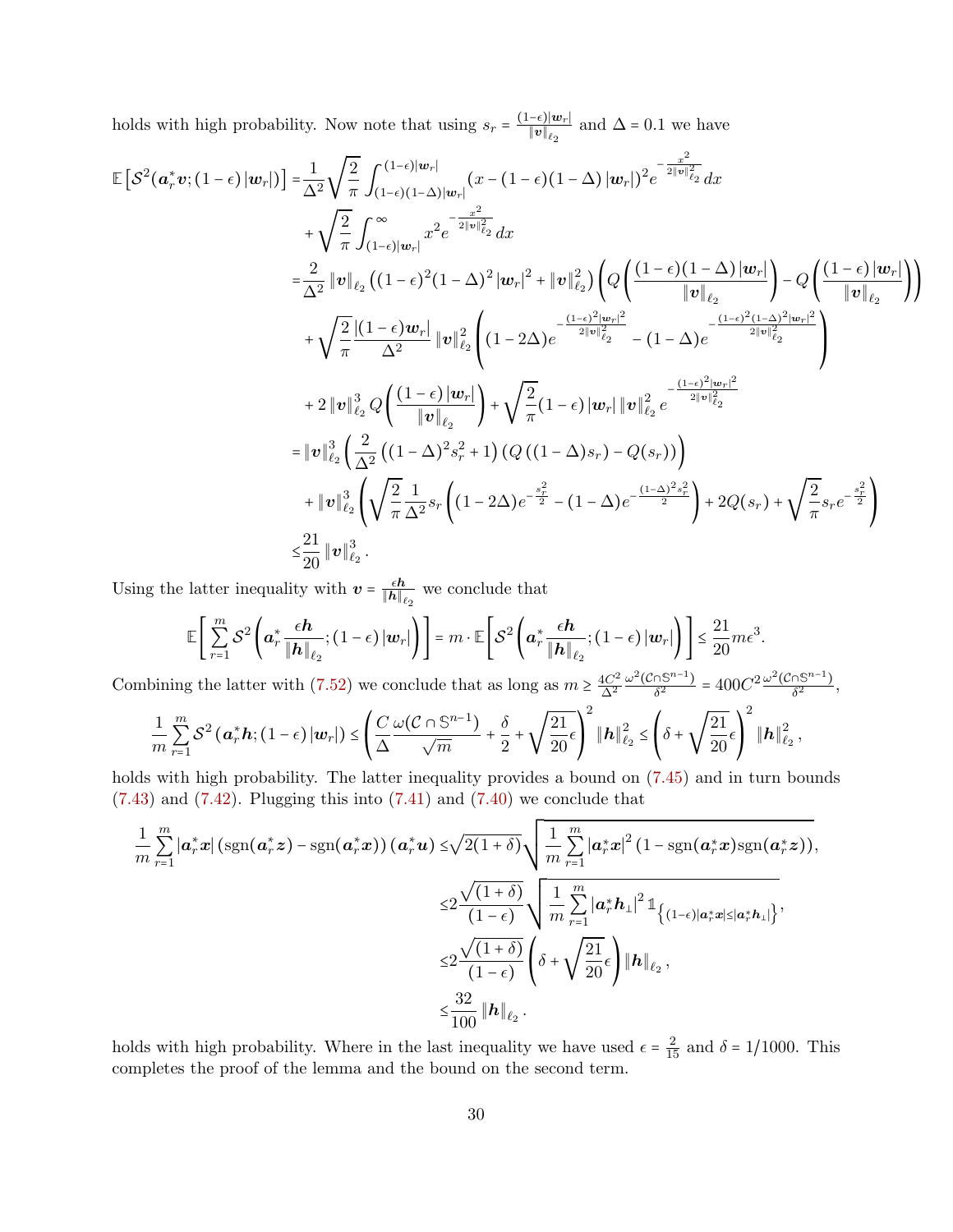### 7.5.2 Proof of Lemma (Lemma [\(7.18\)](#page-27-3))

We begin by proving two useful properties for the function  $f$ . Proof of Lipschitzness: Note that

$$
\frac{d}{dh}\mathcal{S}(h;\beta) = \begin{cases} 0 & |h| < \beta(1-\Delta) \\ \frac{1}{\Delta}\text{sgn}(h) & \beta(1-\Delta) \le |h| \le \beta \\ \text{sgn}(h) & |h| > \beta \end{cases}
$$

Thus  $\mathcal{S}(h; \beta_r)$  is Lipschitz with Lipschitz constant  $L = 1/\Delta$  which implies

$$
\left|f(\boldsymbol{y};\boldsymbol{\beta})-f(\boldsymbol{x};\boldsymbol{\beta})\right|\leq \sqrt{\sum_{r=1}^{m}\left|\mathcal{S}(\boldsymbol{y}_r;\boldsymbol{\beta}_r)-\mathcal{S}(\boldsymbol{x}_r;\boldsymbol{\beta}_r)\right|^2}\leq \sqrt{L^2\left(\sum_{r=1}^{m}\left|\boldsymbol{y}_r-\boldsymbol{x}_r\right|^2\right)}=L\left\|\boldsymbol{y}-\boldsymbol{x}\right\|_{\ell_2}.
$$

**Proof of Radial convexity:** Note that for all  $h \in \mathbb{R}$ ,  $\beta \in \mathbb{R}_+$  and  $0 \le \alpha \le 1$  we have

$$
\mathcal{S}(\alpha h;\beta) \leq \alpha \mathcal{S}(h;\beta).
$$

Thus for all  $\boldsymbol{x} \in \mathbb{R}^n$ ,  $\boldsymbol{\beta} \in \mathbb{R}^m_+$  and  $0 \leq \alpha \leq 1$  we have

$$
f(\alpha \boldsymbol{x}; \boldsymbol{\beta}) = \sqrt{\sum_{r=1}^{m} \mathcal{S}^2(\alpha \boldsymbol{x}_r; \beta_r)} \leq \sqrt{\alpha^2 \sum_{r=1}^{m} \mathcal{S}^2(\boldsymbol{x}_r; \beta_r)} = \alpha f(\boldsymbol{x}; \boldsymbol{\beta}),
$$

<span id="page-30-0"></span>completing the proof of radial convexity.

### 7.5.3 Proof of Key Lemma (Lemma [\(7.19\)](#page-27-4))

This proof is heavily inspired by [\[74,](#page-36-14) Theorem 11.1.6] with some steps directly borrowed. However, a few modifications are applied when necessary. To prove this lemma we make use of a powerful result due to Talagrand (see also [\[24,](#page-33-16) Theorem 3.2]). We state the version of this result stated in [\[55,](#page-35-15) Theorem 4.1].

<span id="page-30-1"></span>**Lemma 7.20** [Talagrand's Tail bound] Let  $(X_x)_{x \in \mathcal{T}}$  be a random process on a subset  $\mathcal{T} \subset \mathbb{R}^n$ . Assume that for all  $x, y \in \mathcal{T}$ , we have

$$
\|X_{\boldsymbol{x}}-X_{\boldsymbol{y}}\|_{\psi_2}\leq K\left\|\boldsymbol{x}-\boldsymbol{y}\right\|_{\ell_2}.
$$

The for every  $u \geq 0$  we have

$$
\sup_{\mathbf{x}\in\mathcal{T}} X_{\mathbf{x}} \leq CK\left(\omega(\mathcal{T}) + u \cdot diam(\mathcal{T})\right),
$$

with probability at least  $1 - 2e^{-u^2}$ .

To apply this lemma define the random process

<span id="page-30-2"></span>
$$
X_{\boldsymbol{x}}\coloneqq f(\boldsymbol{A}\boldsymbol{x})-\mathbb{E}[f(\boldsymbol{A}\boldsymbol{x})].
$$

We shall prove that  $X_x$  has sub-gaussian increments with respect to the Euclidean norm, namely

$$
\|X_{\boldsymbol{x}} - X_{\boldsymbol{y}}\|_{\psi_2} \le cL \|\boldsymbol{x} - \boldsymbol{y}\|_{\ell_2} \quad \text{for all} \quad \boldsymbol{x}, \boldsymbol{y} \in \mathcal{T}.
$$
 (7.53)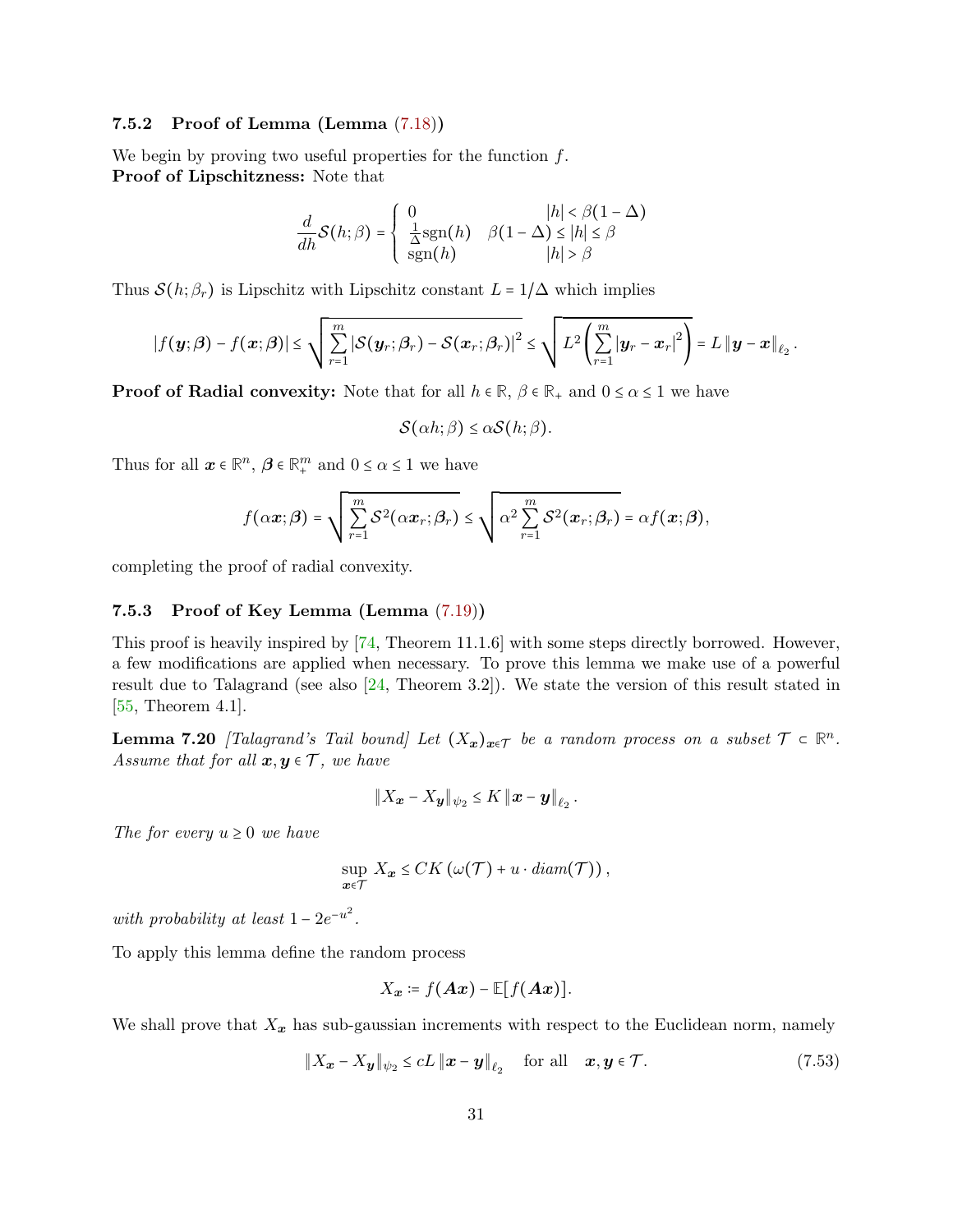The latter inequality together with Lemma [7.20](#page-30-1) immediately implies [\(7.49\)](#page-27-5) concluding the proof. All that remains is to show that the sub-Gaussian property [\(7.53\)](#page-30-2) indeed holds. To this aim, first note that without loss of generality we may assume that  $L = 1$ . We also note that since  $\mathcal T$  is a subset of the unit sphere of radius  $\epsilon$  ( $\mathcal{T} \subset \epsilon \mathbb{S}^{n-1}$ )  $\|\boldsymbol{x}\|_{\ell_2} = \|\boldsymbol{y}\|_{\ell_2} = \epsilon$  for all  $\boldsymbol{x}, \boldsymbol{y} \in \mathcal{T}$ . When  $\|\boldsymbol{x}\|_{\ell_2} = \|\boldsymbol{y}\|_{\ell_2} = \epsilon$ , Ax and Ay have the same marginal distribution (not necessarily independent), that is  $Ax \sim \epsilon g$ and  $Ay \sim \epsilon g'$  with  $g, g' \sim \mathcal{N}(0, I)$ . Thus

$$
\mathbb{E}[f(Ax)]=\mathbb{E}[f(\epsilon g)]=\mathbb{E}[f(\epsilon g')]=\mathbb{E}[f(Ay)].
$$

Hence, proving the inequality in [\(7.53\)](#page-30-2) reduces to proving

$$
\|f(Ax) - f(Ay)\|_{\psi_2} \le C\|x - y\|_{\ell_2}.
$$
\n(7.54)

<span id="page-31-1"></span><span id="page-31-0"></span>.

Following [\[74\]](#page-36-14) we proceed by creating independence by considering the vectors

$$
u \coloneqq \frac{x+y}{2}, \quad v \coloneqq \frac{x-y}{2}
$$

Then  $x = u + v$  and  $y = u - v$ , and thus

$$
Ax = Au + Av \text{ and } Ay = Au - Av.
$$

Note that the vectors  $u$  and  $v$  are orthogonal which implies that the Gaussian random vectors  $Au$ and  $Av$  are independent. Now note that conditioned on  $Au$ ,  $Av$  is a Gaussian random vector that can be expressed as

$$
A\boldsymbol{u} + A\boldsymbol{v} = A\boldsymbol{u} + \|\boldsymbol{v}\|_{\ell_2} \boldsymbol{g}, \quad \text{where} \quad \boldsymbol{g} \sim \mathcal{N}(\boldsymbol{0}, \boldsymbol{I}_m).
$$

Note that the Lipschitz property implies that for any  $\tilde{g}$  and  $g$ 

$$
\left|f(Au+\|v\|_{\ell_2}\,\tilde{g})-f(Au+\|v\|_{\ell_2}\,g)\right|\leq \|v\|_{\ell_2}\,\|\tilde{g}-g\|_{\ell_2}\,,
$$

so that  $f(Au + \|v\|_{\ell_2} g)$  is a Lipschitz function of  $g$  (Lipschitz constant equal to  $\|v\|_{\ell_2}$ ). Thus by concentration of Lipschitz functions of Gaussians we conclude that conditioned on  $Au$  we have

$$
\|f(\mathbf{A}\boldsymbol{u}+\mathbf{A}\boldsymbol{v})-\mathbb{E}[f(\mathbf{A}\boldsymbol{u}+\mathbf{A}\boldsymbol{v})]\|_{\psi_2}\leq C\|\boldsymbol{v}\|_{\ell_2}.
$$
 (7.55)

Now note that since the random vector  $Au-Av$  has the same distribution as  $Au+Av$ , conditioned on  $Au$  it satisfies the same bound. That is,

$$
\|f(\mathbf{A}\boldsymbol{u}-\mathbf{A}\boldsymbol{v})-\mathbb{E}[f(\mathbf{A}\boldsymbol{u}-\mathbf{A}\boldsymbol{v})]\|_{\psi_2}\leq C\|\boldsymbol{v}\|_{\ell_2}.
$$
 (7.56)

Combining [\(7.55\)](#page-31-0) and [\(7.56\)](#page-31-1) via the triangular inequality we conclude that conditioned on  $Au$ 

$$
\|f(Au + Av) - f(Au - Av)\|_{\psi_2} \leq 2C \|v\|_{\ell_2},
$$

While this bound is for the conditional distribution, it also holds for the original distribution as its is true for any fixed  $Au$ . So that

$$
\|f(Au + Av) - f(Au - Av)\|_{\psi_2} \le 2C \|v\|_{\ell_2}.
$$

holds without any conditioning. Rewriting  $u$  and  $v$  in terms of  $x$  and  $y$  we conclude that

$$
\|f(Ax)-f(Ay)\|_{\psi_2}\leq C\,\|x-y\|_{\ell_2}\,.
$$

This completes the proof of [\(7.53\)](#page-30-2).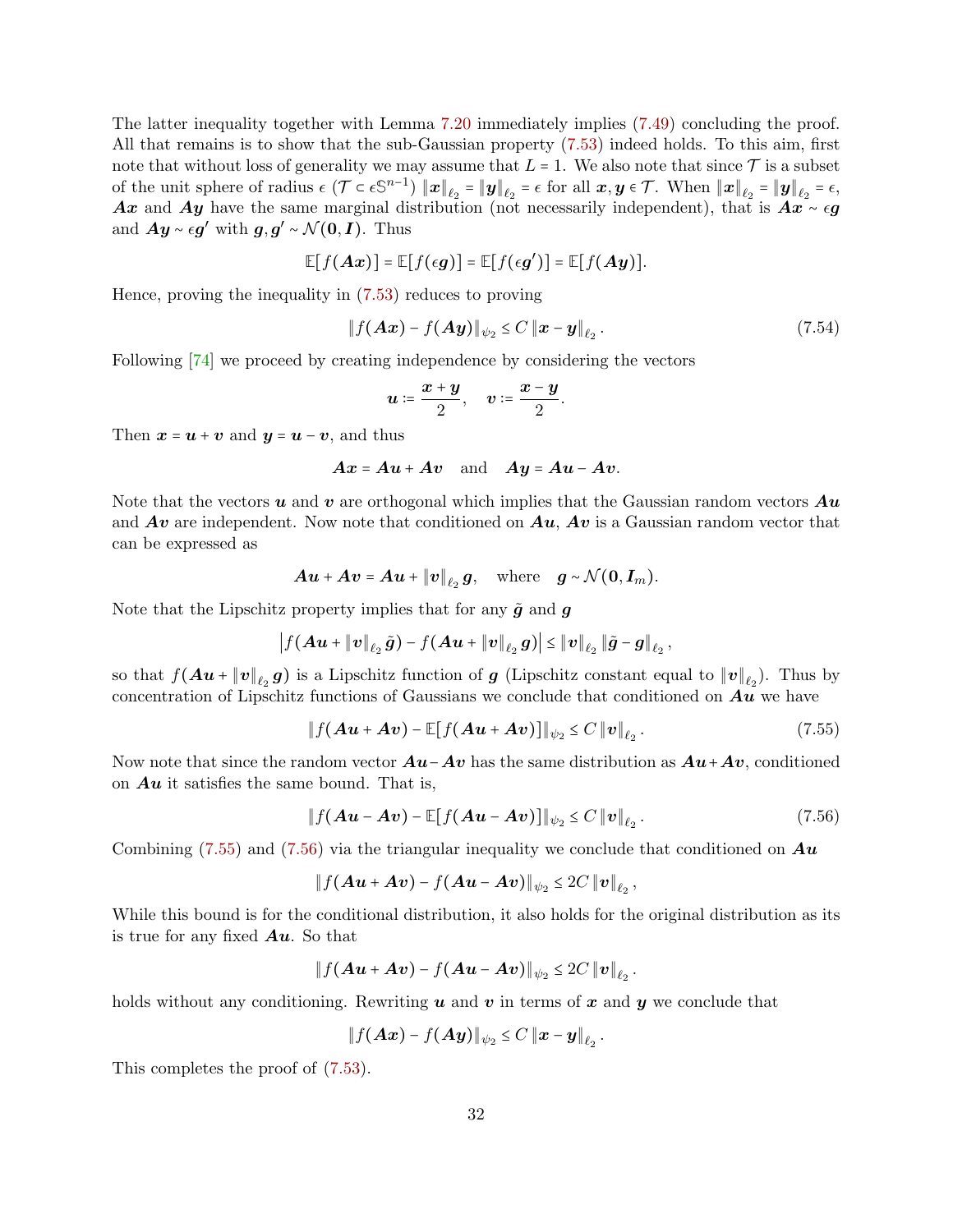### Acknowledgements

M.S. would like to thank Martin Wainwright for helpful discussions and feedback during the early stages of this work while he was a postdoc at UC Berkeley. He would also like to thank Emmanuel Candes, Samet Oymak, Xiaodong Li, Lei Tian, Laura Waller and John Wright for many stimulating discussions related to this paper.

## References

- <span id="page-32-3"></span>[1] D. Amelunxen, M. Lotz, M. B. McCoy, and J. A. Tropp. Living on the edge: Phase transitions in convex programs with random data. Information and Inference, 2014.
- <span id="page-32-1"></span>[2] A. A. Amini and M. J. Wainwright. High-dimensional analysis of semidefinite relaxations for sparse principal components. In IEEE International Symposium on Information Theory, ISIT 2008., pages 2454–2458.
- <span id="page-32-9"></span>[3] S. Arora, R. Ge, T. Ma, and A. Moitra. Simple, efficient, and neural algorithms for sparse coding. In Proceedings of The 28th Conference on Learning Theory, pages 113–149, 2015.
- <span id="page-32-12"></span>[4] S. Bahmani and J. Romberg. Efficient compressive phase retrieval with constrained sensing vectors. In Advances in Neural Information Processing Systems, pages 523–531, 2015.
- <span id="page-32-7"></span>[5] S. Bahmani and J. Romberg. Phase retrieval meets statistical learning theory: A flexible convex relaxation. arXiv preprint arXiv:1610.04210, 2016.
- <span id="page-32-8"></span>[6] S. Balakrishnan, M. J. Wainwright, and B. Yu. Statistical guarantees for the EM algorithm: From population to sample-based analysis. *arXiv preprint arXiv:1408.2156*, 2014.
- <span id="page-32-5"></span>[7] A. S. Bandeira, J. Cahill, D. G. Mixon, and A. A. Nelson. Saving phase: Injectivity and stability for phase retrieval. arXiv preprint arXiv:1302.4618, 2013.
- <span id="page-32-13"></span>[8] T. Bendory and Y. C. Eldar. Non-convex phase retrieval from STFT measurements. arXiv preprint arXiv:1607.08218, 2016.
- <span id="page-32-2"></span>[9] Q. Berthet and P. Rigollet. Complexity theoretic lower bounds for sparse principal component detection. In Conference on Learning Theory, pages 1046–1066, 2013.
- <span id="page-32-10"></span>[10] S. Bhojanapalli, B. Neyshabur, and N. Srebro. Global optimality of local search for low rank matrix recovery. *arXiv preprint arXiv:1605.07221*, 2016.
- <span id="page-32-11"></span>[11] N. Boumal, V. Voroninski, and A. S. Bandeira. The non-convex Burer-Monteiro approach works on smooth semidefinite programs. In Advances in Neural Information Processing Systems, pages 2757–2765, 2016.
- <span id="page-32-6"></span>[12] S. Burer and R. Monteiro. A nonlinear programming algorithm for solving semidefinite programs via low-rank factorization. Mathematical Programming, 95(2):329–357, 2003.
- <span id="page-32-4"></span>[13] J. Cahill, P. G. Casazza, J. Peterson, and L. Woodland. Phase retrieval by projections.
- <span id="page-32-0"></span>[14] T. T. Cai, X. Li, and Z. Ma. Optimal rates of convergence for noisy sparse phase retrieval via thresholded wirtinger flow. arXiv preprint arXiv:1506.03382, 2015.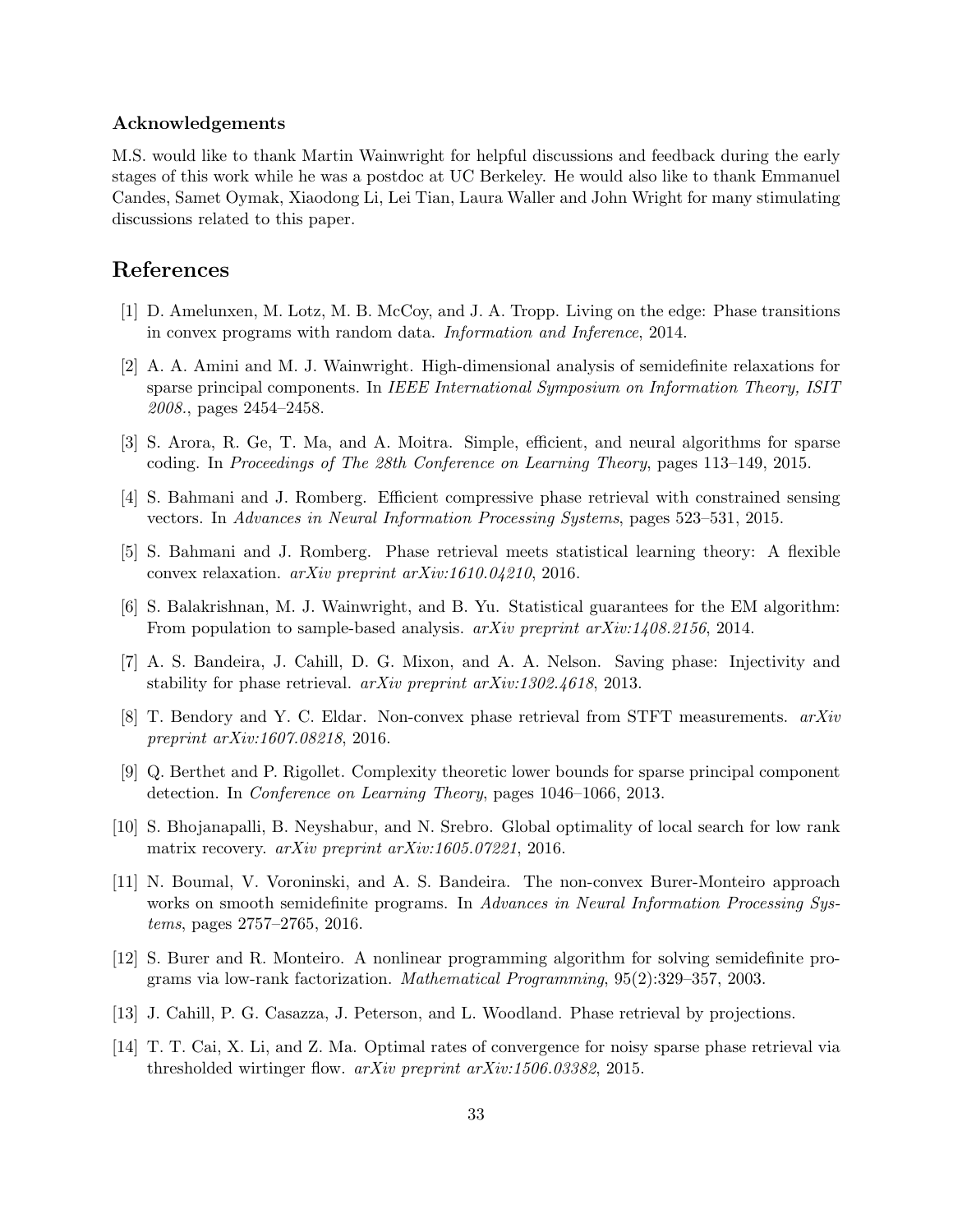- <span id="page-33-7"></span>[15] E. J. Candes, X. Li, and M. Soltanolkotabi. Phase retrieval from coded diffraction patterns. Applied and Computational Harmonic Analysis, 2014.
- <span id="page-33-1"></span>[16] E. J. Candes, X. Li, and M. Soltanolkotabi. Phase retrieval via Wirtinger flow: Theory and algorithms. IEEE Transactions on Information Theory, 61(4):1985–2007, 2015.
- <span id="page-33-0"></span>[17] E. J. Candes, T. Strohmer, and V. Voroninski. Phaselift: Exact and stable signal recovery from magnitude measurements via convex programming. Communications on Pure and Applied Mathematics, 66(8):1241–1274, 2013.
- <span id="page-33-6"></span>[18] V. Chandrasekaran, B. Recht, P. A. Parrilo, and A. S. Willsky. The convex geometry of linear inverse problems. Foundations of Computational Mathematics, 12(6):805–849, 2012.
- <span id="page-33-2"></span>[19] Y. Chen and E. Candes. Solving random quadratic systems of equations is nearly as easy as solving linear systems. In Advances in Neural Information Processing Systems, pages 739–747, 2015.
- <span id="page-33-10"></span>[20] Y. Chen and M. J. Wainwright. Fast low-rank estimation by projected gradient descent: General statistical and algorithmic guarantees.  $arXiv$ , abs/1509.03025, 2015.
- <span id="page-33-5"></span>[21] Y. Deshpande and A. Montanari. Finding hidden cliques of size  $\sqrt{\frac{N}{e}}$  in nearly linear time. Foundations of Computational Mathematics, 15(4):1069–1128, 2015.
- <span id="page-33-3"></span>[22] Y. Deshpande and A. Montanari. Improved sum-of-squares lower bounds for hidden clique and hidden submatrix problems. In COLT, pages 523–562, 2015.
- <span id="page-33-4"></span>[23] Y.h Deshpande and A. Montanari. Sparse pca via covariance thresholding. In Advances in Neural Information Processing Systems, pages 334–342, 2014.
- <span id="page-33-16"></span>[24] S. Dirksen. Tail bounds via generic chaining. Electronic Journal of Probability, 20, 2015.
- <span id="page-33-15"></span>[25] Y. C. Eldar and Sh. Mendelson. Phase retrieval: Stability and recovery guarantees. Applied and Computational Harmonic Analysis, 36(3):473–494, 2014.
- <span id="page-33-13"></span>[26] Y. C. Eldar, P. Sidorenko, D. G. Mixon, S. Barel, and O. Cohen. Sparse phase retrieval from short-time fourier measurements. IEEE Signal Processing Letters, 22(5):638–642, 2015.
- <span id="page-33-11"></span>[27] J. R. Fienup. Phase retrieval algorithms: a comparison. Applied optics, 21(15):2758–2769, 1982.
- <span id="page-33-12"></span>[28] R. Ge, J. D. Lee, and T. Ma. Matrix completion has no spurious local minimum. In Advances in Neural Information Processing Systems, pages 2973–2981, 2016.
- <span id="page-33-9"></span>[29] T. Goldstein and C. Studer. Phasemax: Convex phase retrieval via basis pursuit. arxiv preprint. arXiv, 1610, 2016.
- <span id="page-33-14"></span>[30] Y. Gordon. On Milman's inequality and random subspaces which escape through a mesh in  $\mathbb{R}^n$ . Springer, 1988.
- <span id="page-33-8"></span>[31] D. Gross, F. Krahmer, and R. Kueng. A partial derandomization of phaselift using spherical designs. arXiv preprint arXiv:1310.2267, 2013.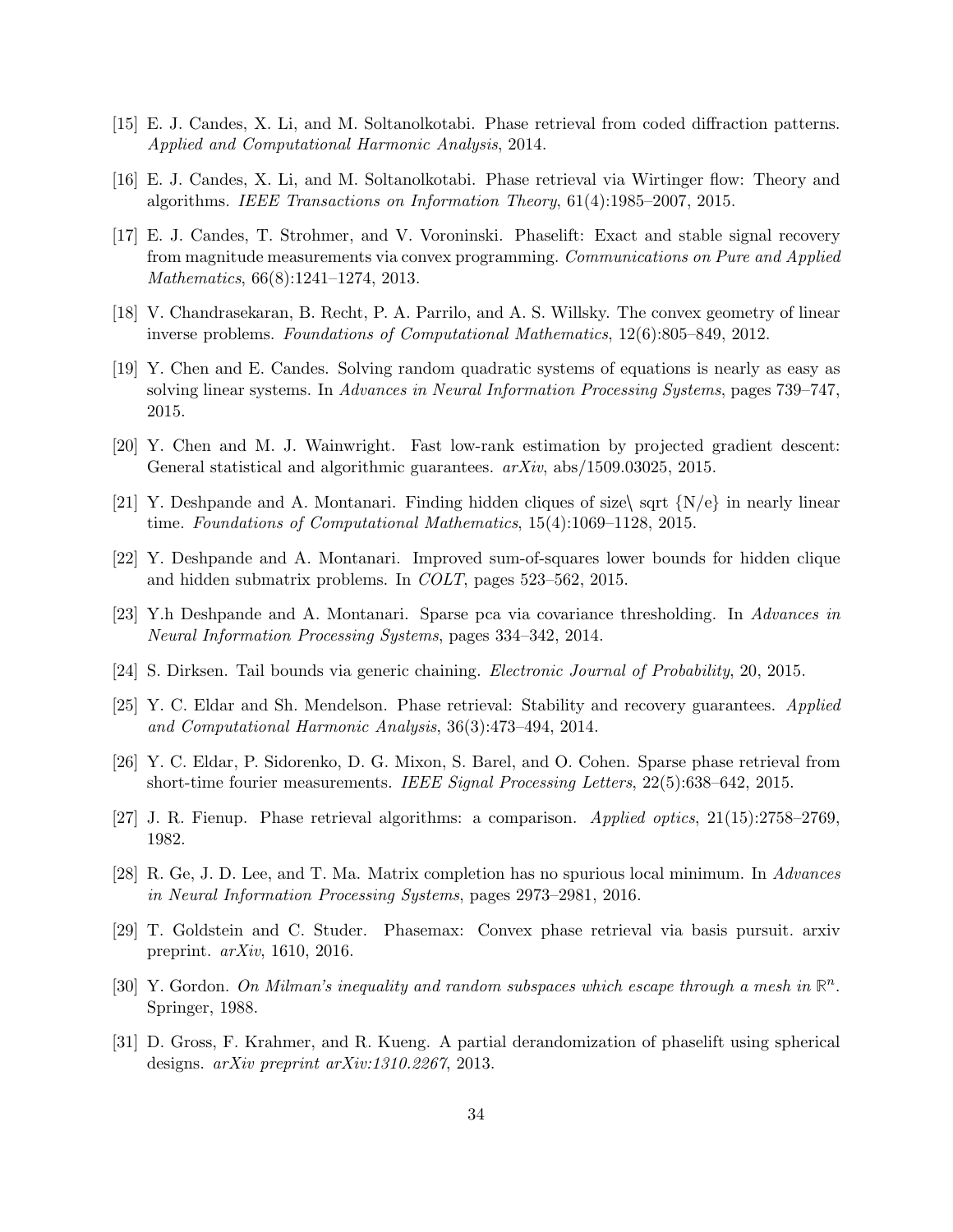- <span id="page-34-2"></span>[32] D. Gross, F. Krahmer, and R. Kueng. Improved recovery guarantees for phase retrieval from coded diffraction patterns. arXiv preprint arXiv:1402.6286, 2014.
- <span id="page-34-5"></span>[33] B. Haeffele, E. Young, and R. Vidal. Structured low-rank matrix factorization: Optimality, algorithm, and applications to image processing. In Proceedings of the 31st International Conference on Machine Learning (ICML-14), pages 2007–2015, 2014.
- <span id="page-34-9"></span>[34] P. Hand and V. Voroninski. Compressed sensing from phaseless gaussian measurements via linear programming in the natural parameter space. arXiv preprint arXiv:1611.05985, 2016.
- <span id="page-34-6"></span>[35] P. Hand and V. Voroninski. An elementary proof of convex phase retrieval in the natural parameter space via the linear program phasemax. arXiv preprint arXiv:1611.03935, 2016.
- <span id="page-34-7"></span>[36] M. Iwen, A. Viswanathan, and Y. Wang. Fast phase retrieval for high-dimensions. preprint, 2015.
- <span id="page-34-8"></span>[37] M. Iwen, A. Viswanathan, and Y. Wang. Robust sparse phase retrieval made easy. Applied and Computational Harmonic Analysis, 2015.
- <span id="page-34-13"></span>[38] M. A. Iwen, B. Preskitt, R. Saab, and A. Viswanathan. Phase retrieval from local measurements: Improved robustness via eigenvector-based angular synchronization. arXiv preprint arXiv:1612.01182, 2016.
- <span id="page-34-12"></span>[39] M. A. Iwen, A. Viswanathan, and Y. Wang. Fast phase retrieval from local correlation measurements. *SIAM Journal on Imaging Sciences*, 9(4):1655–1688, 2016.
- <span id="page-34-0"></span>[40] K. Jaganathan, Y. C. Eldar, and B. Hassibi. Phase retrieval: An overview of recent developments. arXiv preprint arXiv:1510.07713, 2015.
- <span id="page-34-11"></span>[41] K. Jaganathan, Y. C. Eldar, and B. Hassibi. STFT phase retrieval: Uniqueness guarantees and recovery algorithms. IEEE Journal of Selected Topics in Signal Processing, 10(4):770–781, 2016.
- <span id="page-34-10"></span>[42] K. Jaganathan and B. Hassibi. Reconstruction of signals from their autocorrelation and crosscorrelation vectors, with applications to phase retrieval and blind channel estimation.  $arXiv$ preprint arXiv:1610.02620, 2016.
- <span id="page-34-1"></span>[43] K. Jaganathan, S. Oymak, and B. Hassibi. On robust phase retrieval for sparse signals. In Communication, Control, and Computing (Allerton), 2012 50th Annual Allerton Conference on, pages 794–799. IEEE, 2012.
- <span id="page-34-14"></span>[44] K. Jaganathan, S. Oymak, and B. Hassibi. Sparse phase retrieval: Convex algorithms and limitations. In IEEE International Symposium on Information Theory Proceedings (ISIT), pages 1022–1026. IEEE, 2013.
- <span id="page-34-3"></span>[45] R. Keshavan, A. Montanari, and S. Oh. Matrix completion from noisy entries. In Advances in Neural Information Processing Systems, pages 952–960, 2009.
- <span id="page-34-4"></span>[46] R. H. Keshavan. Efficient algorithms for collaborative filtering. PhD thesis, Stanford University, 2012.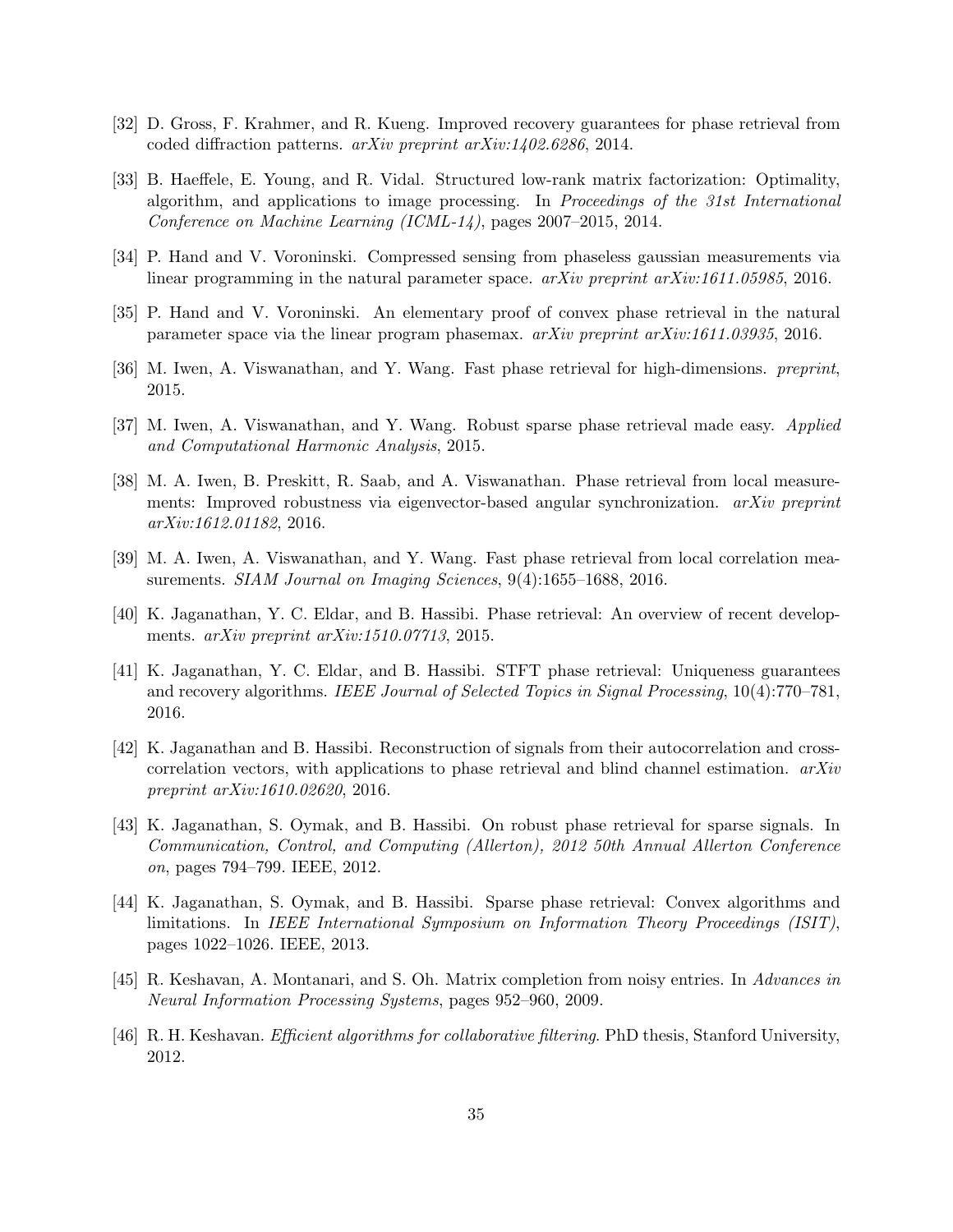- <span id="page-35-9"></span>[47] R. H. Keshavan, S. Oh, and A. Montanari. Matrix completion from a few entries. In IEEE International Symposium on Information Theory, ISIT 2009., pages 324–328. IEEE, 2009.
- <span id="page-35-13"></span>[48] K. Lee, R. Pedarsani, and K. Ramchandran. Saffron: A fast, efficient, and robust framework for group testing based on sparse-graph codes. In Information Theory (ISIT), 2016 IEEE International Symposium on, pages 2873–2877. IEEE, 2016.
- <span id="page-35-12"></span>[49] K. Lee, Y. Wu, and Y. Bresler. Near optimal compressed sensing of a class of sparse low-rank matrices via sparse power factorization. arXiv preprint arXiv:1312.0525, 2013.
- <span id="page-35-7"></span>[50] B. Leshem, O. Raz, A. Jaffe, and B. Nadler. The discrete sign problem: uniqueness, recovery algorithms and phase retrieval applications. Applied and Computational Harmonic Analysis, 2017.
- <span id="page-35-8"></span>[51] B. Leshem, R. Xu, Y. Dallal, J. Miao, B. Nadler, D. Oron, N. Dudovich, and O. Raz. Direct single-shot phase retrieval from the diffraction pattern of separated objects. Nature communications, 7, 2016.
- <span id="page-35-10"></span>[52] G. Li, Y. Gu, and Y. M. Lu. Phase retrieval using iterative projections: Dynamics in the large systems limit. In 53rd Annual Allerton Conference on Communication, Control, and Computing (Allerton), pages 1114–1118. IEEE, 2015.
- <span id="page-35-11"></span>[53] X. Li, S. Liang, T. Strohmer, and K. Wei. Rapid, robust, and reliable blind deconvolution via nonconvex optimization. 06 2016.
- <span id="page-35-4"></span>[54] X. Li and V. Voroninski. Sparse signal recovery from quadratic measurements via convex programming. SIAM Journal on Mathematical Analysis, 45(5):3019–3033, 2013.
- <span id="page-35-15"></span>[55] C. Liaw, A. Mehrabian, Y. Plan, and R. Vershynin. A simple tool for bounding the deviation of random matrices on geometric sets. arXiv preprint arXiv:1603.00897, 2016.
- <span id="page-35-5"></span>[56] S. Marchesini. Invited article: A unified evaluation of iterative projection algorithms for phase retrieval. Review of scientific instruments, 78(1):011301, 2007.
- <span id="page-35-14"></span>[57] S. Mendelson. Oracle inequalities and the isomorphic method. manuscript, 2012.
- <span id="page-35-0"></span>[58] P. Netrapalli, P. Jain, and S. Sanghavi. Phase retrieval using alternating minimization. In Advances in Neural Information Processing Systems, pages 2796–2804, 2013.
- <span id="page-35-6"></span>[59] H. Ohlsson, A. Y. Yang, R. Dong, and S. S. Sastry. Compressive phase retrieval from squared output measurements via semidefinite programming. arXiv preprint arXiv:1111.6323, 2011.
- <span id="page-35-1"></span>[60] S. Oymak, A. Jalali, M. Fazel, Y. C. Eldar, and B. Hassibi. Simultaneously structured models with application to sparse and low-rank matrices. IEEE Transactions on Information Theory, 61(5):2886–2908, 2015.
- <span id="page-35-2"></span>[61] S. Oymak, B. Recht, and M. Soltanolkotabi. Sharp time–data tradeoffs for linear inverse problems. arXiv preprint arXiv:1507.04793, 2015.
- <span id="page-35-3"></span>[62] S. Oymak and M. Soltanolkotabi. Fast and reliable parameter estimation from nonlinear observations. arXiv preprint arXiv:1610.07108, 2016.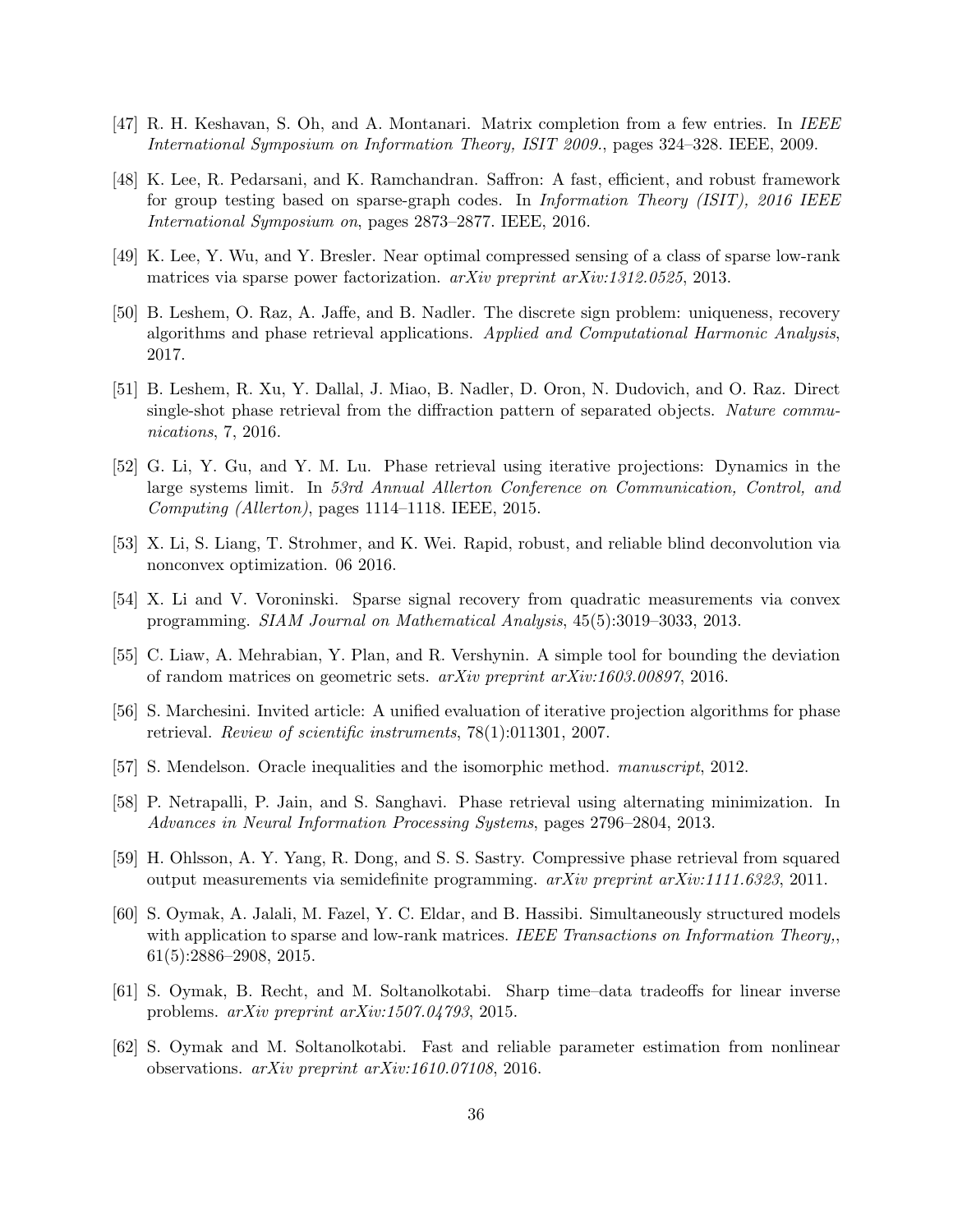- <span id="page-36-15"></span>[63] S. Oymak, C. Thrampoulidis, and B. Hassibi. The squared-error of generalized LASSO: A precise analysis. arXiv preprint arXiv:1311.0830, 2013.
- <span id="page-36-11"></span>[64] Dohyung P., Anastasios K., Constantine C., and Sujay S. Finding low-rank solutions to matrix problems, efficiently and provably. 06 2016.
- <span id="page-36-12"></span>[65] R. Pedarsani, K. Lee, and K. Ramchandran. Phasecode: Fast and efficient compressive phase retrieval based on sparse-graph codes. In 52nd Annual Allerton Conference on Communication, Control, and Computing (Allerton), pages 842–849. IEEE, 2014.
- <span id="page-36-8"></span>[66] C. De Sa, K. Olukotun, and C. Ré. Global convergence of stochastic gradient descent for some nonconvex matrix problems. arXiv, abs/1411.1134, 2014.
- <span id="page-36-13"></span>[67] F. Salehi, K. Jaganathan, and B. Hassibi. Multiple illumination phaseless super-resolution (MIPS) with applications to phaseless DOA estimation and diffraction imaging.  $arXiv$  preprint arXiv:1701.03515, 2017.
- <span id="page-36-3"></span>[68] Y. Shechtman, Y. C. Eldar, O. Cohen, H. N. Chapman, J. Miao, and M. Segev. Phase retrieval with application to optical imaging.  $a\overline{x}$  arised  $a\overline{x}$  arised  $a\overline{x}$  arised  $a\overline{x}$  arised  $a\overline{x}$  arised  $a\overline{x}$  arised  $a\overline{x}$  arised  $a\overline{x}$  arised  $a\overline{x}$  arised  $a\overline{x}$  arised  $a\overline{x}$  arised  $a\overline{x}$
- <span id="page-36-4"></span>[69] M. Soltanolkotabi. Algorithms and Theory for Clustering and Nonconvex Quadratic Programming. PhD thesis, Stanford University, 2014.
- <span id="page-36-10"></span>[70] J. Sun, Q. Qu, and J. Wright. A geometric analysis of phase retrieval. arXiv preprint arXiv:1602.06664, 2016.
- <span id="page-36-6"></span>[71] J. Sun, Q.g Qu, and J. Wright. When are nonconvex problems not scary? arXiv preprint arXiv:1510.06096, 2015.
- <span id="page-36-7"></span>[72] R. Sun and Z. Luo. Guaranteed matrix completion via non-convex factorization. arXiv, abs/1411.8003, 2014.
- <span id="page-36-9"></span>[73] S. Tu, M. Boczar, M. Simchowitz, M. Soltanolkotabi, and B. Recht. Low-rank solutions of linear matrix equations via procrustes flow. Proceedings of the International Conference on Machine Learning (ICML 2016), 2016.
- <span id="page-36-14"></span>[74] R. Vershynin. High-Dimensional Probability. Cambridge Univ Press, 2017.
- <span id="page-36-0"></span>[75] I. Waldspurger. Phase retrieval with random gaussian sensing vectors by alternating projections. arXiv preprint arXiv:1609.03088, 2016.
- <span id="page-36-5"></span>[76] I. Waldspurger, A. d'Aspremont, and S. Mallat. Phase recovery, maxcut and complex semidefinite programming. arXiv preprint arXiv:1206.0102, 2012.
- <span id="page-36-1"></span>[77] G. Wang and G. B. Giannakis. Solving random systems of quadratic equations via truncated generalized gradient flow. arXiv preprint arXiv:1605.08285, 2016.
- <span id="page-36-2"></span>[78] G. Wang, L. Zhang, G. B. Giannakis, M. Akçakaya, and J. Chen. Sparse phase retrieval via truncated amplitude flow.  $arXiv$  preprint  $arXiv:1611.07641$ , 2016.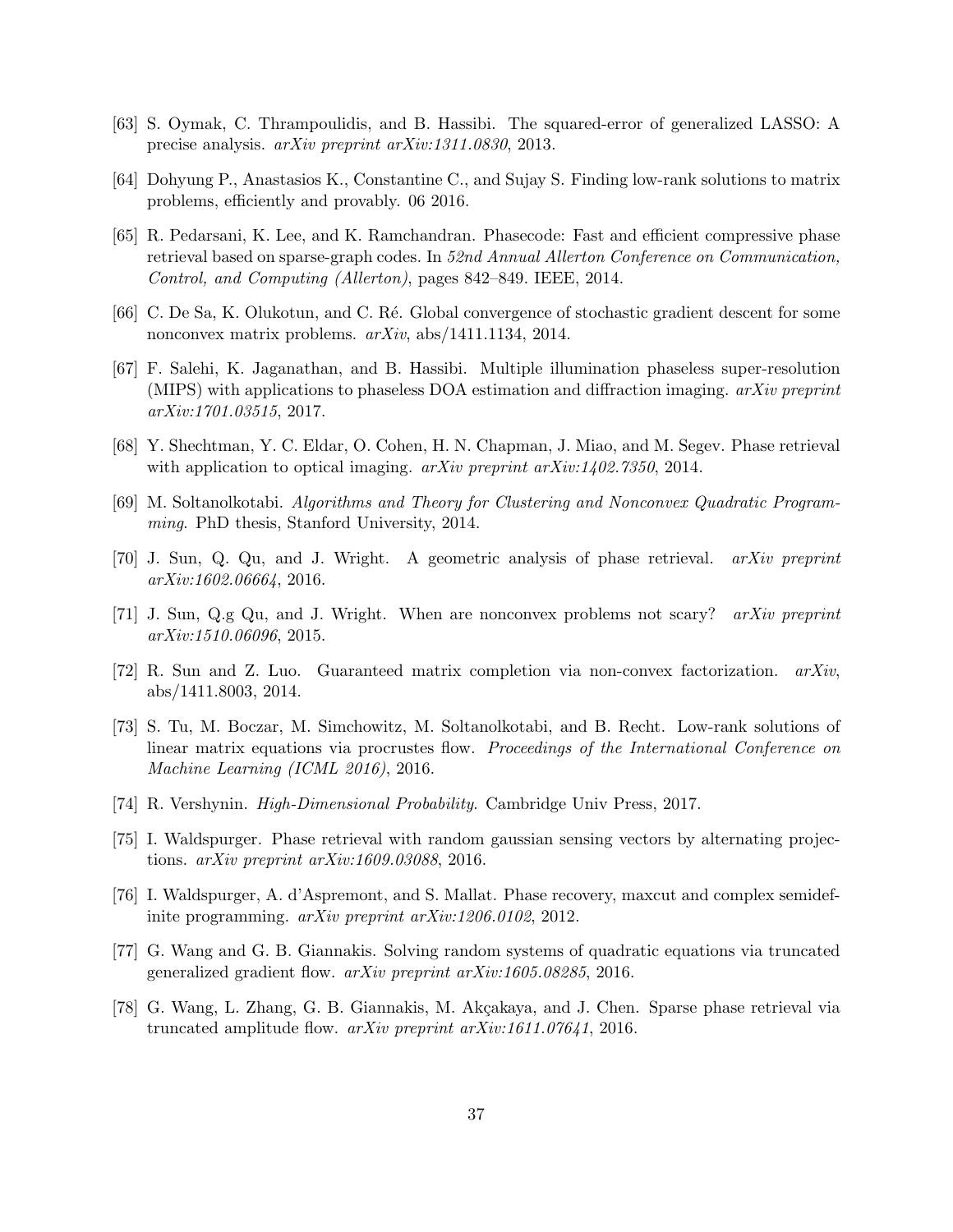- <span id="page-37-2"></span>[79] L. Yeh, J. Dong, J. Zhong, L. Tian, M. Chen, G. Tang, M. Soltanolkotabi, and L. Waller. Experimental robustness of fourier ptychography phase retrieval algorithms. Optics express, 23(26):33214–33240, 2015.
- <span id="page-37-0"></span>[80] H. Zhang, Y. Chi, and Y. Liang. Provable non-convex phase retrieval with outliers: Median truncated Wirtinger flow. arXiv preprint arXiv:1603.03805, 2016.
- <span id="page-37-1"></span>[81] H. Zhang and Y. Liang. Reshaped Wirtinger flow for solving quadratic systems of equations. arXiv preprint arXiv:1605.07719, 2016.
- <span id="page-37-4"></span>[82] T. Zhao, Z. Wang, and H. Liu. Nonconvex low rank matrix factorization via inexact first order oracle, 2015. <http://www.princeton.edu/~zhaoran/papers/LRMF.pdf>.
- <span id="page-37-3"></span>[83] Q. Zheng and J. Lafferty. A convergent gradient descent algorithm for rank minimization and semidefinite programming from random linear measurements. arXiv, abs/1506.06081, 2015.
- <span id="page-37-5"></span>[84] Q. Zheng and J. Lafferty. Convergence analysis for rectangular matrix completion using Burer-Monteiro factorization and gradient descent. *arXiv preprint arXiv:1605.07051*, 2016.

## A Proof of preliminary lemmas

### <span id="page-37-6"></span>A.1 Proof of Lemma [7.1](#page-11-0)

This result is rather straightforward consequence of Gordon's escape through the mesh lemma stated below.

**Theorem A.1 (Gordon's escape through the mesh)** Let  $\delta \in (0,1)$ ,  $\mathcal{C} \subset \mathbb{R}^n$  be a subset of the unit sphere  $(C \subset \mathbb{S}^{n-1})$  and let  $A \in \mathbb{R}^{m \times n}$  be a matrix with i.i.d  $\mathcal{N}(0,1)$  entries. Furthermore, set  $b_m = \sqrt{2} \frac{\Gamma(\frac{m+1}{2})}{\Gamma(\frac{m}{2})}$  $\frac{\left(\frac{n}{2}\right)}{\Gamma\left(\frac{m}{2}\right)}$ . Then,

$$
\left| \frac{\|\mathbf{A}\mathbf{x}\|_{\ell_2}}{b_m} - \|\mathbf{x}\|_{\ell_2} \right| \le \delta \left\| \mathbf{x} \right\|_{\ell_2},\tag{A.1}
$$

holds for all  $x \in C$  with probability at least  $1 - 2e^{-\frac{\eta^2}{2}}$  as long as

<span id="page-37-8"></span><span id="page-37-7"></span>
$$
m \ge \frac{(\omega(\mathcal{T}) + \eta)^2}{\delta^2}.
$$
 (A.2)

From Gordon's lemma above together with the fact that  $\delta \leq 1$  we conclude that

$$
-2\delta \|x\|_{\ell_2}^2 \le \frac{\|Ax\|_{\ell_2}^2}{b_m^2} - \|x\|_{\ell_2}^2 \le 3\delta \|x\|_{\ell_2}^2 \tag{A.3}
$$

Using [\(A.3\)](#page-37-7) together with the fact that  $b_m^2 \le m$  we conclude that

$$
\frac{\|\mathbf{A}\mathbf{x}\|_{\ell_2}^2}{m} - \|\mathbf{x}\|_{\ell_2}^2 \le \frac{\|\mathbf{A}\mathbf{x}\|_{\ell_2}^2}{b_m^2} - \|\mathbf{x}\|_{\ell_2}^2 \le 3\delta \|\mathbf{x}\|_{\ell_2}^2.
$$
 (A.4)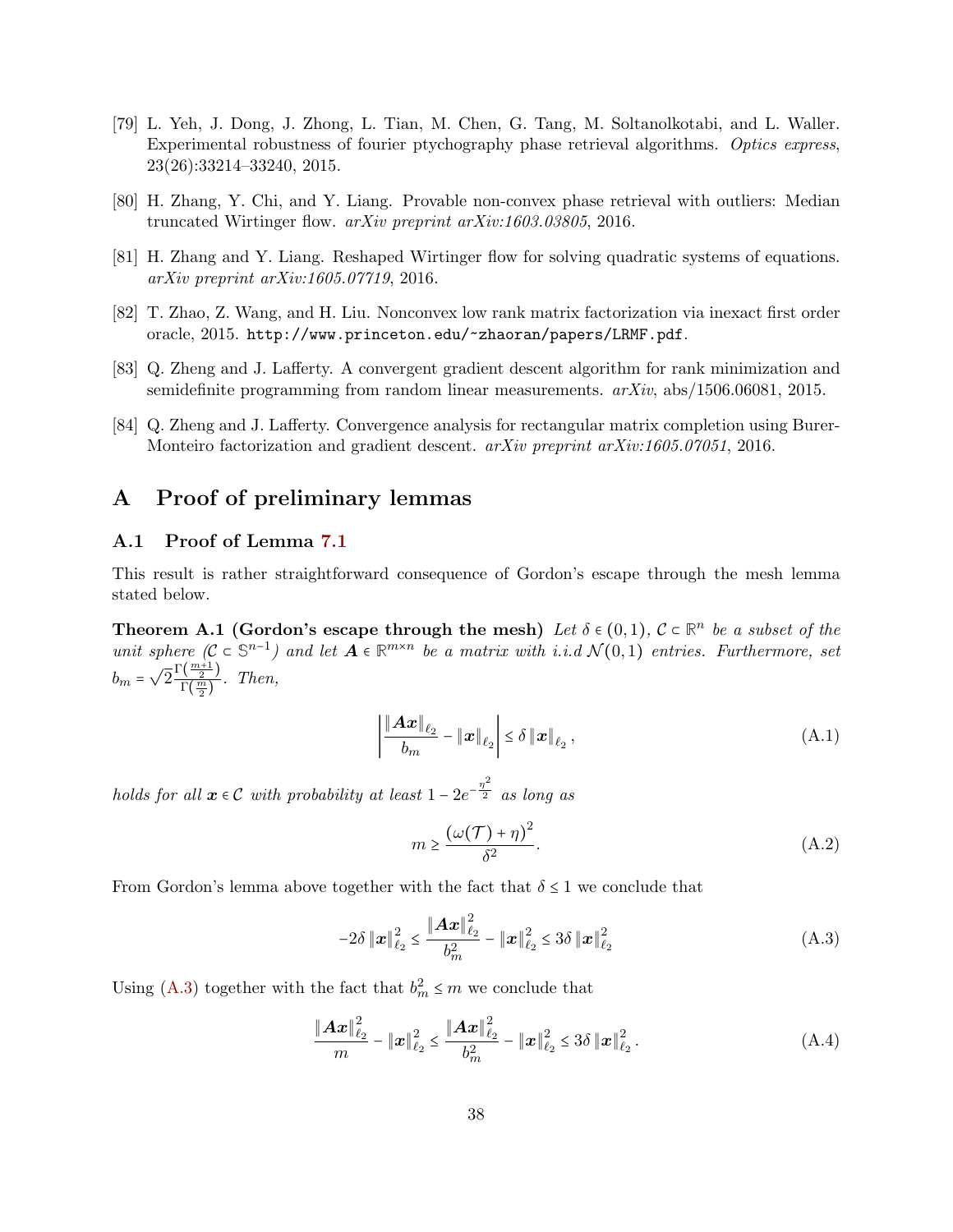Using [\(A.3\)](#page-37-7) together with the fact that  $b_m^2 \ge m - \frac{1}{2}$  $\frac{1}{2}$  and  $m \geq \frac{1}{2\delta}$  $\frac{1}{2\delta} - 1$  we conclude that

$$
-2\delta \|x\|_{\ell_2}^2 \le \frac{\|Ax\|_{\ell_2}^2}{m-\frac{1}{2}} - \|x\|_{\ell_2}^2 \Rightarrow \frac{\|Ax\|_{\ell_2}^2}{m} - \|x\|_{\ell_2}^2 \ge \left(-2\delta + \frac{\delta}{m} - \frac{1}{2m}\right) \|x\|_{\ell_2}^2 \ge -3\delta \|x\|_{\ell_2}^2. \tag{A.5}
$$

Combining [\(A.4\)](#page-37-8) and [\(A.5\)](#page-38-1) and replacing  $\delta$  with  $\delta/3$  we conclude that as long as

$$
m \ge \max\left(9\frac{\left(\omega(\mathcal{C} \cap \mathbb{S}^{n-1}) + \eta\right)^2}{\delta^2}, \frac{3}{2\delta} - 1\right),\,
$$

then

<span id="page-38-1"></span>
$$
\left|\frac{1}{m}\left\|\boldsymbol{A}\boldsymbol{x}\right\|^{2}_{\ell_{2}}-\left\|\boldsymbol{x}\right\|^{2}_{\ell_{2}}\right|\leq\delta\left\|\boldsymbol{x}\right\|^{2}_{\ell_{2}},
$$

holds with probability at least  $1 - 2e^{-\frac{\eta^2}{2}}$ . Using  $\eta = \frac{\delta}{6}$  $rac{0}{6\sqrt{5}}$  $\sqrt{m}$  and the inequality  $(a + b)^2 \leq 2a^2 + 2b^2$ as long as

$$
m \ge \max\left(20\frac{\omega^2(\mathcal{C} \cap \mathbb{S}^{n-1})}{\delta^2}, \frac{3}{2\delta} - 1\right),\,
$$

then

$$
\left|\frac{1}{m}\left\|\mathbf{A}\mathbf{x}\right\|_{\ell_2}^2 - \left\|\mathbf{x}\right\|_{\ell_2}^2\right| \leq \delta \left\|\mathbf{x}\right\|_{\ell_2}^2,
$$

<span id="page-38-0"></span>holds with probability at least  $1 - 2e^{-\frac{\delta^2}{360}m}$ .

## A.2 Proof of Lemma [7.2](#page-11-1)

Note that

$$
\frac{1}{m} \sum_{r=1}^{m} \left( a_r^* \frac{u}{\|u\|_{\ell_2}} \right) \left( a_r^* \frac{h}{\|h\|_{\ell_2}} \right) - \frac{(u^* h)}{\|u\|_{\ell_2} \|h\|_{\ell_2}} = 2 \left( \frac{1}{m} \sum_{r=1}^{m} \left( a_r^* \left( \frac{u}{2\|u\|_{\ell_2}} + \frac{h}{2\|h\|_{\ell_2}} \right) \right)^2 - \left\| \frac{u}{2\|u\|_{\ell_2}} + \frac{h}{2\|h\|_{\ell_2}} \right\|^2_{\ell_2} \right) - \left( \frac{1}{m} \sum_{r=1}^{m} \left( a_r^* \left( \frac{u}{\|u\|_{\ell_2}} \right) \right)^2 - 1 \right) - \left( \frac{1}{m} \sum_{r=1}^{m} \left( a_r^* \left( \frac{h}{\|h\|_{\ell_2}} \right) \right)^2 - 1 \right) \tag{A.6}
$$

Now note that

<span id="page-38-2"></span>
$$
\frac{u}{2\left\|u\right\|_{\ell_2}} + \frac{h}{2\left\|h\right\|_{\ell_2}} \in \frac{1}{2} \mathcal{C} \cap \mathbb{S}^{n-1} + \frac{1}{2} \mathcal{C} \cap \mathbb{S}^{n-1}
$$

Thus by Lemma [7.1](#page-11-0) as long as

$$
m \ge \max\left(80\frac{\omega^2 \left(\frac{1}{2}C\cap\mathbb{S}^{n-1} + \frac{1}{2}C\cap\mathbb{S}^{n-1}\right)}{\delta^2}, \frac{2}{\delta} - 1\right),
$$
  

$$
\ge \max\left(80\frac{\omega^2 \left(C\cap\mathbb{S}^{n-1}\right)}{\delta^2}, \frac{2}{\delta} - 1\right)
$$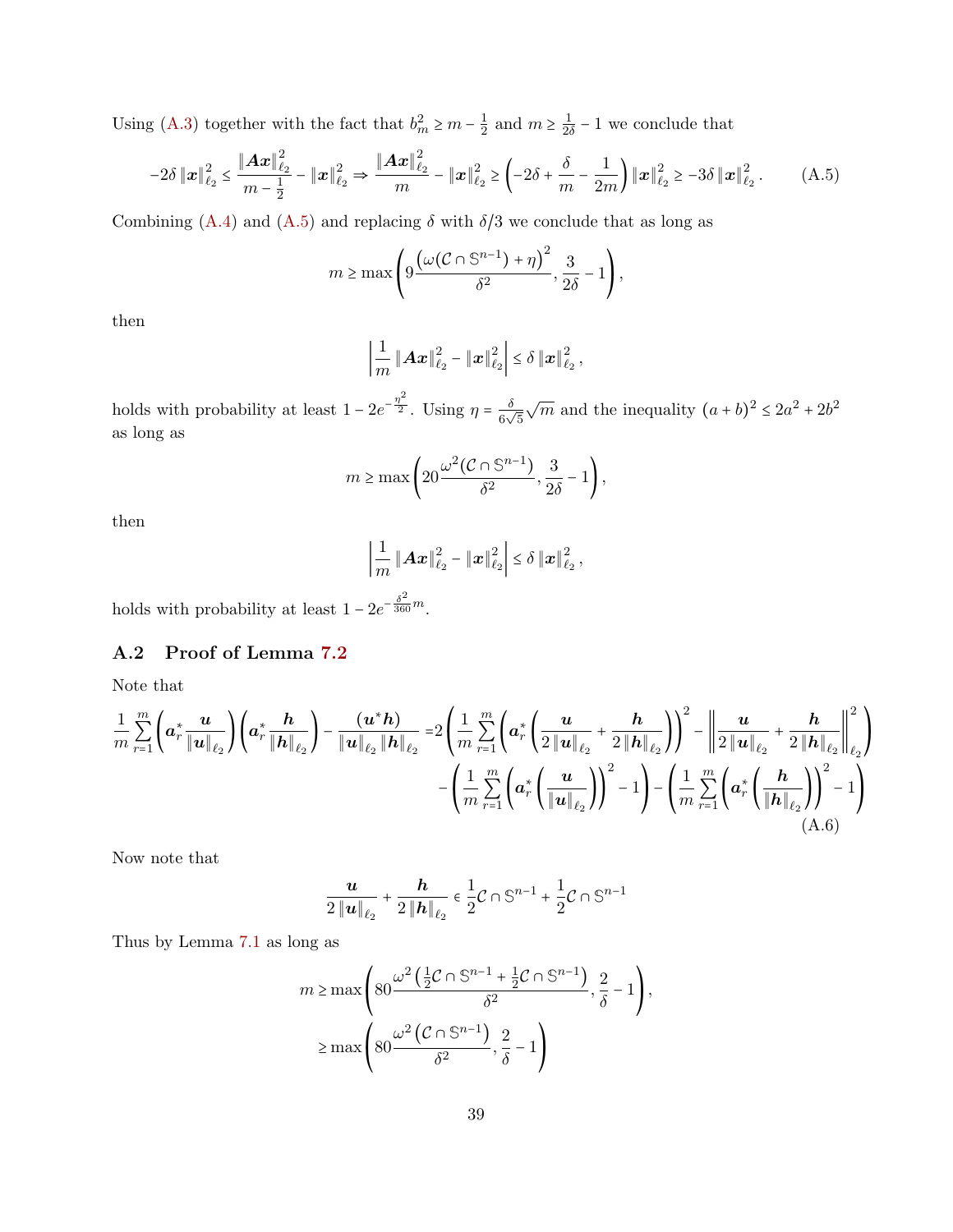then for all  $u, h \in \mathcal{C}$ 

$$
\left| \frac{1}{m} \sum_{r=1}^{m} \left( \mathbf{a}_{r}^{*} \left( \frac{\mathbf{u}}{2 \left\| \mathbf{u} \right\|_{\ell_{2}}} + \frac{\mathbf{h}}{2 \left\| \mathbf{h} \right\|_{\ell_{2}}} \right) \right)^{2} - \left\| \frac{\mathbf{u}}{2 \left\| \mathbf{u} \right\|_{\ell_{2}}} + \frac{\mathbf{h}}{2 \left\| \mathbf{h} \right\|_{\ell_{2}}} \right\|_{\ell_{2}}^{2} \leq \frac{\delta}{4}
$$

holds with probability at least  $1 - 2e^{-\frac{\delta^2}{1440}m}$ . Similarly, as long as

$$
m \ge \max\left(80\frac{\omega^2 (\mathcal{C} \cap \mathbb{S}^{n-1})}{\delta^2}, \frac{2}{\delta} - 1\right)
$$

then

$$
\left|\frac{1}{m}\sum_{r=1}^{m}\left(\boldsymbol{a}_{r}^{*}\left(\frac{\boldsymbol{u}}{\|\boldsymbol{u}\|_{\ell_{2}}}\right)\right)^{2}-1\right| \leq \frac{\delta}{4}
$$

$$
\left|\frac{1}{m}\sum_{r=1}^{m}\left(\boldsymbol{a}_{r}^{*}\left(\frac{\boldsymbol{h}}{\|\boldsymbol{h}\|_{\ell_{2}}}\right)\right)^{2}-1\right| \leq \frac{\delta}{4}
$$

holds with probability at least  $1 - 4e^{-\frac{\delta^2}{1440}m}$ . Now uses these bounds via the triangular inequality in [\(A.6\)](#page-38-2) we conclude that

$$
\left|\frac{1}{m}\sum_{r=1}^{m}(\boldsymbol{a}_r^*\boldsymbol{u})(\boldsymbol{a}_r^*\boldsymbol{h})-\boldsymbol{u}^*\boldsymbol{h}\right|\leq \delta\left\|\boldsymbol{u}\right\|_{\ell_2}\left\|\boldsymbol{h}\right\|_{\ell_2}
$$

<span id="page-39-0"></span>holds with probability at least  $1 - 6e^{-\frac{\delta^2}{1440}m}$ .

## A.3 Proof of Lemma [7.3](#page-12-0)

Our proof is related to the proof of Gordon's celebrated escape through the mesh. We will first show  $\text{the bound } \|\boldsymbol{DAu}\|_{\ell_2} \le b_m(\boldsymbol{d})\|\boldsymbol{u}\|_{\ell_2} + \|\boldsymbol{d}\|_{\ell_\infty} \ \omega(\mathcal{T}) + \eta. \ \text{ For } \boldsymbol{u} \in \mathcal{T} \text{ and } \boldsymbol{v} \in \mathbb{S}^{m-1} = \{\boldsymbol{v} \in \mathbb{R}^m; \ \|\boldsymbol{v}\|_{\ell_2} = 1\},$ we define the two Gaussian processes

$$
X_{\boldsymbol{u},\boldsymbol{v}}=\boldsymbol{v}^*\boldsymbol{D}\boldsymbol{A}\boldsymbol{u}\quad\text{and}\quad Y_{\boldsymbol{u},\boldsymbol{v}}=\|\boldsymbol{u}\|_{\ell_2}\,\boldsymbol{a}^*\boldsymbol{D}\boldsymbol{v}+\|\boldsymbol{D}\boldsymbol{v}\|_{\ell_2}\,\boldsymbol{g}^*\boldsymbol{u}.
$$

Here  $a \in \mathbb{R}^m$  is distributed as  $\mathcal{N}(0, I_m)$  and  $g \in \mathbb{R}^n$  is distributed as  $\mathcal{N}(0, I_n)$ . It follows that for all  $u, u' \in \mathcal{T}$  and  $v, v' \in \mathbb{S}^{m-1}$ , we have

$$
\mathbb{E}|Y_{u,v} - Y_{u',v'}|^2 - \mathbb{E}|X_{u,v} - X_{u',v'}|^2 = \left\| |u||_{\ell_2} Dv - |u'||_{\ell_2} Dv' \right\|_{\ell_2}^2 + \left\| |Dv||_{\ell_2} u - |Dv'||_{\ell_2} u' \right\|_{\ell_2}^2
$$
  
\n
$$
- |u(Dv)^* - u'(Dv')^*||_F^2
$$
  
\n
$$
= |u||_{\ell_2}^2 ||Dv||_{\ell_2}^2 + |u'||_{\ell_2}^2 ||Dv'||_{\ell_2}^2 + 2\langle u, u'\rangle \langle Dv, Dv'\rangle
$$
  
\n
$$
- 2 ||u||_{\ell_2} ||u'||_{\ell_2} \langle Dv, Dv'\rangle - 2 ||Dv||_{\ell_2} ||Dv'||_{\ell_2} \langle u, u'\rangle
$$
  
\n
$$
= ||u||_{\ell_2} ||Dv||_{\ell_2} - ||u'||_{\ell_2} ||Dv'||_{\ell_2} ||_{\ell_2}
$$
  
\n
$$
+ 2(||Dv||_{\ell_2} ||Dv'||_{\ell_2} - \langle Dv, Dv'\rangle) (||u||_{\ell_2} ||u'||_{\ell_2} - \langle u, u'\rangle)
$$
  
\n
$$
\geq 0,
$$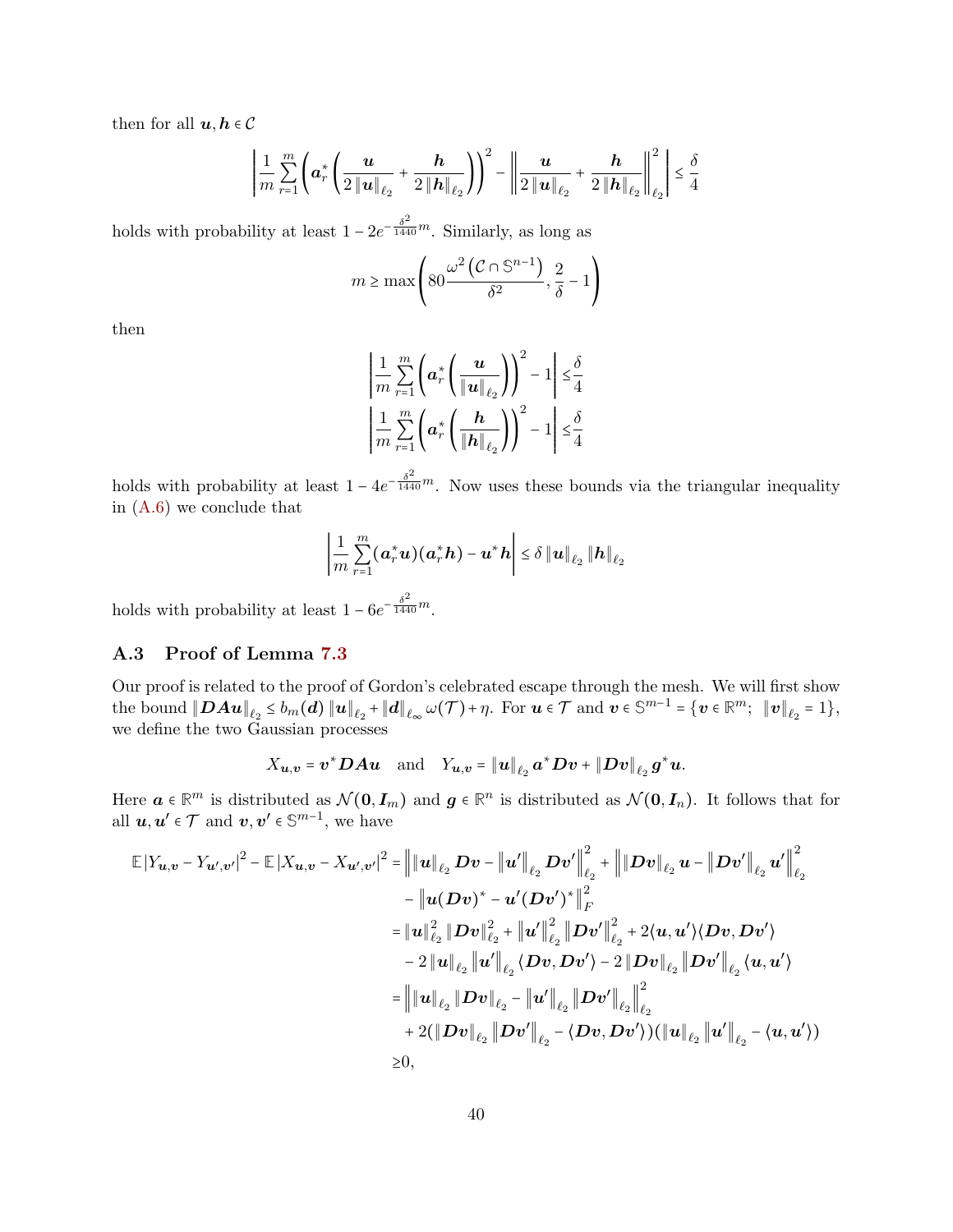with equality if  $u = u'$  and  $Dv = Dv'$ .

We note that by standard concentration of measure for Gaussian random variables

$$
\mathbb{P}\left\{\left\|\boldsymbol{D}\boldsymbol{a}\right\|_{\ell_2}\geq b_m(\boldsymbol{d})+\eta\right\}\leq e^{-\frac{\eta^2}{2\|\boldsymbol{d}\|_{\ell_\infty}^2}}.
$$

We also have

$$
\left\{ a: \quad \|u\|_{\ell_2} \|Da\|_{\ell_2} \geq \|u\|_{\ell_2} b_m(d) + \eta \right\} \subset \left\{ a: \quad \|u\|_{\ell_2} \|Da\|_{\ell_2} \geq \|u\|_{\ell_2} b_m(d) + \|u\|_{\ell_2} \frac{\eta}{\sigma(\mathcal{T})} \right\}
$$

$$
= \left\{ a: \quad \|Da\|_{\ell_2} \geq b_m(d) + \frac{\eta}{\sigma(\mathcal{T})} \right\}
$$

$$
= \left\{ a: \quad \|Da\|_{\ell_2} \geq b_m(d) + \frac{\eta}{\sigma(\mathcal{T})} \right\}.
$$

Thus,

$$
\mathbb{P}\left\{\bigcup_{u \in \mathcal{T}}\left\{a: \quad \|u\|_{\ell_2} \|Da\|_{\ell_2} > \|u\|_{\ell_2} b_m(d) + \eta_1\right\}\right\} \leq \mathbb{P}\left\{a: \quad \|Da\|_{\ell_2} \geq b_m(d) + \frac{\eta_1}{\sigma(\mathcal{T})}\right\} \leq e^{-\frac{\eta_1^2}{2\|d\|_{\ell_\infty}^2 \sigma^2(\mathcal{T})}},\tag{A.7}
$$

which immediately implies

<span id="page-40-1"></span><span id="page-40-0"></span>
$$
\mathbb{P}\Big\{\max_{\boldsymbol{u}\in\mathcal{T}}\|\boldsymbol{u}\|_{\ell_2}\left(\|\boldsymbol{D}\boldsymbol{a}\|_{\ell_2}-b_m(\boldsymbol{d})\right)>\frac{\eta}{2}\Big\}\leq e^{-\frac{\eta^2}{8\|\boldsymbol{d}\|_{\ell_\infty}^2\sigma^2(\mathcal{T})}}.\tag{A.8}
$$

Also

$$
\mathbb{P}\left\{\|d\|_{\ell_{\infty}}\max_{\mathbf{u}\in\mathcal{T}}\left(\mathbf{g}^*\mathbf{u}\right)>\|d\|_{\ell_{\infty}}\,\omega(\mathcal{T})+\frac{\eta}{2}\right\}=\mathbb{P}\left\{\|d\|_{\ell_{\infty}}\max_{\mathbf{u}\in\mathcal{T}}\left(\mathbf{g}^*\mathbf{u}\right)>\|d\|_{\ell_{\infty}}\,\mathbb{E}\left[\max_{\mathbf{u}\in\mathcal{T}}\left(\mathbf{g}^*\mathbf{u}\right)\right]+\frac{\eta}{2}\right\}\leq e^{-\frac{\eta^2}{8\|d\|_{\ell_{\infty}}^2\sigma^2(\mathcal{T})}}.\tag{A.9}
$$

Note that if

$$
\max_{\bm{u}\in\mathcal{T},\bm{v}\in\mathbb{S}^{n-1}}\ \big(\left\|\bm{u}\right\|_{\ell_{2}}(\bm{a}^*\bm{D}\bm{v}-b_{m}(\bm{d}))+\left\|\bm{D}\bm{v}\right\|_{\ell_{2}}((\bm{g}^*\bm{u})-\omega(\mathcal{T}))\big)>\eta,
$$

then either

$$
\max_{\boldsymbol{u}\in\mathcal{T},\boldsymbol{v}\in\mathbb{S}^{n-1}}\ \left\|\boldsymbol{u}\right\|_{\ell_{2}}(\boldsymbol{a}^{*}\boldsymbol{D}\boldsymbol{v}-b_{m}(\boldsymbol{d}))=\max_{\boldsymbol{u}\in\mathcal{T}}\ \left\|\boldsymbol{u}\right\|_{\ell_{2}}\left(\left\|\boldsymbol{D}\boldsymbol{a}\right\|_{\ell_{2}}-b_{m}(\boldsymbol{d})\right)>\frac{\eta}{2},
$$

or

$$
\max_{{\boldsymbol{u}}\in{\mathcal{T}}, {\boldsymbol{v}}\in{\mathbb{S}}^{n-1}}\ \|D{\boldsymbol{v}}\|_{{\ell_2}}\left((g^*{\boldsymbol{u}})-\omega({\mathcal{T}})\right) = \|{\boldsymbol{d}}\|_{{\ell_\infty}}\cdot \max_{{\boldsymbol{u}}\in{\mathcal{T}}}\ ({\boldsymbol{g}}^*{\boldsymbol{u}}) - \|{\boldsymbol{d}}\|_{{\ell_\infty}}\,\omega({\mathcal{T}}) > \frac{\eta}{2}.
$$

This implies that

$$
\left\{\boldsymbol{a},\boldsymbol{g}:\ \max_{\boldsymbol{u}\in\mathcal{T}}\ \left(\left\|\boldsymbol{u}\right\|_{\ell_{2}}\left\|\boldsymbol{D}\boldsymbol{a}\right\|_{\ell_{2}}+\left\|\boldsymbol{d}\right\|_{\ell_{\infty}}\boldsymbol{g}^{*}\boldsymbol{u}-b_{m}(\boldsymbol{d})\left\|\boldsymbol{u}\right\|_{\ell_{2}}\right)>\left\|\boldsymbol{d}\right\|_{\ell_{\infty}}\omega(\mathcal{T})+\eta\right\}
$$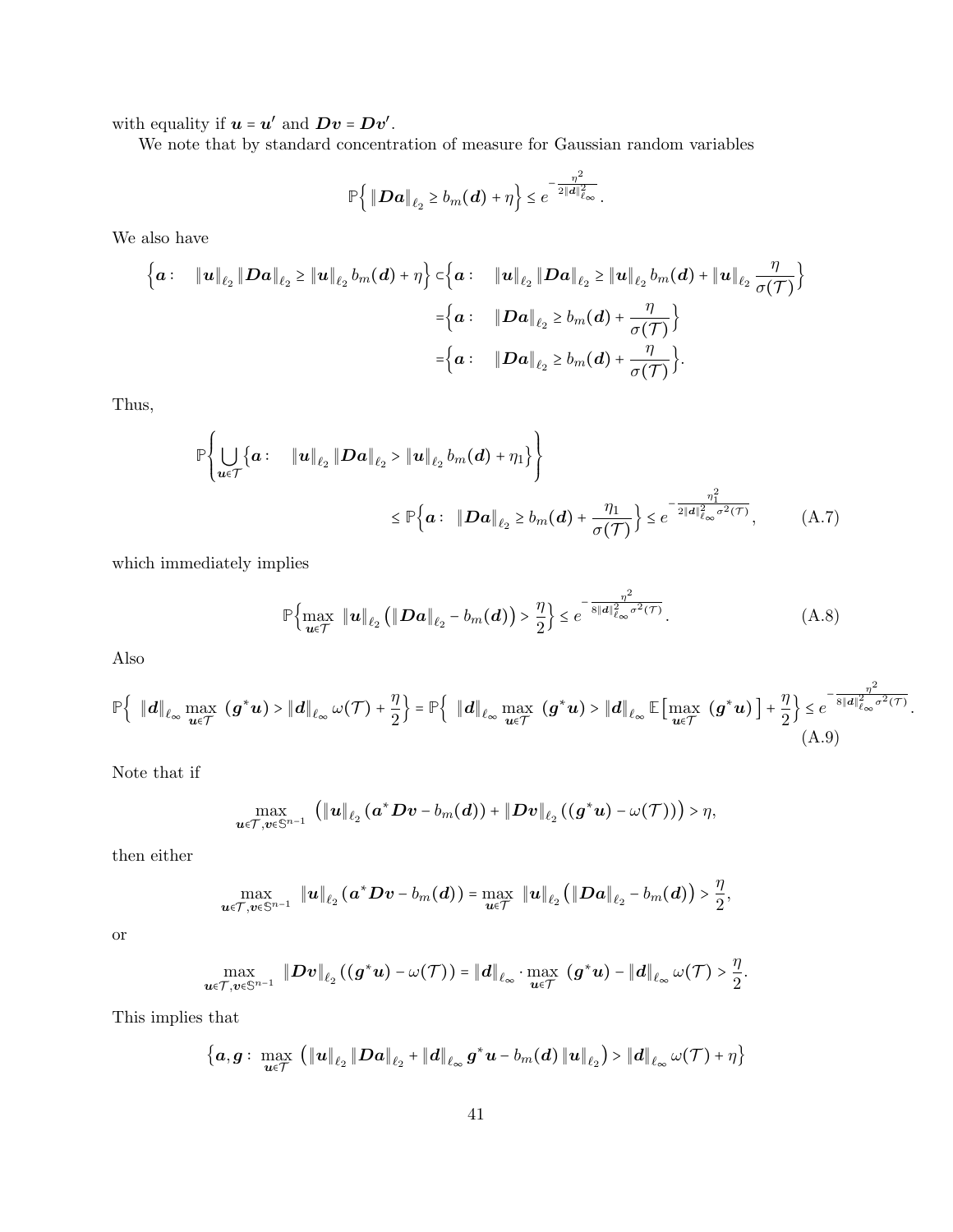is a subset of

$$
\big\{\boldsymbol a, \boldsymbol g:\ \max_{\boldsymbol u\in \mathcal T}\ \|\boldsymbol u\|_{\ell_2}\,\big(\|\boldsymbol D\boldsymbol a\|_{\ell_2}-b_m(\boldsymbol d)\big)>\frac{\eta}{2}\big\}\bigcup\big\{\boldsymbol a, \boldsymbol g:\ \|\boldsymbol d\|_{\ell_\infty}\cdot\max_{\boldsymbol u\in \mathcal T}\ (\boldsymbol g^*\boldsymbol u)>\|\boldsymbol d\|_{\ell_\infty}\,\omega(\mathcal T)+\frac{\eta}{2}\big\}.
$$

Using the latter together with  $(A.8)$  and  $(A.9)$  and using the independence of a and g we have

$$
\mathbb{P}\Big\{\max_{\boldsymbol{u}\in\mathcal{T},\boldsymbol{v}\in\mathbb{S}^{n-1}}\left(\|\boldsymbol{u}\|_{\ell_{2}}\left(\boldsymbol{a}^{*}\boldsymbol{D}\boldsymbol{v}-b_{m}(\boldsymbol{d})\right)+\|\boldsymbol{D}\boldsymbol{v}\|_{\ell_{2}}\left(\left(\boldsymbol{g}^{*}\boldsymbol{u}\right)-\omega(\mathcal{T})\right)\right)>\eta\Big\}
$$
\n
$$
\leq\mathbb{P}\Big\{\max_{\boldsymbol{u}\in\mathcal{T}}\|\boldsymbol{u}\|_{\ell_{2}}\left(\|\boldsymbol{D}\boldsymbol{a}\|_{\ell_{2}}-b_{m}(\boldsymbol{d})\right)>\frac{\eta}{2}\Big\}+\mathbb{P}\Big\{\|\boldsymbol{d}\|_{\ell_{\infty}}\cdot\max_{\boldsymbol{u}\in\mathcal{T}}\left(\boldsymbol{g}^{*}\boldsymbol{u}\right)>\|\boldsymbol{d}\|_{\ell_{\infty}}\omega(\mathcal{T})+\frac{\eta}{2}\Big\}
$$
\n
$$
\leq2e^{-\frac{\eta^{2}}{8\|\boldsymbol{d}\|_{\ell_{\infty}}^{2}\sigma^{2}(\mathcal{T})}}.\tag{A.10}
$$

The latter inequality is equivalent to

$$
\mathbb{P}\Big\{\bigcup_{\boldsymbol{u}\in\mathcal{T},\boldsymbol{v}\in\mathbb{S}^{n-1}}\big[Y_{\boldsymbol{u},\boldsymbol{v}}>b_{m}(\boldsymbol{d})\left\|\boldsymbol{u}\right\|_{\ell_{2}}+\left\|\boldsymbol{d}\right\|_{\ell_{\infty}}\omega(\mathcal{T})+\eta\big]\Big\}\leq 2e^{-\frac{\eta^{2}}{8\left\|\boldsymbol{d}\right\|_{\ell_{\infty}}^{2}\sigma^{2}(\mathcal{T})}}.
$$

Now using Slepian's second inequality with  $\eta_{u,v} = b_m(d) ||u||_{\ell_2} + \eta$  we have

$$
\mathbb{P}\Big\{\bigcup_{\boldsymbol{u}\in\mathcal{T},\boldsymbol{v}\in\mathbb{S}^{n-1}}\big[X_{\boldsymbol{u},\boldsymbol{v}}>b_{m}(\boldsymbol{d})\left\|\boldsymbol{u}\right\|_{\ell_{2}}+\left\|\boldsymbol{d}\right\|_{\ell_{\infty}}\omega(\mathcal{T})+\eta\big]\Big\}
$$

$$
\leq \mathbb{P}\Big\{\bigcup_{\boldsymbol{u}\in\mathcal{T},\boldsymbol{v}\in\mathbb{S}^{n-1}}\big[Y_{\boldsymbol{u},\boldsymbol{v}}>b_{m}(\boldsymbol{d})\left\|\boldsymbol{u}\right\|_{\ell_{2}}+\left\|\boldsymbol{d}\right\|_{\ell_{\infty}}\omega(\mathcal{T})+\eta\big]\Big\}\leq 2e^{-\frac{\eta^{2}}{8\left\|\boldsymbol{d}\right\|_{\ell_{\infty}}^{2}\sigma^{2}(\mathcal{T})}}.
$$

Noting that

$$
\mathbb{P}\Big\{\max_{\boldsymbol{u}\in\mathcal{T},\ \boldsymbol{v}\in\mathbb{S}^{n-1}}\ \boldsymbol{X}_{\boldsymbol{u},\boldsymbol{v}} > \|\boldsymbol{u}\|_{\ell_2}\ b_m(\boldsymbol{d}) + \|\boldsymbol{d}\|_{\ell_\infty}\ \omega(\mathcal{T}) + \eta\Big\} = \mathbb{P}\Big\{\bigcup_{\boldsymbol{u}\in\mathcal{T},\ \boldsymbol{v}\in\mathbb{S}^{n-1}}\left[X_{\boldsymbol{u},\boldsymbol{v}} > b_m(\boldsymbol{d})\|\boldsymbol{u}\|_{\ell_2} + \|\boldsymbol{d}\|_{\ell_\infty}\ \omega(\mathcal{T}) + \eta\right]\Big\},
$$

concludes the proof.

Next, we show that  $\|D A u\|_{\ell_2} \ge b_m(d) \|u\|_{\ell_2} - \|d\|_{\ell_\infty} \omega(\mathcal{T}) - \eta$ . To accomplish this, we make use [\[63,](#page-36-15) Lemma 5.1].

**Corollary A.2** [\[63,](#page-36-15) Lemma 5.1] Let  $A \in \mathbb{R}^{m \times n}$ ,  $g \in \mathbb{R}^n$ ,  $h \in \mathbb{R}^m$  be independent vectors with independent  $\mathcal{N}(0,1)$  entries. Then, for any  $c \in \mathbb{R}$ 

<span id="page-41-0"></span>
$$
\mathbb{P}(\min_{\boldsymbol{u}\in\mathcal{T}}\max_{\boldsymbol{v}\in\mathcal{T}'}\boldsymbol{v}^*\boldsymbol{A}\boldsymbol{u}-\phi(\boldsymbol{u},\boldsymbol{v})\geq c)\geq 2\mathbb{P}(\min_{\boldsymbol{u}\in\mathcal{T}}\max_{\boldsymbol{v}\in\mathcal{T}'}\boldsymbol{v}^*\boldsymbol{h}\|\boldsymbol{u}\|_{\ell_2}-\boldsymbol{u}^*\boldsymbol{g}\|\boldsymbol{v}\|_{\ell_2}-\phi(\boldsymbol{u},\boldsymbol{v})\geq c)-1.
$$

As long as  $D$  is invertible, the previous lemma implies that

$$
\mathbb{P}(\min_{\boldsymbol{u}\in\mathcal{T}}\max_{\boldsymbol{v}\in\mathbb{S}^{m-1}} \boldsymbol{v}^*\boldsymbol{D}\boldsymbol{A}\boldsymbol{u} - b_m(\boldsymbol{d})\left\|\boldsymbol{u}\right\|_{\ell_2} \geq c) \geq 2\mathbb{P}(\min_{\boldsymbol{u}\in\mathcal{T}}\max_{\boldsymbol{v}\in\mathbb{S}^{m-1}} \boldsymbol{v}^*\boldsymbol{D}\boldsymbol{h}\left\|\boldsymbol{u}\right\|_{\ell_2} - \boldsymbol{u}^*\boldsymbol{g}\left\|\boldsymbol{D}\boldsymbol{v}\right\|_{\ell_2} - b_m(\boldsymbol{d})\left\|\boldsymbol{u}\right\|_{\ell_2} \geq c) - 1.
$$
\n(A.11)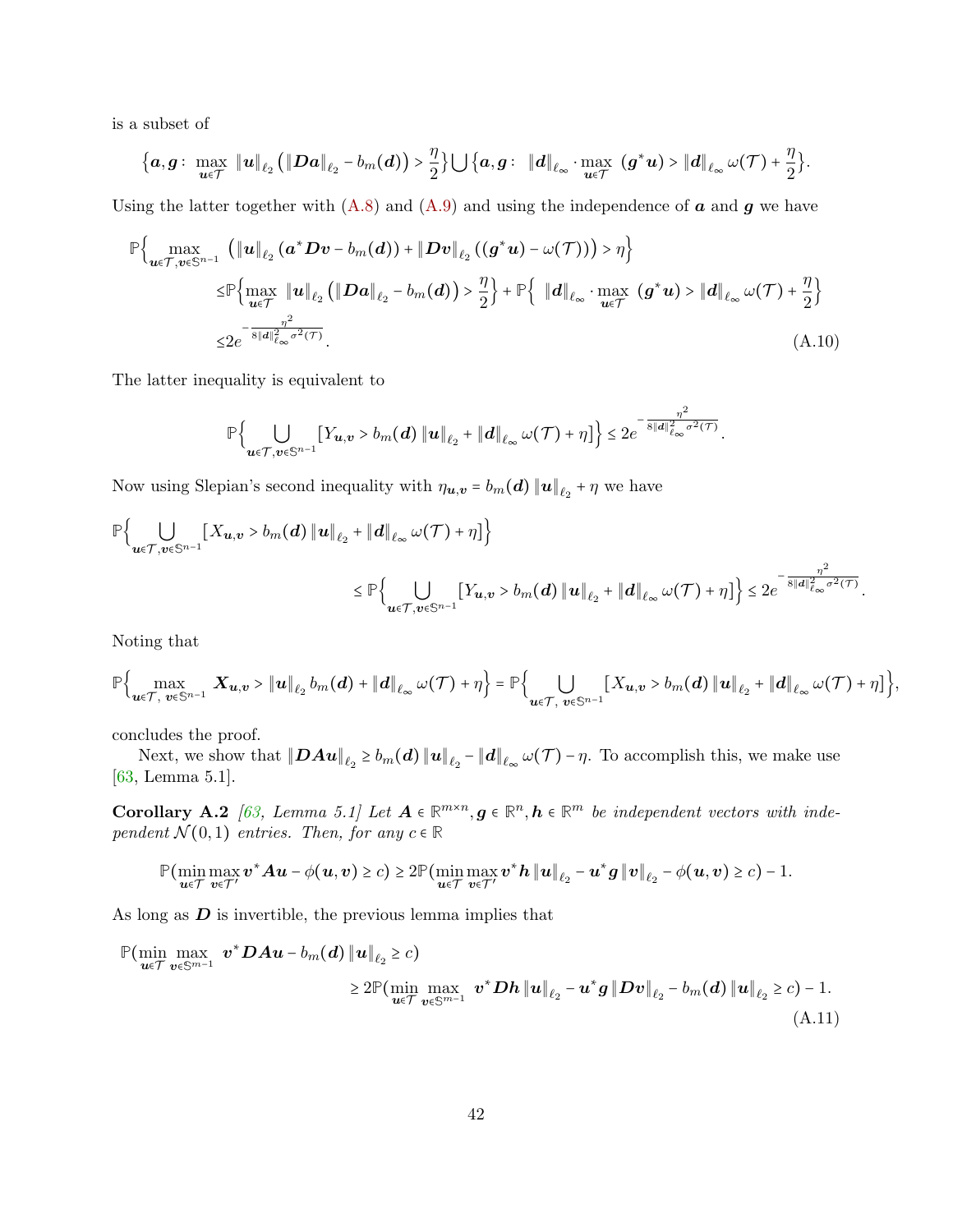Assume  $u^*g$  is non-negative, using  $v = \frac{Dh}{\|Dh\|}$  $\frac{Dh}{\|Dh\|_{\ell_2}}$  and the definition of max we have

$$
\begin{aligned}\max_{\boldsymbol{v}\in\mathbb{S}^{m-1}}&\boldsymbol{v}^*\boldsymbol{D}\boldsymbol{h}\left\|\boldsymbol{u}\right\|_{\ell_2}-\boldsymbol{u}^*\boldsymbol{g}\left\|\boldsymbol{D}\boldsymbol{v}\right\|_{\ell_2}\geq& \left\|\boldsymbol{D}\boldsymbol{h}\right\|_{\ell_2}\left\|\boldsymbol{u}\right\|_{\ell_2}-\left(\boldsymbol{u}^*\boldsymbol{g}\right)\left\|\boldsymbol{D}\frac{\boldsymbol{D}\boldsymbol{h}}{\left\|\boldsymbol{D}\boldsymbol{h}\right\|_{\ell_2}}\right\|_{\ell_2},\\&\geq& \left\|\boldsymbol{D}\boldsymbol{h}\right\|_{\ell_2}\left\|\boldsymbol{u}\right\|_{\ell_2}-\left(\boldsymbol{u}^*\boldsymbol{g}\right)\left\|\boldsymbol{d}\right\|_{\ell_\infty}.\end{aligned}
$$

Utilizing the latter inequality in  $(A.11)$  we arrive at

$$
\mathbb{P}(\min_{\bm{u}\in\mathcal{T}}\max_{\bm{v}\in\mathbb{S}^{m-1}} \bm{v}^*\bm{D}\bm{A}\bm{u} - b_m(\bm{d})\|\bm{u}\|_{\ell_2} \geq c) \geq 2\mathbb{P}(\min_{\bm{u}\in\mathcal{T}} \bm{D}\bm{h}\|_{\ell_2}\|\bm{u}\|_{\ell_2} - (\bm{u}^*\bm{g})\|\bm{d}\|_{\ell_\infty} - b_m(\bm{d})\|\bm{u}\|_{\ell_2} \geq c) - 1.
$$
\n(A.12)

Now using  $c = -\omega(\mathcal{T}) ||\boldsymbol{d}||_{\ell_{\infty}} - \eta$  in the above inequality we arrive at

$$
\mathbb{P}\Big(\min_{\boldsymbol{u}\in\mathcal{T}}\max_{\boldsymbol{v}\in\mathbb{S}^{m-1}} \boldsymbol{v}^*\boldsymbol{D}\boldsymbol{A}\boldsymbol{u}-b_m(\boldsymbol{d})\|\boldsymbol{u}\|_{\ell_2} \leq -\|\boldsymbol{d}\|_{\ell_\infty} \omega(\mathcal{T})-\eta\Big) \leq 2\mathbb{P}\Big(\min_{\boldsymbol{u}\in\mathcal{T}}(\|\boldsymbol{D}\boldsymbol{h}\|_{\ell_2}-b_m(\boldsymbol{d}))\|\boldsymbol{u}\|_{\ell_2}-\|\boldsymbol{d}\|_{\ell_\infty}(\boldsymbol{u}^*\boldsymbol{g}-\omega(\mathcal{T})) \leq -\eta\Big).
$$
\n(A.13)

Note that if  $\min_{\boldsymbol{u} \in \mathcal{T}} (\|\boldsymbol{D}\boldsymbol{h}\|_{\ell_2} - b_m(\boldsymbol{d})) \|\boldsymbol{u}\|_{\ell_2} - \|\boldsymbol{d}\|_{\ell_\infty} (\boldsymbol{u}^* \boldsymbol{g} - \omega(\mathcal{T})) \leq -\eta$ , then either

<span id="page-42-1"></span>
$$
\min_{\bm{u}\in\mathcal{T}}\,\left(\left\|\bm{D}\bm{h}\right\|_{\ell_2}-b_m(\bm{d})\right)\left\|\bm{u}\right\|_{\ell_2}\leq-\frac{\eta}{2}
$$

or

<span id="page-42-2"></span>
$$
\max_{\bm{u}\in\mathcal{T}}\;\;\|\bm{d}\|_{\ell_{\infty}}\left(\bm{u}^*\bm{g}-\omega(\mathcal{T})\right)\geq\frac{\eta}{2}.
$$

Thus applying the union bound in [\(A.13\)](#page-42-1) with some simple algebraic manipulations yields

$$
\mathbb{P}\Biggl(\min_{\boldsymbol{u}\in\mathcal{T}}\max_{\boldsymbol{v}\in\mathbb{S}^{m-1}} \boldsymbol{v}^*\boldsymbol{D}\boldsymbol{A}\boldsymbol{u}-b_{m}(\boldsymbol{d})\|\boldsymbol{u}\|_{\ell_2} \leq -\|\boldsymbol{d}\|_{\ell_\infty}\omega(\mathcal{T})-\eta\Biggr),
$$
\n
$$
\leq 2\mathbb{P}\Biggl(\|\boldsymbol{D}\boldsymbol{h}\|_{\ell_2}-b_{m}(\boldsymbol{d}) \leq -\frac{\eta}{2\sigma(\mathcal{T})}\Biggr)+2\mathbb{P}\Biggl(\max_{\boldsymbol{u}\in\mathcal{T}} \boldsymbol{u}^*\boldsymbol{g}-\omega(\mathcal{T}) \geq \frac{\eta}{2\|\boldsymbol{d}\|_{\ell_\infty}}\Biggr),
$$
\n
$$
\leq 4e^{-\frac{\eta^2}{4\|\boldsymbol{d}\|_{\ell_\infty}^2\sigma^2(\mathcal{T})}}.
$$

## <span id="page-42-0"></span>A.4 Proof of Lemma [7.5](#page-13-1)

Without loss of generality we assume  $\|\boldsymbol{x}\|_{\ell_2}$  and  $\boldsymbol{h} \in \mathcal{C} \cap \mathbb{S}^{n-1}$ . To prove this lemma note that

$$
\left| \frac{1}{m} \sum_{r=1}^{m} \left( a_r^* h \right)^2 \left( a_r^* x \right)^2 - \left( \| h \|_{\ell_2}^2 + 2(h^* x)^2 \right) \right| \leq \left( h^* x \right)^2 \left| \frac{1}{m} \sum_{r=1}^{m} \left( a_r^* x \right)^4 - 3 \right| + \left| \frac{1}{m} \sum_{r=1}^{m} \left( a_r^* x \right)^2 \left( a_r^* (h - (h^* x) x) \right)^2 - \| h - (h^* x) x \|_{\ell_2}^2 \right| + 2 \left| h^* x \right| \left| \frac{1}{m} \sum_{r=1}^{m} \left( a_r^* x \right)^3 \left( a_r^* (h - (h^* x) x) \right) \right|.
$$
 (A.14)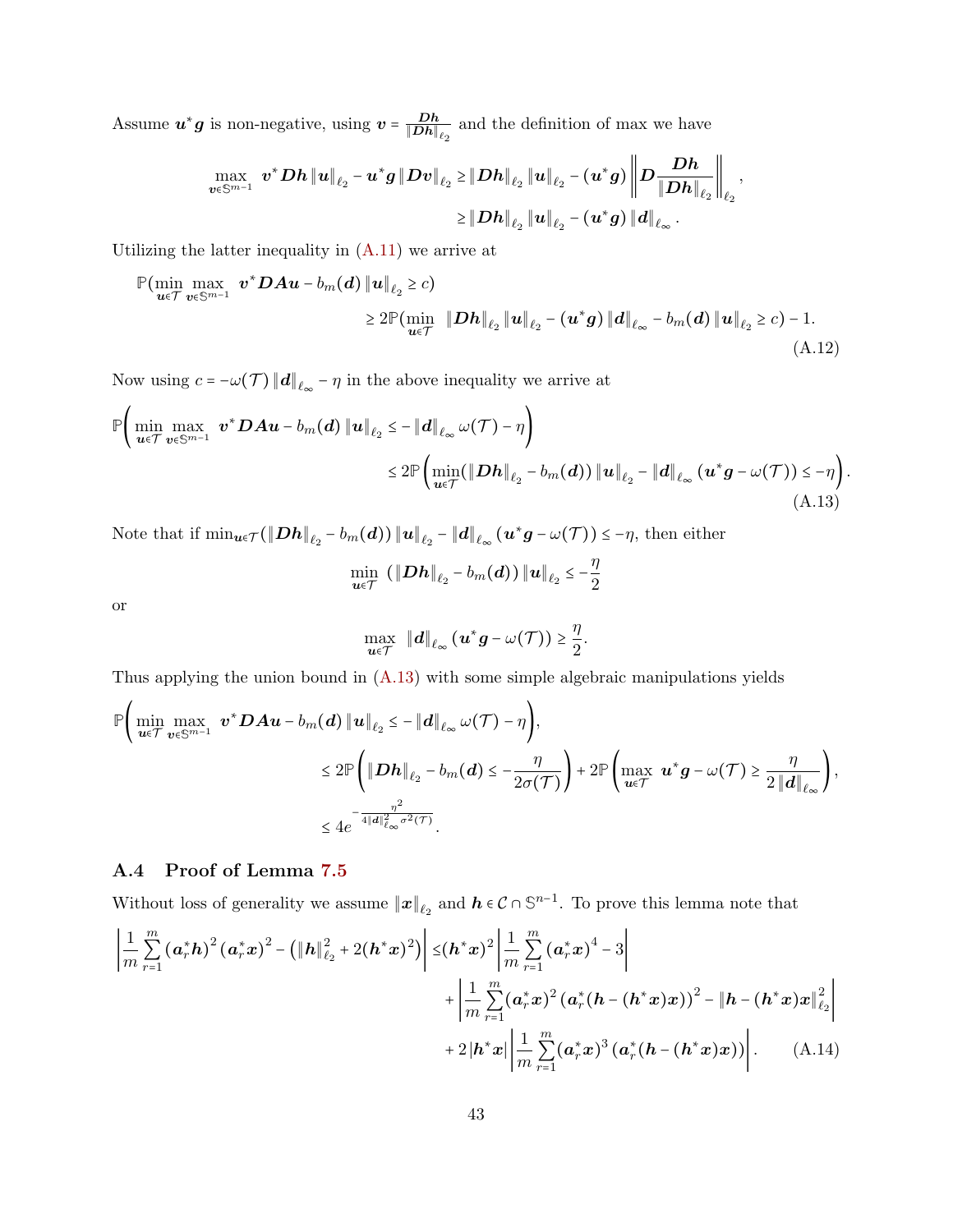We now proceed by bounding each of the terms separately. To bound the first term of  $(A.14)$  we use the Chebyshev's inequality to conclude that for  $m \geq \frac{1536}{\delta^2}$  $\overline{\delta^2}$ 

$$
\mathbb{P}\left(\left|\frac{1}{m}\sum_{r=1}^{m}\left(\boldsymbol{a}_r^*\boldsymbol{x}\right)^4-3\right|\geq \frac{\delta}{4}\right)\leq \frac{1536}{\delta^2 m^2}\leq \frac{1}{m},
$$

holds with probability at least  $1 - \frac{1}{m}$  $\frac{1}{m}$ .

To bound the second term in [\(A.14\)](#page-42-2) note that for all r the random variables  $a_r^*x$  and  $a_r^*$  ( $h$  –  $(h^*x)x$ ) are independent from each other and therefore we can utilize Corollary [7.4.](#page-12-1) to conclude that as long as

$$
\sum_{r=1}^{m} (\boldsymbol{a}_r^* \boldsymbol{x})^2 \ge \max \left( 80 \left( \max_{r} |\boldsymbol{a}_r^* \boldsymbol{x}|^2 \right) \frac{\omega^2(\mathcal{T})}{\delta^2}, \frac{6}{\delta} - 1 \right), \tag{A.15}
$$

then

$$
\left|\frac{1}{m}\sum_{r=1}^{m}(\bm{a}_r^*\bm{x})^2(\bm{a}_r^*(\bm{h}-(\bm{h}^*\bm{x})\bm{x}))^2 - \|\bm{h}-(\bm{h}^*\bm{x})\bm{x}\|_{\ell_2}^2\right| \leq \frac{\delta}{4},
$$

holds with probability at least  $1 - 6e^{-\frac{\delta^2}{1440}(\sum_{r=1}^m (\boldsymbol{a}_r^*\boldsymbol{x})^2)}$ . Here,  $\mathcal{T}$  denotes the projection of  $\mathcal{C} \cap \mathbb{S}^{n-1}$ on the subspace orthogonal to the direction of  $x$ . To bound the second term all that remains is to check that  $(A.15)$  holds. To this aim note that for a fixed vector x

<span id="page-43-0"></span>
$$
\max_{r} \|\mathbf{a}_r^*\mathbf{x}\| \leq \sqrt{2\log n} \| \mathbf{x} \|_{\ell_2},
$$

holds with probability at least  $1 - 1/n$ . Furthermore, by concentration of chi-squared random variables

$$
\frac{1}{m}\sum_{r=1}^{m}(\mathbf{a}_r^*\mathbf{x})^2 \geq \frac{1}{2}.
$$

holds with probability at least  $1 - e^{-\gamma m}$  with  $\gamma = 0.01$ . Therefore, using the fact that  $\omega(\mathcal{T}) \leq$  $\omega$ ( $\mathcal{C} \cap \mathbb{S}^{n-1}$ ), as long as

$$
m \ge \max\left(320 \frac{\omega^2 (\mathcal{C} \cap \mathbb{S}^{n-1})}{\delta^2} \log n, \frac{12}{\delta} - 2\right),\,
$$

the second term of [\(A.14\)](#page-42-2) is bounded in absolute value by  $\delta$  with probability at least  $1-\frac{1}{n}$  $\frac{1}{n} - e^{\gamma_1 m}$  –  $6e^{-\gamma_2\delta^2m}$ .

To bound the third term in [\(A.14\)](#page-42-2) note that we have

$$
\frac{1}{m}\sum_{r=1}^{m}(\bm{a}_r^*\bm{x})^3(\bm{a}_r^*(h-(h^*\bm{x})\bm{x})) = \Big(\frac{1}{m}\sum_{r=1}^{m}(\bm{a}_r^*\bm{x})^3(\bm{a}_r-(\bm{a}_r^*\bm{x})\bm{x}), h-(h^*\bm{x})\bm{x}\Big).
$$

Now note that  $\frac{1}{m} \sum_{r=1}^{m} (\boldsymbol{a}_r^* \boldsymbol{x})^3 (\boldsymbol{a}_r - (\boldsymbol{a}_r^* \boldsymbol{x}) \boldsymbol{x})$  has the same distribution as  $\left(\sqrt{\frac{1}{m}}\right)$  $\frac{1}{m^2}\sum_{r=1}^m(\bm{a}_r^*\bm{x})^6\Big)\bm{(I}$  $xx^*$ )g where g is a standard normal Gaussian random vector independent of the measurement vectors  $a_r$ . So to bound the third term in  $(A.14)$  it suffices to bound

$$
\left(\sqrt{\frac{1}{m^2}\sum\limits_{r=1}^{m}(\bm{a}_r^*\bm{x})^6}\right)\!\left|\left\langle \bm{g},\bm{h}-(\bm{h}^*\bm{x})\bm{x}\right\rangle\right|.
$$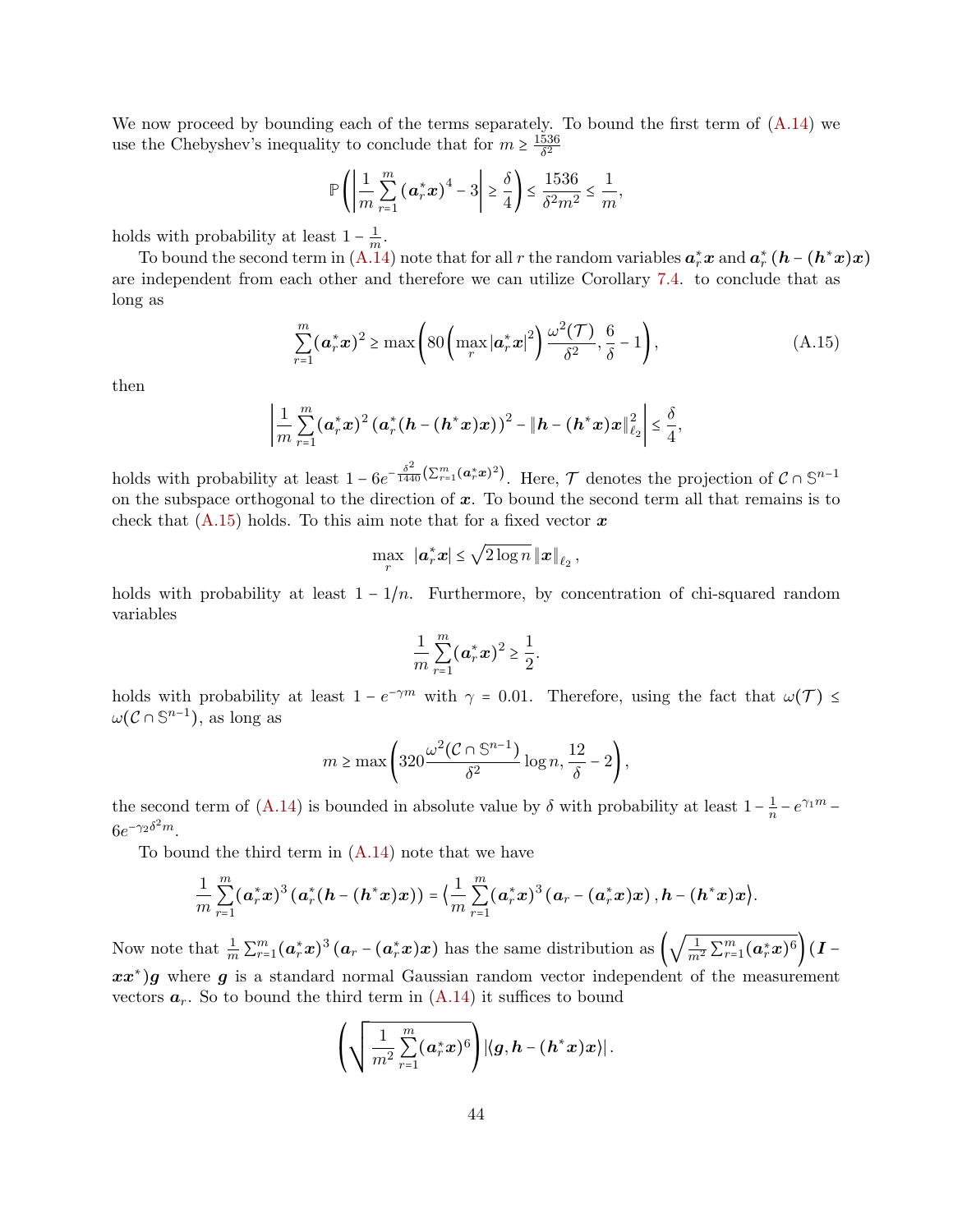To bound this expression first note that by Chebyshev's inequality as long as  $m \ge (2034)^2$ ,

<span id="page-44-2"></span>
$$
\frac{1}{m} \sum_{r=1}^{m} (\mathbf{a}_r^* \mathbf{x})^6 \le 20,
$$
\n(A.16)

holds with probability at least  $1-\frac{1}{m}$  $\frac{1}{m}$ . Furthermore, by standard concentration of Gaussian processes

$$
|\langle g, h - (h^*x)x \rangle| \leq 2\omega(\mathcal{T}) + \eta \leq 2\omega(\mathcal{C} \cap \mathbb{S}^{n-1}) + \eta,
$$

with probability at least  $1 - e^{-\frac{\eta^2}{2}}$ . Now using  $\eta = \frac{\delta}{16\sqrt{5}}$  $\sqrt{m}$  in the above equation and combining it with [\(A.16\)](#page-44-2) we conclude that

$$
\left|\frac{1}{m}\sum_{r=1}^m(\mathbf{a}_r^*\mathbf{x})^3(\mathbf{a}_r^*(h-(h^*\mathbf{x})\mathbf{x}))\right|\leq \frac{\sqrt{20}}{\sqrt{m}}(2\omega(\mathcal{C}\cap\mathbb{S}^{n-1})+\eta)=\frac{\sqrt{20}}{\sqrt{m}}\omega(\mathcal{C}\cap\mathbb{S}^{n-1})+\frac{\delta}{8},
$$

holds with probability at least  $1 - \frac{1}{n}$  $\frac{1}{m} - e^{-\frac{\delta^2}{2560}m}$ . Therefore, as long as  $m \ge 1280 \frac{\omega^2 (\mathcal{C} \cap \mathbb{S}^{n-1})}{\delta^2}$  $\frac{\delta^{(15^{n}-1)}}{\delta^{2}}$ , the third term with [\(A.14\)](#page-42-2) is bounded by  $\frac{\delta}{2}$ . Combining the bounds on the three terms concludes the proof of this lemma.

## <span id="page-44-0"></span>A.5 Proof of Lemma [7.6](#page-13-0)

To prove this lemma we apply a powerful result of Mendelson in [\[57\]](#page-35-14). Please also see [\[25\]](#page-33-15) for related calculations. To state this theorem we make use of two definitions. Define function classes

$$
\mathcal{F} = \{|\langle \boldsymbol{u}, \cdot \rangle| : \boldsymbol{u} \in \mathcal{T}_{\mathcal{F}}\} \quad \text{and} \quad \mathcal{H} = \{|\langle \boldsymbol{u}, \cdot \rangle| : \boldsymbol{u} \in \mathcal{T}_{\mathcal{H}}\}.
$$

Also for a set  $\mathcal T$  define

$$
d(\mathcal{T}) = \sup_{\mathbf{u}\in\mathcal{T}} \|\mathbf{u}\|_{\ell_2}^2.
$$

**Lemma A.3** [\[57\]](#page-35-14) There exists absolute constants  $c_1, c_2$  and  $c_3$  for which the following holds. Let  $\mathcal{T}, \mathcal{H} \subset \mathbb{R}^n$  of cardinality at least 2 and set  $\mathcal F$  and  $\mathcal H$  to be the corresponding classes as defined above. Assume without loss of generality that  $\frac{\omega(\mathcal{T}_{\mathcal{F}})}{d(\mathcal{T}_{\mathcal{F}})} \geq \frac{\omega(\mathcal{T}_{\mathcal{H}})}{d(\mathcal{T}_{\mathcal{H}})}$  $\frac{d\mathcal{O}(H_H)}{d(\mathcal{T}_H)}$ . For  $t \geq c_1$ , with probability at least

$$
1 - 2 \cdot \exp\left(-c_2 t^2 \min\left\{m, \left(\frac{\omega(\mathcal{T}_{\mathcal{F}})}{d(\mathcal{T}_{\mathcal{F}})}\right)^2\right\}\right),
$$
  

$$
\sup_{f \in \mathcal{F}, h \in \mathcal{H}} \left| \frac{1}{m} \sum_{r=1}^m f(\boldsymbol{a}_r) h(\boldsymbol{a}_r) - \mathbb{E}[fh] \right| \le c_3 t^2 \left(t d(\mathcal{T}_{\mathcal{H}}) \frac{\omega(\mathcal{T}_{\mathcal{F}})}{\sqrt{m}} + \frac{\omega(\mathcal{T}_{\mathcal{F}})\omega(\mathcal{T}_{\mathcal{H}})}{m}\right).
$$

We shall use this theorem with

$$
\mathcal{T}_{\mathcal{F}} = \left\{ \frac{\boldsymbol{u}}{\|\boldsymbol{u}\|_{\ell_2}} : \ \boldsymbol{u} \in \mathcal{C} \right\} \quad \text{and} \quad \mathcal{T}_{\mathcal{H}} = \left\{ \frac{\boldsymbol{v}}{\|\boldsymbol{v}\|_{\ell_2}} : \ \boldsymbol{v} \in \mathcal{C}' \right\}.
$$

<span id="page-44-1"></span>Note that  $d(\mathcal{T}_{\mathcal{F}}) = d(\mathcal{T}_{\mathcal{H}}) = 1$ . The proof is complete by plugging the stated choice of m.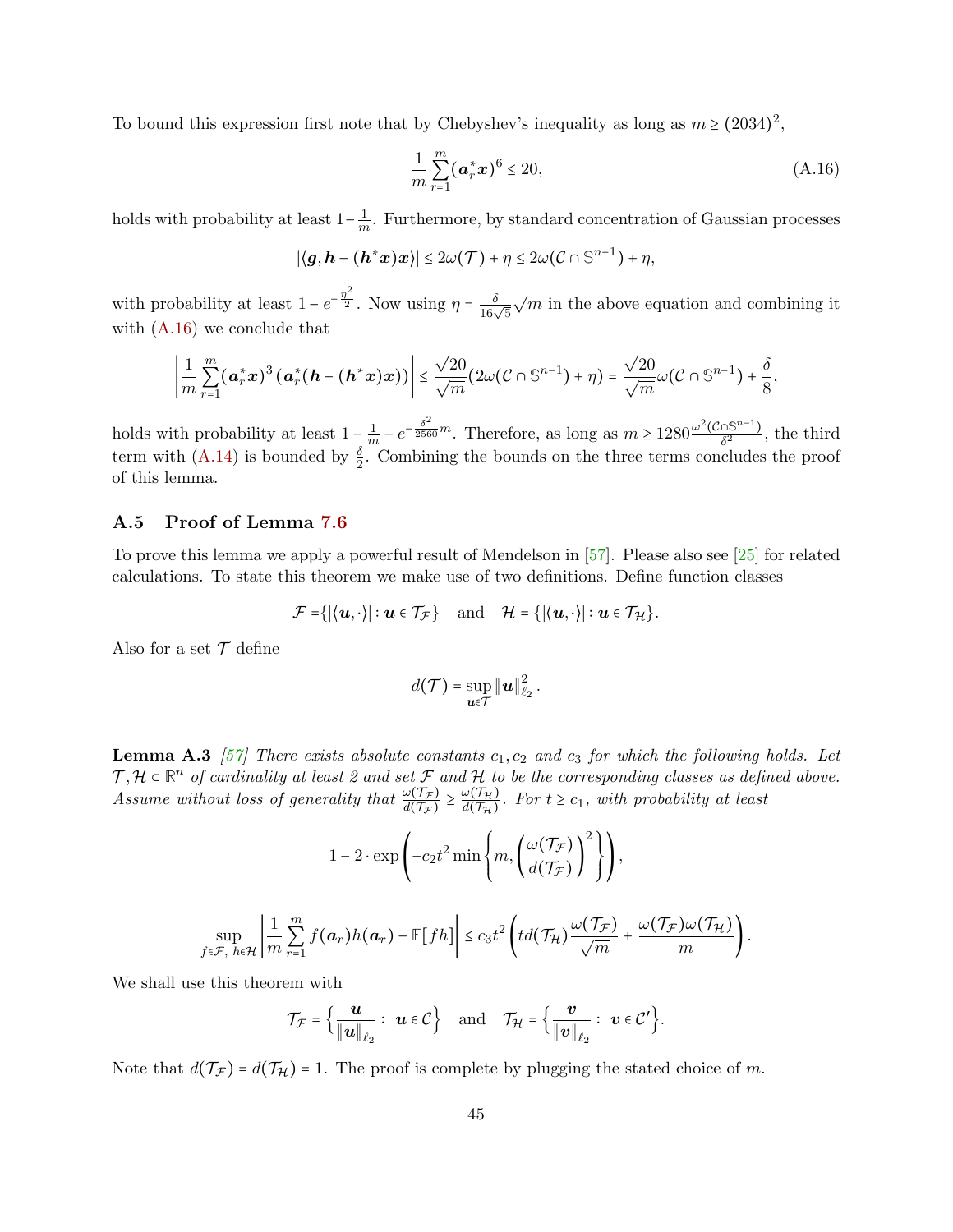## A.6 Proof of Lemma [7.8](#page-13-2)

Define  $\boldsymbol{x} = \frac{1}{2}$  $\frac{1}{2}$  $(\boldsymbol{u} + \boldsymbol{v})$  and  $\boldsymbol{y} = \frac{1}{2}$  $\frac{1}{2}(\boldsymbol{u}-\boldsymbol{v})$ . We have

$$
\mathbb{E}\big[\left|u^*aa^*v\right|\big]=\mathbb{E}\big[\left|\left|a^*x\right|^2-\left|a^*y\right|^2\right|\big].
$$

Let  $xx^* - yy^* = \lambda_1 w_1 w_1^* - \lambda_2 w_2 w_2^*$  be the eigen-value decomposition of  $xx^* - yy^*$ . Therefore,

$$
\mathbb{E}\left[\left|\left|\boldsymbol{a}^{*}\boldsymbol{x}\right|^{2}-\left|\boldsymbol{a}^{*}\boldsymbol{y}\right|^{2}\right|\right]=\mathbb{E}\left[\left|\boldsymbol{a}^{*}\left(\boldsymbol{x}\boldsymbol{x}^{*}-\boldsymbol{y}\boldsymbol{y}^{*}\right)\boldsymbol{a}\right|\right] \n=\mathbb{E}\left[\left|\lambda_{1}\left|\boldsymbol{a}^{*}\boldsymbol{w}_{1}\right|^{2}-\lambda_{2}\left|\boldsymbol{a}^{*}\boldsymbol{w}_{2}\right|^{2}\right|\right] \n=\mathbb{E}\left[\left|\lambda_{1}X_{1}^{2}-\lambda_{2}X_{2}^{2}\right|\right],
$$
\n(A.17)

where  $X_1, X_2 \in \mathbb{R}$  are independent  $\mathcal{N}(0, 1)$  random variables. Before we proceed further let us now calculate the eigenvalues  $\lambda_1, \lambda_2$  and verify that  $\lambda_1, \lambda_2 \geq 0$ . Without loss of generality we can assume

$$
\boldsymbol{x}=\left\|\boldsymbol{x}\right\|_{\ell_2}\boldsymbol{e}_1\quad\text{and}\quad\boldsymbol{y}=\left\|\boldsymbol{y}\right\|_{\ell_2}\left(\rho\boldsymbol{e}_1+\sqrt{1-\rho^2}\boldsymbol{e}_2\right),
$$

where  $\rho = \frac{x^*y}{\|x\| \cdot \|y\|}$  $\frac{x^*y}{||x||_{\ell_2}||y||_{\ell_2}}$ . Since  $xx^* - yy^*$  has rank two its eigenvalues are the same as the matrix

$$
\begin{bmatrix}\|{\bm x}\|_{\ell_2}^2-\rho^2\|{\bm y}\|_{\ell_2}^2 & -\rho\sqrt{1-\rho^2}\|{\bm y}\|_{\ell_2}^2\\ -\rho\sqrt{1-\rho^2}\|{\bm y}\|_{\ell_2}^2 & (\rho^2-1)\|{\bm y}\|_{\ell_2}^2.\end{bmatrix}
$$

Algebraic manipulations show that the eigenvalues of the above matrix are  $\lambda_1, -\lambda_2$  where

$$
\lambda_1 = \frac{1}{2} \left( \|\boldsymbol{x}\|_{\ell_2}^2 - \|\boldsymbol{y}\|_{\ell_2}^2 + \sqrt{\left( \|\boldsymbol{x}\|_{\ell_2}^2 - \|\boldsymbol{y}\|_{\ell_2}^2 \right)^2 + 4(1-\rho^2) \|\boldsymbol{x}\|_{\ell_2}^2 \|\boldsymbol{y}\|_{\ell_2}^2} \right),
$$
  
\n
$$
= \frac{1}{2} \left( \|\boldsymbol{x}\|_{\ell_2}^2 - \|\boldsymbol{y}\|_{\ell_2}^2 + \|\boldsymbol{x} - \boldsymbol{y}\|_{\ell_2} \|\boldsymbol{x} + \boldsymbol{y}\|_{\ell_2} \right),
$$
  
\n
$$
\lambda_2 = \frac{1}{2} \left( \|\boldsymbol{y}\|_{\ell_2}^2 - \|\boldsymbol{x}\|_{\ell_2}^2 + \sqrt{\left( \|\boldsymbol{x}\|_{\ell_2}^2 - \|\boldsymbol{y}\|_{\ell_2}^2 \right)^2 + 4(1-\rho^2) \|\boldsymbol{x}\|_{\ell_2}^2 \|\boldsymbol{y}\|_{\ell_2}^2} \right),
$$
  
\n
$$
= \frac{1}{2} \left( \|\boldsymbol{y}\|_{\ell_2}^2 - \|\boldsymbol{x}\|_{\ell_2}^2 + \|\boldsymbol{x} - \boldsymbol{y}\|_{\ell_2} \|\boldsymbol{x} + \boldsymbol{y}\|_{\ell_2} \right).
$$

It is easy to verify that  $\lambda_1, \lambda_2 \geq 0$ . Set

$$
\eta = \frac{\lambda_1 - \lambda_2}{\lambda_1 + \lambda_2} = \frac{\|\boldsymbol{x}\|_{\ell_2}^2 - \|\boldsymbol{y}\|_{\ell_2}^2}{\|\boldsymbol{x} - \boldsymbol{y}\|_{\ell_2} \|\boldsymbol{x} + \boldsymbol{y}\|_{\ell_2}} = \frac{\boldsymbol{u}^T \boldsymbol{v}}{\|\boldsymbol{u}\|_{\ell_2} \|\boldsymbol{v}\|_{\ell_2}} \quad \text{and} \quad \cos \theta = \eta,
$$

in which  $\theta \in [0, \pi]$ . Similar to the argument on page 13 of [?] by using polar coordinates, we have

$$
\mathbb{E}[\left||\boldsymbol{a}^*\boldsymbol{x}|^2 - |\boldsymbol{a}^*\boldsymbol{y}|^2\right] = \mathbb{E}[\left|\lambda_1 X_1^2 - \lambda_2 X_2^2\right|] = \frac{1}{2\pi} \left(\int_0^\infty r^3 e^{-r^2/2} dr\right) \left(\int_0^{2\pi} \left|\lambda_1 \cos^2 \phi - \lambda_2 \sin^2 \phi\right| d\phi\right)
$$

$$
= \frac{1}{\pi} \int_0^{2\pi} \left|\lambda_1 \cos^2 \phi - \lambda_2 \sin^2 \phi\right| d\phi
$$

$$
= \frac{2}{\pi} \int_0^{\pi} \left|\lambda_1 \cos^2 \phi - \lambda_2 \sin^2 \phi\right| d\phi.
$$